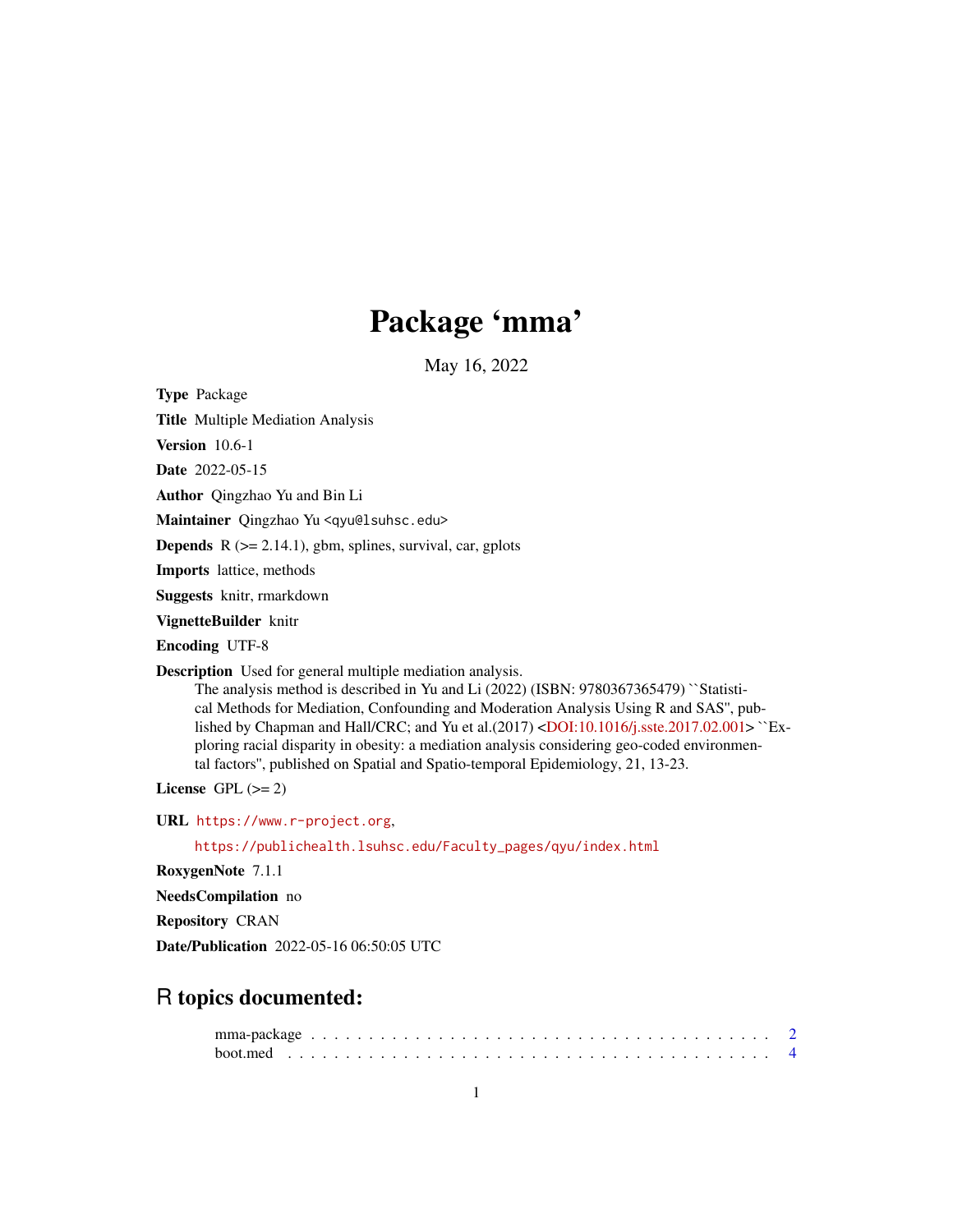# <span id="page-1-0"></span>2 mma-package

|       | moderate |    |
|-------|----------|----|
|       |          |    |
|       |          |    |
|       |          |    |
|       |          |    |
|       |          |    |
|       |          |    |
|       |          |    |
|       |          |    |
|       |          |    |
| Index |          | 43 |

mma-package *Mediation Analysis Package*

# Description

This package is used to identify mediators and for general mediation analysis. Mediation effect refers to the effect conveyed by intervening variables to an observed relationship between an exposure and a response variable (outcome). In this package, the exposure is called the predictor, the intervening variables are called mediators. The mediation effects include the total effect, direct effect, and indirect effect, which are defined and the statistical inferences described in Yu et al.(2014).

# Details

| Package: | mma        |
|----------|------------|
| Type:    | Package    |
| Version: | 10         |
| Date:    | 2020-03-18 |
| License: | $GPL (=2)$ |

["data.org"](#page-11-1) is used to identify potential mediators. ["med"](#page-17-1) , and ["boot.med"](#page-3-1) are used for statistical inferences on the mediation effects when the predictor is binary or continuous. ["mma"](#page-22-1) is a combined function that automatically identify potential mediators, based on which to make statistical inference on the mediation effects.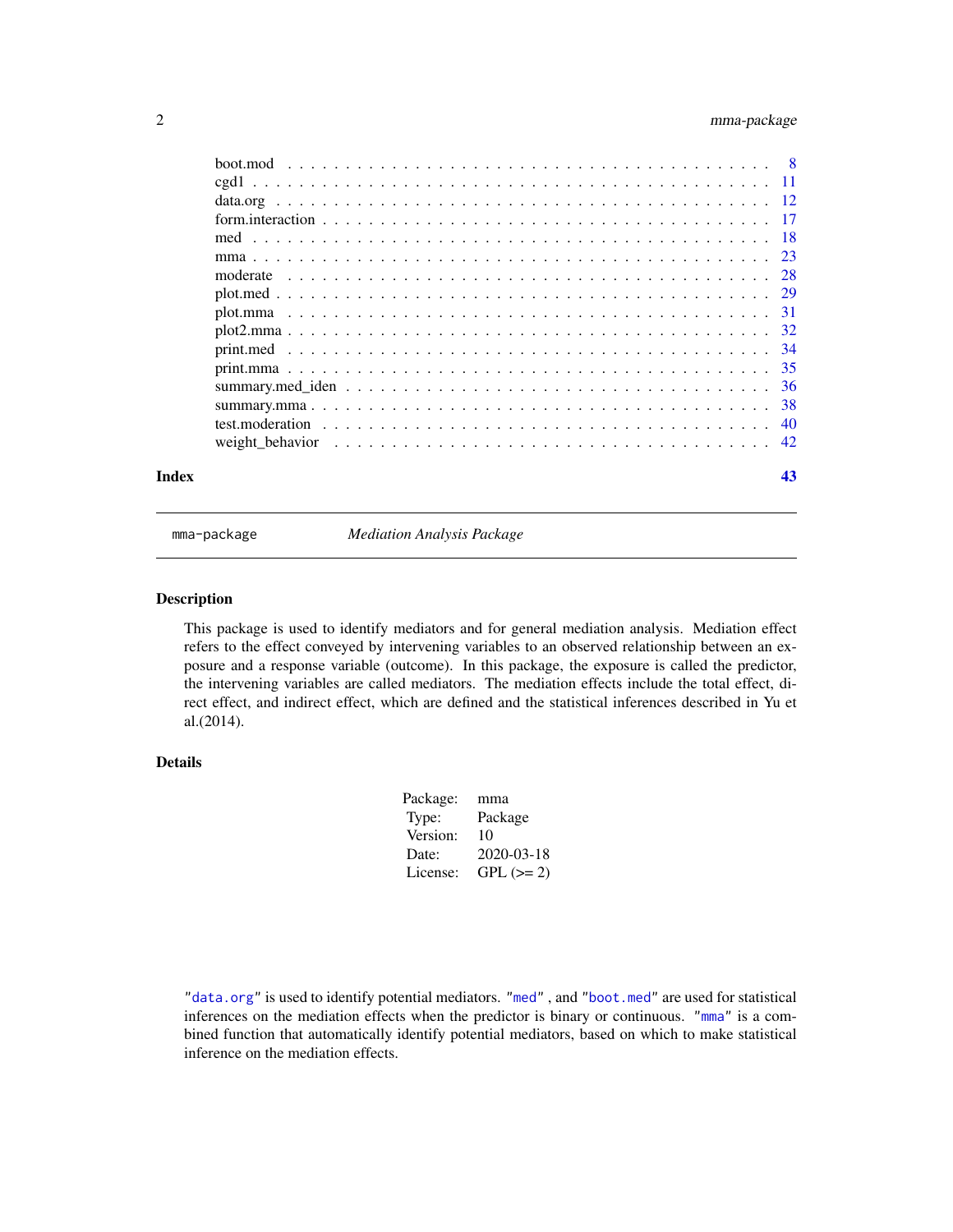#### mma-package 3

#### Author(s)

Qingzhao Yu <qyu@lsuhsc.edu> and Bin Li <bli@lsu.edu>

Maintainer: Qingzhao Yu <qyu@lsuhsc.edu>

#### References

Baron, R.M., and Kenny, D.A. (1986) <doi:10.1037/0022-3514.51.6.1173>. "The moderator-mediator variable distinction in social psychological research: conceptual, strategic, and statistical considerations," J. Pers Soc Psychol, 51(6), 1173-1182.

J.H. Friedman, T. Hastie, R. Tibshirani (2000) <doi:10.1214/aos/1016120463>. "Additive Logistic Regression: a Statistical View of Boosting," Annals of Statistics 28(2):337-374.

J.H. Friedman (2001) <doi:10.1214/aos/1013203451>. "Greedy Function Approximation: A Gradient Boosting Machine," Annals of Statistics 29(5):1189-1232.

Yu, Q., Fan, Y., and Wu, X. (2014) <doi:10.4172/2155-6180.1000189>. "General Multiple Mediation Analysis With an Application to Explore Racial Disparity in Breast Cancer Survival," Journal of Biometrics & Biostatistics,5(2): 189.

Yu, Q., Scribner, R.A., Leonardi, C., Zhang, L., Park, C., Chen, L., and Simonsen, N.R. (2017) <doi:10.1016/j.sste.2017.02.001>. "Exploring racial disparity in obesity: a mediation analysis considering geo-coded environmental factors," Spatial and Spatio-temporal Epidemiology, 21, 13-23.

Yu, Q., and Li, B. (2017) <doi:10.5334/hors.160>. "mma: An r package for multiple mediation analysis," Journal of Open Research Software, 5(1), 11.

Yu, Q., Wu, X., Li, B., and Scribner, R. (2018). <doi:10.1002/sim.7977>. "Multiple Mediation Analysis with Survival Outcomes – With an Application to Explore Racial Disparity in Breast Cancer Survival," Statistics in Medicine.38: 398–412.

Yu, Q., Medeiros, KL, Wu, X., and Jensen, R. (2018). <doi:10.1007/s11336-018-9612-2>. "Explore Ethnic Disparities in Anxiety and Depression Among Cancer Survivors Using Nonlinear Mediation Analysis," Psychometrika, 83(4), 991-1006.

Yu, Q. and Li, B., (2020). <doi:10.1080/02664763.2020.1738359>. "A Multivariate Multiple Third-Variable Effect Analysis with an Application to Explore Racial and Ethnic Disparities in Obesity," Journal of Applied Statistics.

Yu, Q. and Li, B., 2022. Statistical Methods for Mediation, Confounding and Moderation Analysis Using R and SAS. Chapman and Hall/CRC. ISBN 9780367365479.

# Examples

```
data("weight_behavior")
#binary predictor
#binary y
x=weight_behavior[,c(2,4:14)]
pred=weight_behavior[,3]
y=weight_behavior[,15]
temp.b.b.glm<-mma(x,y,pred=pred,contmed=c(7:9,11:12),binmed=c(6,10),binref=c(1,1),
                    catmed=5,catref=1,predref="M",alpha=0.4,alpha2=0.4,n=2,n2=2)
```
temp.b.b.mart<-mma(x,y,pred=pred,contmed=c(7:9,11:12),binmed=c(6,10),binref=c(1,1), catmed=5,catref=1,predref="M",alpha=0.4,alpha2=0.4,nonlinear=TRUE,n=2,n2=5)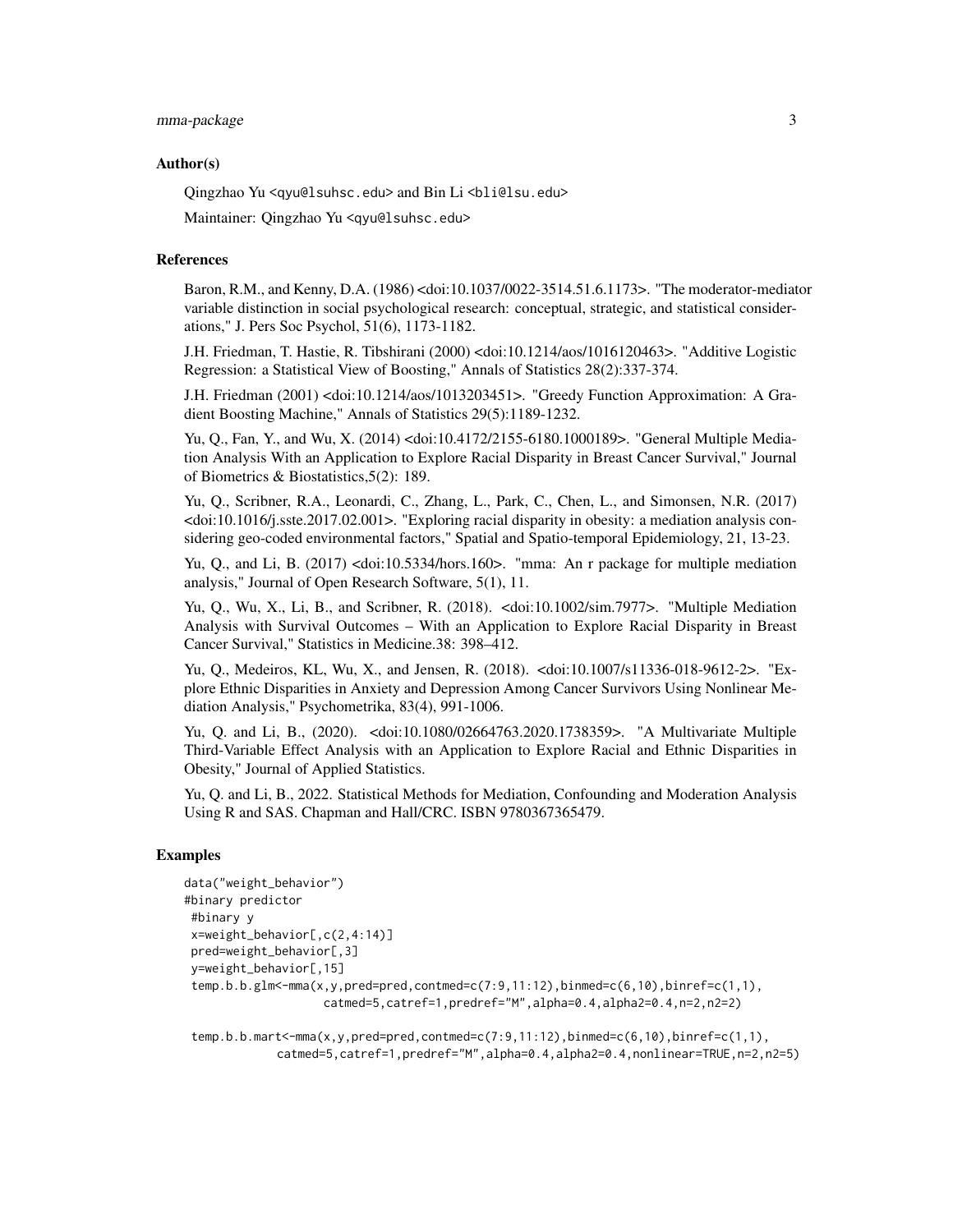```
#continuous y
x=weight_behavior[,c(2,4:14)]
pred=weight_behavior[,3]
y=weight_behavior[,1]
temp.b.c.glm<-mma(x,y,pred=pred,mediator=5:12,jointm=list(n=1,j1=7:9),
                    predref="M",alpha=0.4,alpha2=0.4,n2=20)
temp.b.c.mart<-mma(x,y,pred=pred,mediator=5:12,jointm=list(n=1,j1=7:9),
                    predref="M",alpha=0.4,alpha2=0.4,
                    n=2,nonlinear=TRUE,n2=20)
```
<span id="page-3-1"></span>

| boot.med | Statistical Inference on Mediation Analysis with Continuous or Binary |
|----------|-----------------------------------------------------------------------|
|          | Predictor                                                             |

# Description

To make inferences on the mediation effects when the predictor is continuous or binary.

# Usage

```
boot.med(data,x=data$x, y=data$y,dirx=data$dirx,binm=data$binm,
         contm=data$contm,catm=data$catm,jointm=data$jointm,
         cova=data$cova, margin=1,n=20,
         nonlinear=FALSE,df1=1,nu=0.001,D=3,distn=NULL,family1=data$family1,
         n2=50,w=rep(1,nrow(x)),refy=NULL,x.new=x,pred.new=dirx,
        cova.new=cova,binpred=data$binpred,type=NULL,
        w.new=NULL,all.model=FALSE,xmod=NULL,custom.function=NULL,para=FALSE)
```
# Arguments

| data         | the list of result from data.org that organize the covariates, mediators, predictor<br>and outcome. If data is FALSE, then need to set x, y, dirx, contm, catm, and<br>jointm.                                                                                                                                                                                                                 |
|--------------|------------------------------------------------------------------------------------------------------------------------------------------------------------------------------------------------------------------------------------------------------------------------------------------------------------------------------------------------------------------------------------------------|
| $\mathsf{x}$ | a data frame contains all mediators and covariates. Need to set up only when<br>data is FALSE. All varaibles in x that are not identified as potential mediators (by<br>mediator, contmed, binmed, catmed, or jointm) are forced in mediation analysis<br>as covariates.                                                                                                                       |
| y            | the vector of outcome variable. Need to set up only when data is FALSE.                                                                                                                                                                                                                                                                                                                        |
| dirx         | the vector/matrix of predictor(s). Need to set up only when data is FALSE.                                                                                                                                                                                                                                                                                                                     |
| binm         | the variable names or the column number of x that locates the binary mediators.<br>Need to set up only when data is FALSE.                                                                                                                                                                                                                                                                     |
| contm        | the variable names or the column numbers of x that locate the potential contin-<br>uous mediators. Need to set up only when data is FALSE.                                                                                                                                                                                                                                                     |
| catm         | categorical mediators should be binarized and be presented as a list, where the<br>first item is the number of categorical variables and the following items are<br>the names or the column numbers of each binarized categorical variable in x.<br>data.org organizes the categorical mediators in this format after they pass the<br>mediator tests. Need to set up only when data is FALSE. |

<span id="page-3-0"></span>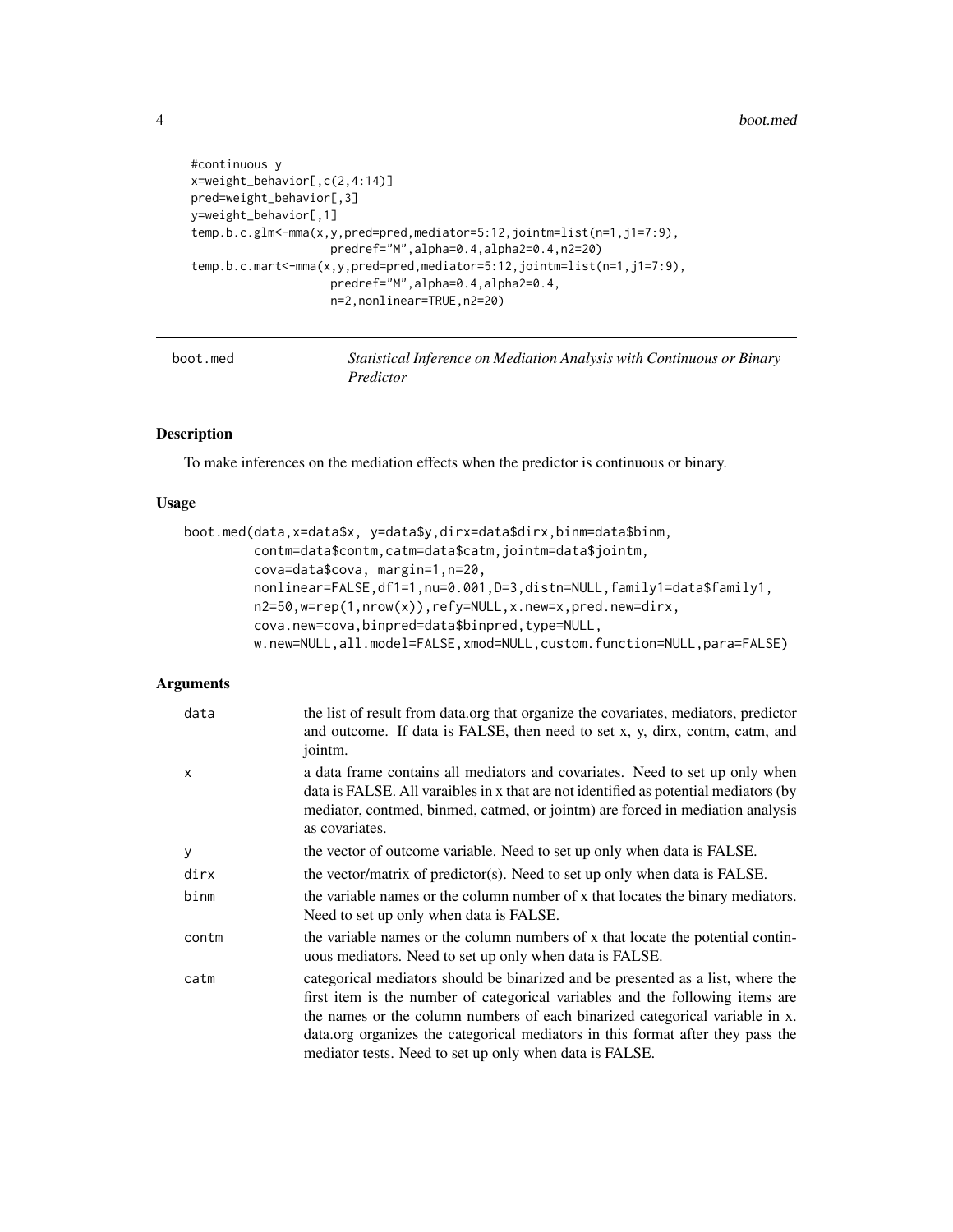| jointm    | a list where the first item is the number of groups of joint mediators to be con-<br>sidered, and each of the following items identifies the names or the column<br>numbers of the mediators in x for each group of joint mediators. Need to set up<br>only when data is FALSE.                                                                                                                                                                                                                                                                                                           |
|-----------|-------------------------------------------------------------------------------------------------------------------------------------------------------------------------------------------------------------------------------------------------------------------------------------------------------------------------------------------------------------------------------------------------------------------------------------------------------------------------------------------------------------------------------------------------------------------------------------------|
| cova      | The data frame of covariates to be used to predict the mediator(s). The covariates<br>in cova cannot be potential mediators. If the covariates are for some specific<br>potential mediators, cova\$for.m is the vector of names of potential mediators<br>that use the covariates. Works for continuous predictors (pred) only, also the<br>specified covariates should have no missing if only some mediators uses the<br>covariates. Works mainly for continuous predictors (pred), also the specified<br>covariates should have no missing if only some mediators uses the covariates. |
| margin    | the change in predictor when calculating the mediation effects, see Yu et al.<br>(2014).                                                                                                                                                                                                                                                                                                                                                                                                                                                                                                  |
| n         | the time of resampling in calculating the indirect effects, default is $n=20$ , see Yu<br>et al. (2014).                                                                                                                                                                                                                                                                                                                                                                                                                                                                                  |
| nonlinear | if TURE, Multiple Additive Regression Trees (MART) will be used to fit the<br>final full model in estimating the outcome. The default value of nonlinear is<br>FALSE, in which case, a generalized linear model will be used to fit the final<br>full model.                                                                                                                                                                                                                                                                                                                              |
| df1       | if nonlinear is TURE, natural cubic spline will be used to fit the relationship<br>between the predictor and each mediator. The df is the degree of freedom in the<br>ns() function, the default is 1.                                                                                                                                                                                                                                                                                                                                                                                    |
| nu        | set the parameter "shrinkage" in gbm function if MART is to be used, by default,<br>$nu=0.001$ . See also help(gbm.fit).                                                                                                                                                                                                                                                                                                                                                                                                                                                                  |
| D         | set the parameter "interaction.depth" in gbm function if MART is to be used, by<br>default, $D=3$ . See also help(gbm.fit).                                                                                                                                                                                                                                                                                                                                                                                                                                                               |
| distn     | the assumed distribution of the outcome if MART is used for final full model.<br>The default value of distn is "gaussian" for coninuous y, and "bernoulli" for<br>binary y.                                                                                                                                                                                                                                                                                                                                                                                                               |
| family1   | define the conditional distribution of y given x, and the linkage function that<br>links the mean of y with the system component if generalized linear model is<br>used as the final full model. The default value of family 1 is gaussian(link="identity")<br>for continuous y, and binomial(link $=$ "logit") for binary y.                                                                                                                                                                                                                                                             |
| n2        | the number of times of bootstrap resampling. The default value is $n2=50$ .                                                                                                                                                                                                                                                                                                                                                                                                                                                                                                               |
| W         | the weight for observations.                                                                                                                                                                                                                                                                                                                                                                                                                                                                                                                                                              |
| refy      | if y is binary, the reference group of y.                                                                                                                                                                                                                                                                                                                                                                                                                                                                                                                                                 |
| x.new     | of the same format as x, with a new set of covariates and mediators on which to<br>calculate the mediation effects.                                                                                                                                                                                                                                                                                                                                                                                                                                                                       |
| pred.new  | a new set of predictor(s).                                                                                                                                                                                                                                                                                                                                                                                                                                                                                                                                                                |
| cova.new  | a new set of covaraite(s).                                                                                                                                                                                                                                                                                                                                                                                                                                                                                                                                                                |
| binpred   | if TRUE, the predictor is binary.                                                                                                                                                                                                                                                                                                                                                                                                                                                                                                                                                         |
| type      | the type of prediction when y is class Surv. Is "risk" if not specified.                                                                                                                                                                                                                                                                                                                                                                                                                                                                                                                  |
| w.new     | the weights for new.x.                                                                                                                                                                                                                                                                                                                                                                                                                                                                                                                                                                    |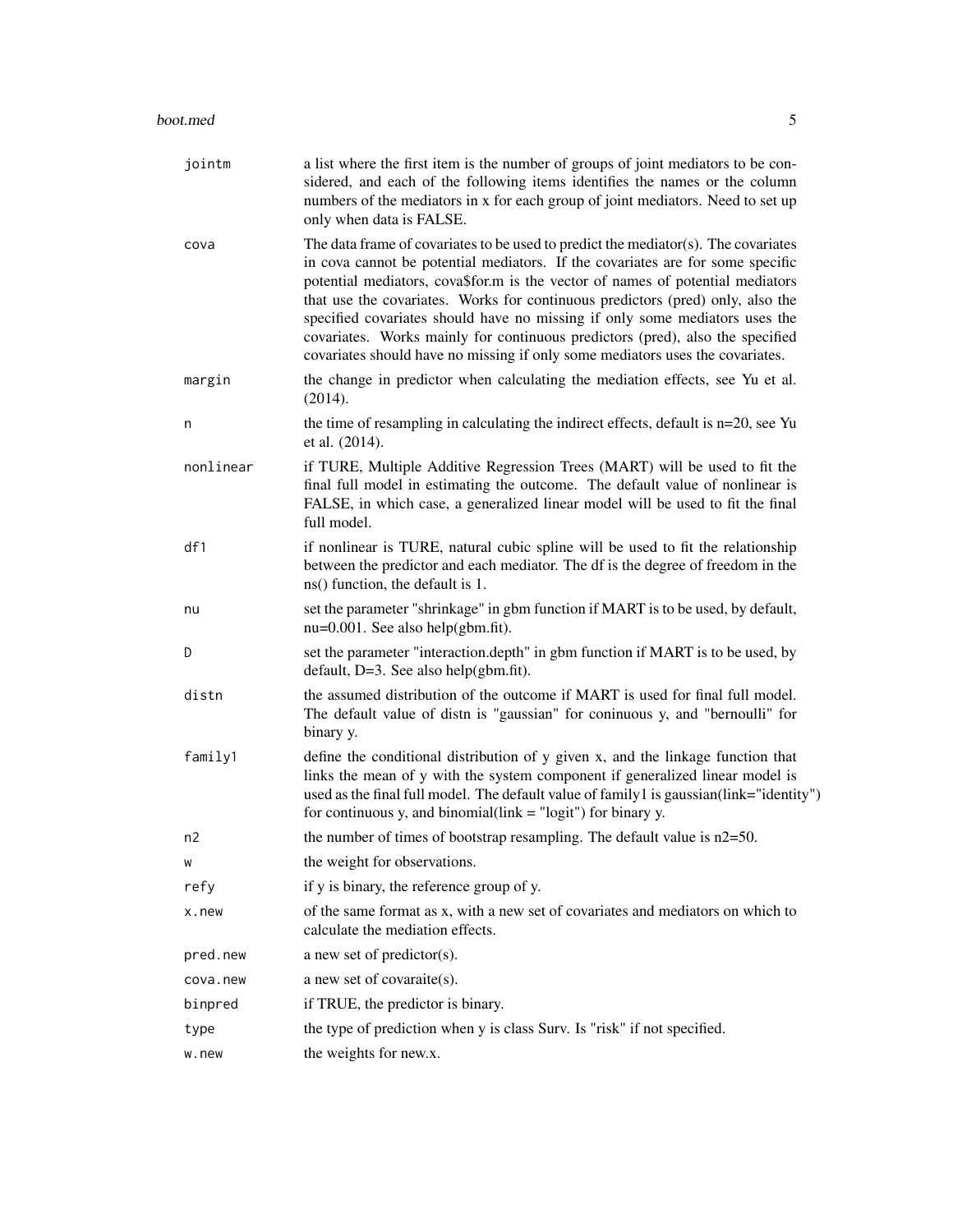| all.model       | save all the fitted model from bootstrap samples if TRUE. This needs to be true<br>to make inferences on moderation effects.                                                                                                                                                                                                                                                                                                                                                                                                                                                                                                                                                                                                                                                                                                                                                                                                                                                                                                      |
|-----------------|-----------------------------------------------------------------------------------------------------------------------------------------------------------------------------------------------------------------------------------------------------------------------------------------------------------------------------------------------------------------------------------------------------------------------------------------------------------------------------------------------------------------------------------------------------------------------------------------------------------------------------------------------------------------------------------------------------------------------------------------------------------------------------------------------------------------------------------------------------------------------------------------------------------------------------------------------------------------------------------------------------------------------------------|
| xmod            | If there is a moderator, xmod gives the moderator's name in cova and/or x.                                                                                                                                                                                                                                                                                                                                                                                                                                                                                                                                                                                                                                                                                                                                                                                                                                                                                                                                                        |
| custom.function |                                                                                                                                                                                                                                                                                                                                                                                                                                                                                                                                                                                                                                                                                                                                                                                                                                                                                                                                                                                                                                   |
|                 | a string of customer defined final model for predicting the outcome(s). The re-<br>sponse variable should be noted as "responseY", the dataset should be noted as<br>"dataset123". The weights for observations should be noted as "weights123".<br>The covariates should be in x or pred. Use " $\sim$ ." for all varaibles in x and pred<br>is allowed. The customer defined model should be able to make prediction by<br>using "predict(object, newdata=)", where the object is the results of the fitted<br>model. If a specific package needs to be called to fit the model, the user should<br>call the package first. For example, if the gamlss package is used to fit a piece-<br>wise polynomial with "age" to be the mediator and "race" be the predictor, we<br>can set custom.function="gamlss(responseV~b(age,df=3)+race,data=dataset123,tace=FALSE)".<br>The length of custom function should be the same as the dimension of y. If cus-<br>tom.function [j] is NA, the usual method will be used to fit $y[i]$ . |
| para            | It is for binary predictors. If it is true, we would like the x-m relationship be<br>fitted parametrically.                                                                                                                                                                                                                                                                                                                                                                                                                                                                                                                                                                                                                                                                                                                                                                                                                                                                                                                       |

# Details

The mediators are not tested in this function. data.org should be used for the tests and data organizing, and then the resulting list from data.org can be used directly to define the arguments in this function. boot.med considers all variables in x as mediators or covariates in the final model and all variables identified by contm, binm, catm, or jointm as mediators.

# Value

Returns an mma object.

| estimation   | list the estimation of ie (indirect effect), te (total effect), and de (direct effect)<br>from the predictor) separately.                                                                                                                                                                                                                                                                                                                                                                                             |
|--------------|-----------------------------------------------------------------------------------------------------------------------------------------------------------------------------------------------------------------------------------------------------------------------------------------------------------------------------------------------------------------------------------------------------------------------------------------------------------------------------------------------------------------------|
| bootsresults | a list where the first item, ie, is a matrix of n2 rows where each column gives<br>the estimated indirect effect from the corresponding mediator (identified by the<br>column name) from the n2 bootstrap samples; the second item, te, is a vector<br>of estimated total effects from the bootstrap sample; and the 3rd item, de, is a<br>vector of estimated direct effect of the predictor from the bootstrap sample.                                                                                              |
| model        | a list where the first item, MART, is TRUE if mart is fitted for the final model;<br>the second item, Survival, is TRUE if a survival model is fitted; the third item,<br>type, is the type of prediction when a survival model is fitted; the fourth item,<br>model, is the fitted final full model where y is the outcome and all predictor,<br>covariates, and mediators are the explanatory variables; and the fourth item,<br>best iter is the number of best iterations if MART is used to fit the final model. |
| data         | a list that contains all the used data: x=x, y=y, dirx=dirx, binm=binm, contm=contm,<br>catm=catm, jointm=jointm, binpred=FALSE.                                                                                                                                                                                                                                                                                                                                                                                      |
| boot.detail  | a list that contains the mediation effects on each row of new.x: new.x=new.x,<br>te1, de1, ie1.                                                                                                                                                                                                                                                                                                                                                                                                                       |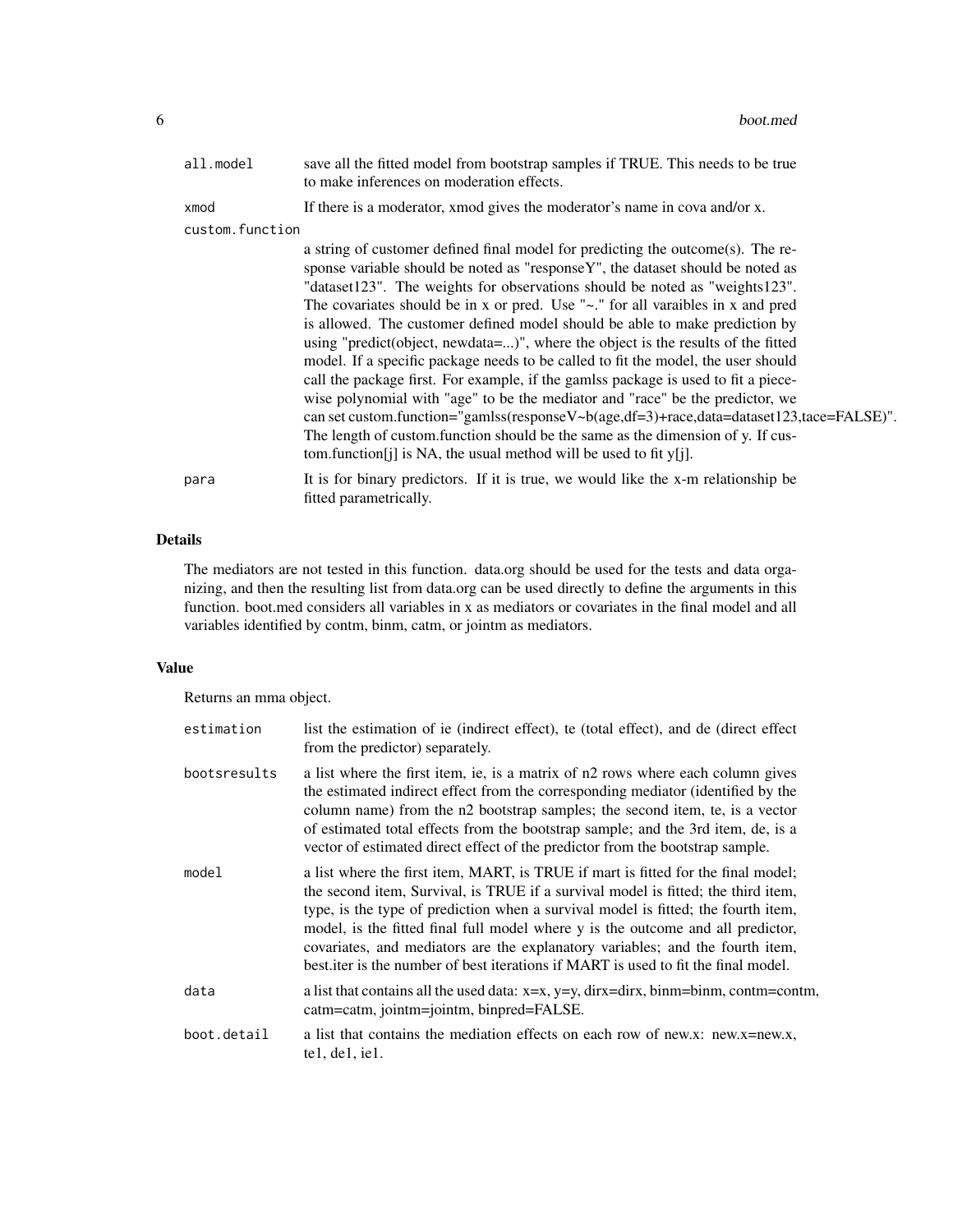### <span id="page-6-0"></span>boot.med 7

| all_model | a list with all fitted models from bootstrap samples if all model is TRUE.                                                |
|-----------|---------------------------------------------------------------------------------------------------------------------------|
| all iter  | if all model is TRUE, a matrix with all fitted best iterations if MART is used.<br>Each row is from one bootstrap sample. |
| all boot  | if all model is TRUE, a matrix with all bootstrap samples. Each row is one<br>bootstrap sample.                           |

# Author(s)

Qingzhao Yu <qyu@lsuhsc.edu>

#### References

Yu, Q., Fan, Y., and Wu, X. (2014) <doi:10.4172/2155-6180.1000189>. "General Multiple Mediation Analysis With an Application to Explore Racial Disparity in Breast Cancer Survival," Journal of Biometrics & Biostatistics,5(2): 189.

Yu, Q., Scribner, R.A., Leonardi, C., Zhang, L., Park, C., Chen, L., and Simonsen, N.R. (2017) <doi:10.1016/j.sste.2017.02.001>. "Exploring racial disparity in obesity: a mediation analysis considering geo-coded environmental factors," Spatial and Spatio-temporal Epidemiology, 21, 13-23.

Yu, Q., and Li, B. (2017) <doi:10.5334/hors.160>. "mma: An r package for multiple mediation analysis," Journal of Open Research Software, 5(1), 11.

Yu, Q., Wu, X., Li, B., and Scribner, R. (2018). <doi:10.1002/sim.7977>. "Multiple Mediation Analysis with Survival Outcomes – With an Application to Explore Racial Disparity in Breast Cancer Survival," Statistics in Medicine.

Yu, Q., Medeiros, KL, Wu, X., and Jensen, R. (2018). <doi:10.1007/s11336-018-9612-2>. "Explore Ethnic Disparities in Anxiety and Depression Among Cancer Survivors Using Nonlinear Mediation Analysis," Psychometrika, 83(4), 991-1006.

# See Also

["med"](#page-17-1) just estimate the mediation effects.

# Examples

```
data("weight_behavior")
##binary x
#binary y
x=weight_behavior[,c(2,4:14)]
 pred=weight_behavior[,3]
y=weight_behavior[,15]
 data.bin<-data.org(x,y,pred=pred,contmed=c(7:9,11:12),binmed=c(6,10),binref=c(1,1),
                    catmed=5,catref=1,predref="M",alpha=0.4,alpha2=0.4)
 temp1<-boot.med(data=data.bin,n=2,n2=4)
 temp2<-boot.med(data=data.bin,n=2,n2=4,nu=0.05,nonlinear=TRUE)
```
#continuous y x=weight\_behavior[,c(2,4:14)] pred=weight\_behavior[,3] y=weight\_behavior[,1]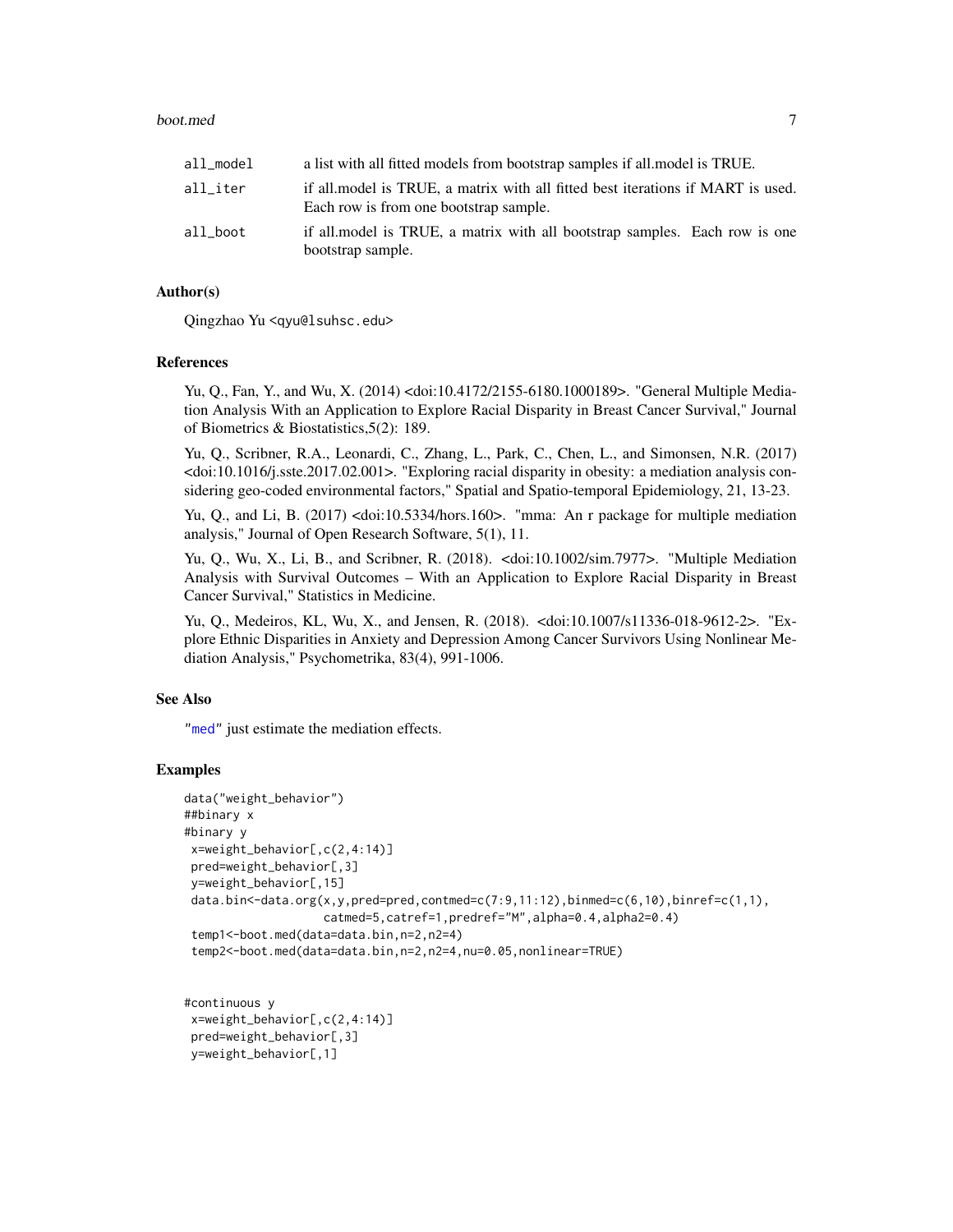<span id="page-7-0"></span>8 boot.mod

```
data.cont<-data.org(x,y,pred=pred,mediator=5:12,jointm=list(n=1,j1=7:9),
                    predref="M",alpha=0.4,alpha2=0.4)
 temp3<-boot.med(data=data.cont,n=2,n2=4)
 temp4<-boot.med(data=data.cont,n=2,n2=4,nu=0.05, nonlinear=TRUE)
##Surv class outcome (survival analysis)
data(cgd1) #a dataset in the survival package
x=cgd1[,c(4:5,7:12)]
pred=cgd1[,6]
status<-ifelse(is.na(cgd1$etime1),0,1)
y=Surv(cgd1$futime,status)
#for continuous predictor
data.surv.contx<-data.org(x,y,pred=pred,mediator=1:ncol(x),
                          alpha=0.5,alpha2=0.5)
temp9.contx<-boot.med(data=data.surv.contx,n=1,n2=2, type="lp")
temp10.contx<-boot.med(data=data.surv.contx,nonlinear=TRUE,n=1,n2=2)
#for binary predictor
x=cgd1[,c(5:12)]
pred=cgd1[,4]
data.surv.binx<-data.org(x,y,pred=pred,mediator=1:ncol(x),
                    alpha=0.4,alpha2=0.4)
temp9.binx<-boot.med(data=data.surv.binx,n=1,n2=2, type="lp")
summary(temp9.binx)
temp10.binx<-boot.med(data=data.surv.binx,nonlinear=TRUE,n=1,n2=2)
```
<span id="page-7-1"></span>boot.mod *Statistical Inference on Mediation Analysis with Continuous or Binary Predictor at different level of the moderator*

#### Description

To make inferences on the mediation effects when the predictor is continuous or binary at different level of the moderator.

# Usage

```
boot.mod(mma1,vari,continuous.resolution=10,
        w=NULL,n=20,
         x.new=NULL,w.new=NULL,pred.new=NULL,cova.new=NULL,xj=1,margin=1,
         xmod=vari,df1=1,para=FALSE)
```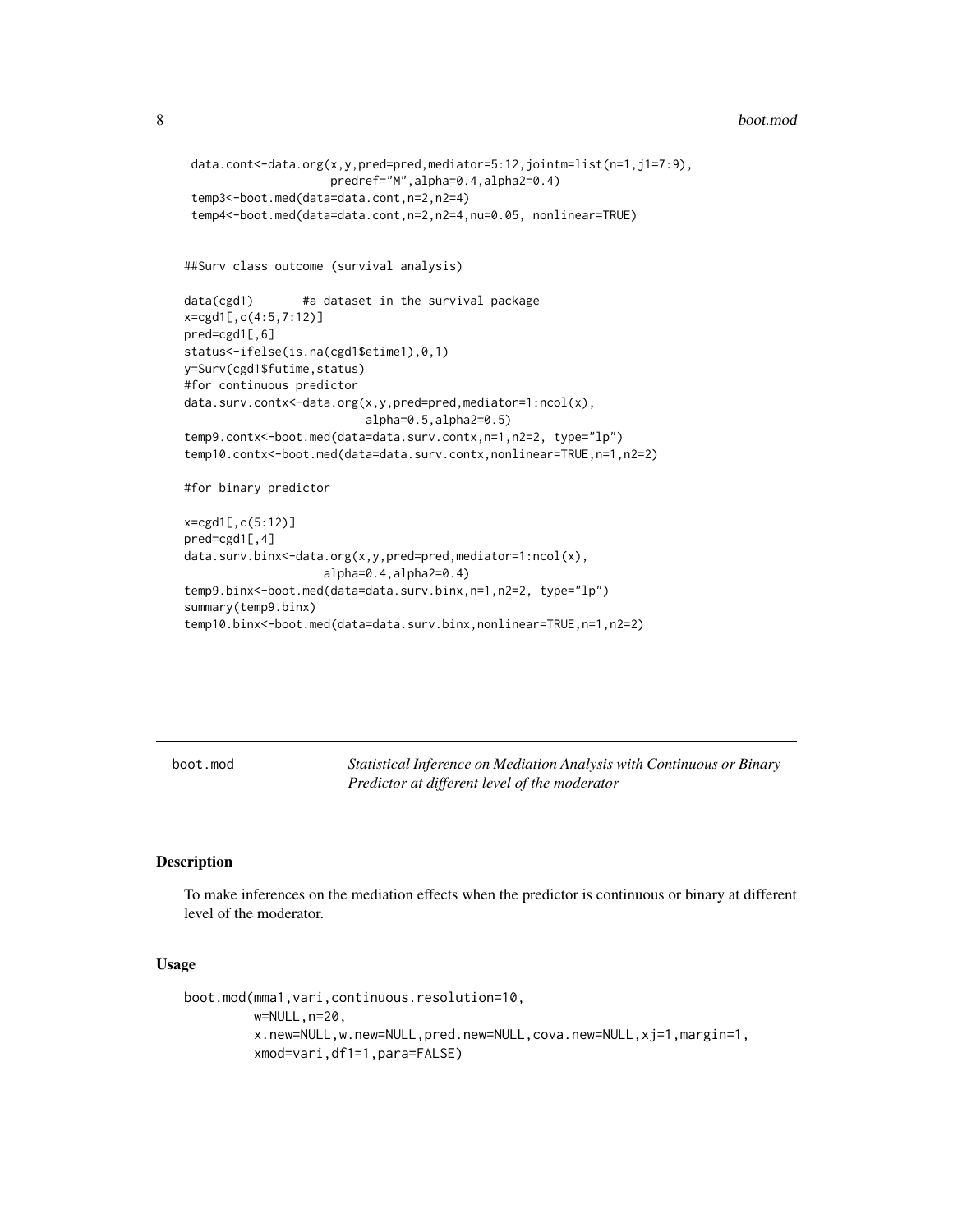#### boot.mod 9

# Arguments

| mma1                  | the mma project generated from the function mma or boot.med.                                                                                                                                                                                                   |
|-----------------------|----------------------------------------------------------------------------------------------------------------------------------------------------------------------------------------------------------------------------------------------------------------|
| vari                  | The name of the moderator. The moderator should be included in the original<br>data as a covariate for the response(in x) and/or for mediators (in cova).                                                                                                      |
| continuous.resolution |                                                                                                                                                                                                                                                                |
|                       | The number of equally space points (for continuous moderator) or levels (for<br>categorical moderator) at which to evaluate mediation effects separately. If the<br>moderator is categorical, continuous.resolution=10 implies using all individual<br>levels. |
| W                     | the weight for observations.                                                                                                                                                                                                                                   |
| n                     | the time of resampling in calculating the indirect effects, default is $n=20$ , see Yu<br>et al. (2014).                                                                                                                                                       |
| x.new                 | of the same format as x, with a new set of covariates and mediators on which to<br>calculate the mediation effects.                                                                                                                                            |
| w.new                 | the weights for new.x.                                                                                                                                                                                                                                         |
| pred.new              | a new set of predictor(s).                                                                                                                                                                                                                                     |
| cova.new              | a new set of covariate for mediator(s).                                                                                                                                                                                                                        |
| хj                    | the inference of mediation effects at different levels of moderator is made on the<br>xith predictor.                                                                                                                                                          |
| margin                | the change in predictor when calculating the mediation effects, see Yu et al.<br>(2014).                                                                                                                                                                       |
| xmod                  | If there is a moderator, xmod gives the moderator's name in cova and/or x.                                                                                                                                                                                     |
| df1                   | if nonlinear is TURE, natural cubic spline will be used to fit the relationship<br>between the predictor and each mediator. The df is the degree of freedom in the<br>ns() function, the default is 1.                                                         |
| para                  | It is for binary predictors. If it is true, we would like the x-m relationship be<br>fitted parametrically.                                                                                                                                                    |

# Details

calculate the mediation effects from the xjth predictor to the response variable(s) at each level of the mediator.

# Value

Returns an mma.mod object, which is similar to the mma object. Instead of calculating mediation effects for each predictor, the function returns the mediation effects of the xjth predictor at each level of the moderator.

# Author(s)

Qingzhao Yu <qyu@lsuhsc.edu>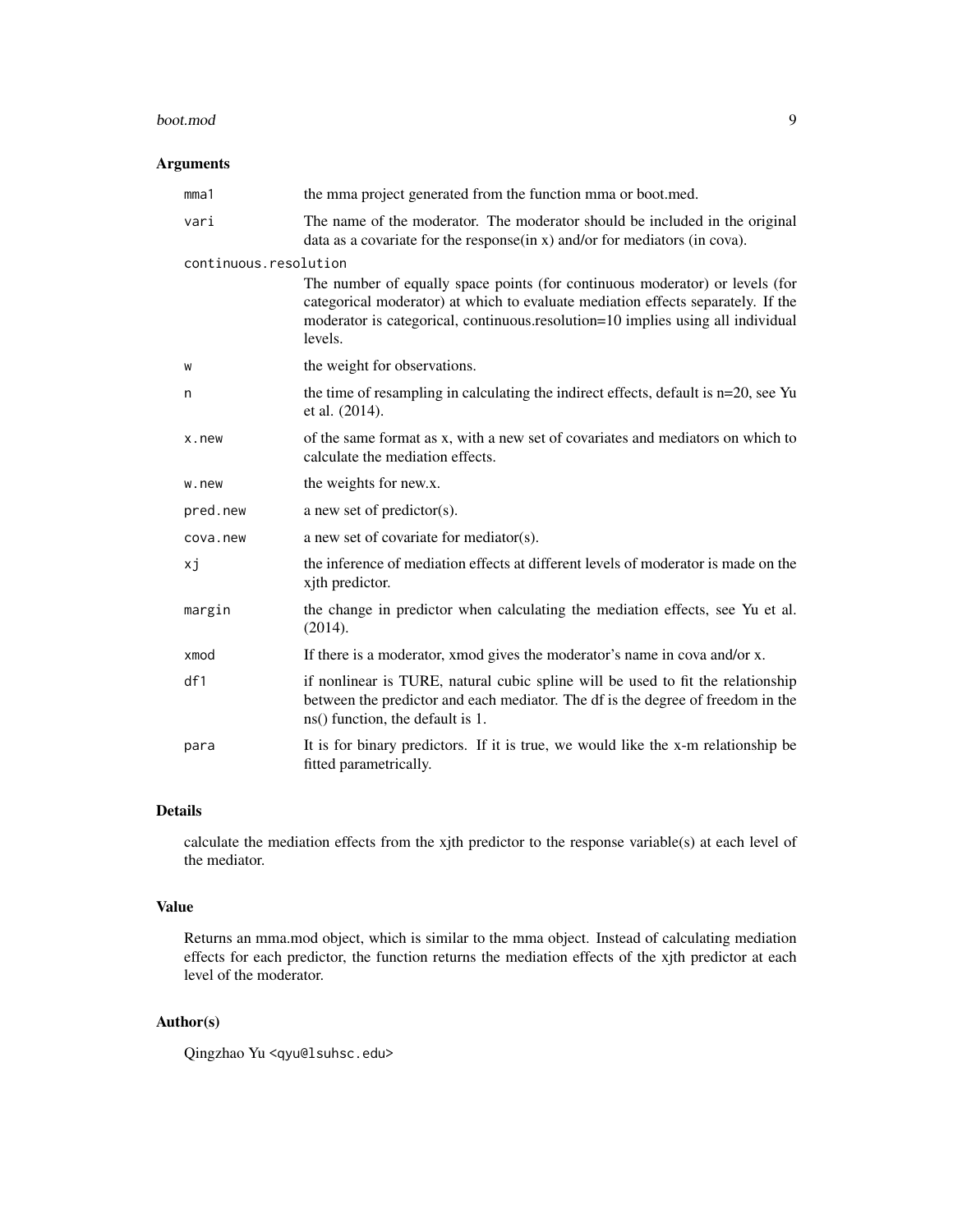## <span id="page-9-0"></span>References

Yu, Q., Fan, Y., and Wu, X. (2014) <doi:10.4172/2155-6180.1000189>. "General Multiple Mediation Analysis With an Application to Explore Racial Disparity in Breast Cancer Survival," Journal of Biometrics & Biostatistics,5(2): 189.

Yu, Q., Scribner, R.A., Leonardi, C., Zhang, L., Park, C., Chen, L., and Simonsen, N.R. (2017) <doi:10.1016/j.sste.2017.02.001>. "Exploring racial disparity in obesity: a mediation analysis considering geo-coded environmental factors," Spatial and Spatio-temporal Epidemiology, 21, 13-23.

Yu, Q., and Li, B. (2017) <doi:10.5334/hors.160>. "mma: An r package for multiple mediation analysis," Journal of Open Research Software, 5(1), 11.

Yu, Q., Wu, X., Li, B., and Scribner, R. (2018). <doi:10.1002/sim.7977>. "Multiple Mediation Analysis with Survival Outcomes – With an Application to Explore Racial Disparity in Breast Cancer Survival," Statistics in Medicine.

Yu, Q., Medeiros, KL, Wu, X., and Jensen, R. (2018). <doi:10.1007/s11336-018-9612-2>. "Explore Ethnic Disparities in Anxiety and Depression Among Cancer Survivors Using Nonlinear Mediation Analysis," Psychometrika, 83(4), 991-1006.

# See Also

["med"](#page-17-1) just estimate the mediation effects.

# Examples

```
#binary x and categorical moderator
#linear model
data("weight_behavior")
pred=weight_behavior[,3]
x=weight_behavior[,c(2,4:14)]
inter=form.interaction(x,pred,inter.cov=c("race"),predref="M")
x=cbind(x,inter)
y=weight_behavior[,15]
head(x)
data.bin<-data.org(x,y,pred=pred,contmed=c(7:9,11:12),binmed=c(6,10),
                   binref=c(1,1),catmed=5,catref=1,predref="M",alpha=0.4,alpha2=0.4)
temp1<-boot.med(data=data.bin,n=2,n2=4,all.model=TRUE)
temp1.mode=boot.mod(temp1,vari="race",continuous.resolution=10)
plot2.mma(temp1.mode,vari="exercises",moderator="race")
plot2.mma(temp1.mode,vari="sports",moderator="race")
#nonlinear model
x=weight_behavior[,c(2,4:14)]
pred=weight_behavior[,3]
y=weight_behavior[,15]
data.bin<-data.org(x,y,pred=pred,contmed=c(7:9,11:12),binmed=c(6,10),binref=c(1,1),
                    catmed=5,catref=1,predref="M",alpha=0.4,alpha2=0.4)
temp2<-boot.med(data=data.bin,n=2,n2=4,nu=0.05,nonlinear=TRUE,all.model=TRUE)
temp2.mode=boot.mod(temp2,vari="race",continuous.resolution=10)
plot2.mma(temp2.mode,vari="exercises",moderator="race")
plot2.mma(temp2.mode,vari="sports",moderator="race")
```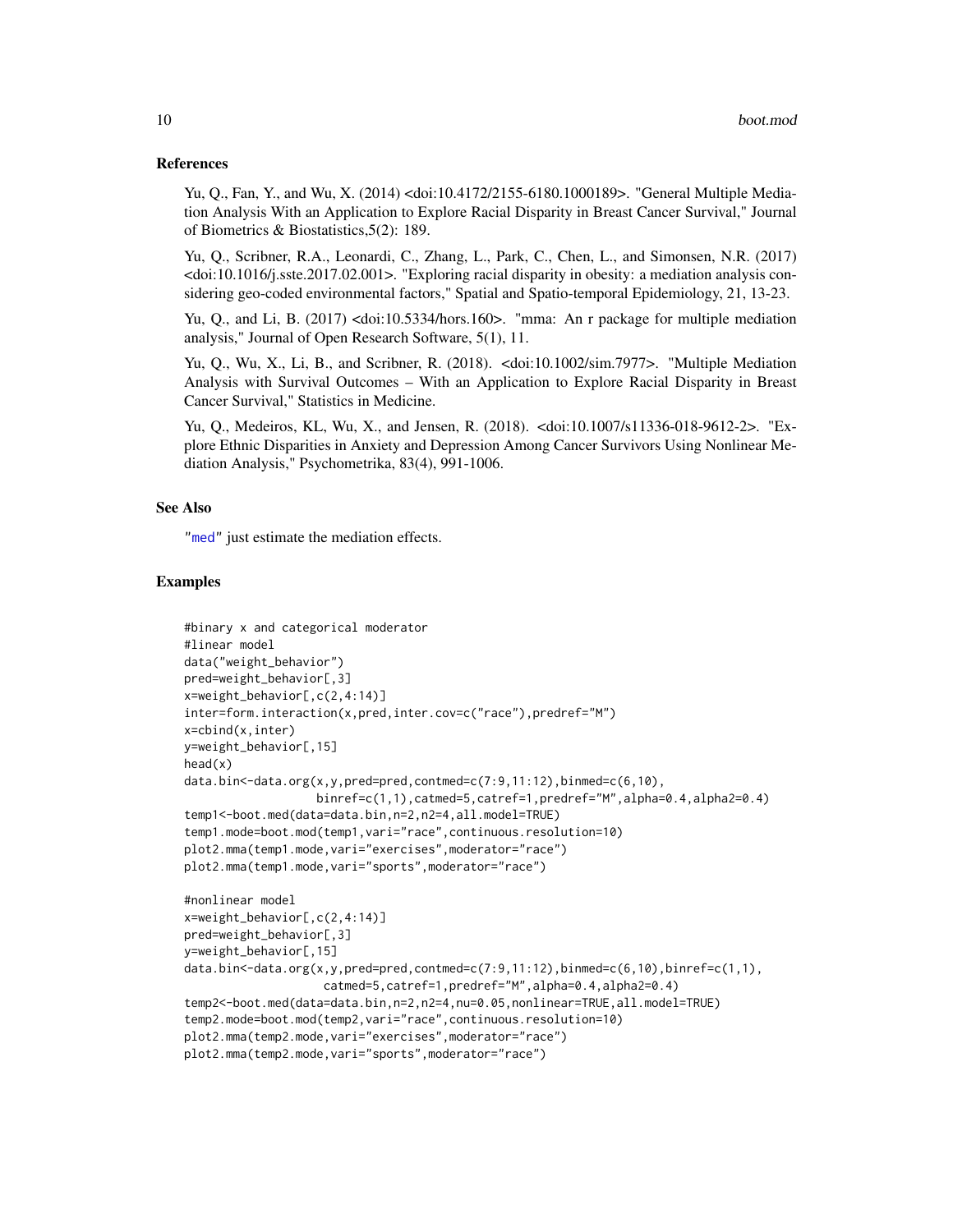```
#binary x and continuou moderator
x=weight_behavior[,c(2,4:14)]
pred=weight_behavior[,3]
y=weight_behavior[,1]
inter=form.interaction(x,pred,inter.cov=c("age"),predref="M")
x=cbind(x,inter)
head(x)
data.cont<-data.org(x,y,pred=pred,contmed=c(7:9,11:12),binmed=c(6,10),
                   binref=c(1,1),catmed=5,catref=1,predref="M",alpha=0.4,alpha2=0.4)
temp3<-boot.med(data=data.cont,n=2,n2=4,all.model=TRUE)
temp3.mode=boot.mod(temp3,vari="age",continuous.resolution=2)
summary(temp3.mode)
plot2.mma(temp3.mode,vari="exercises",moderator="age")
plot2.mma(temp3.mode,vari="sports",moderator="age")
x=weight_behavior[,c(2,4:14)]
pred=weight_behavior[,3]
y=weight_behavior[,1]
data.cont<-data.org(x,y,pred=pred,mediator=5:12,jointm=list(n=1,j1=7:9),
                     predref="M",alpha=0.4,alpha2=0.4)
temp4<-boot.med(data=data.cont,n=2,n2=4,nu=0.05, nonlinear=TRUE,all.model=TRUE)
temp4.mode=boot.mod(temp4,vari="age",continuous.resolution=2,n=20)
summary(temp4.mode)
summary(temp4.mode,bymed=TRUE)
```
cgd1 *cgd1 Data Set*

# Description

This database was obtained from the survival package containing a time-to-event data.

# Usage

```
data(weight_behavior)
```
### Format

The data set contains many variables.

#### Examples

data(cgd1) names(cgd1)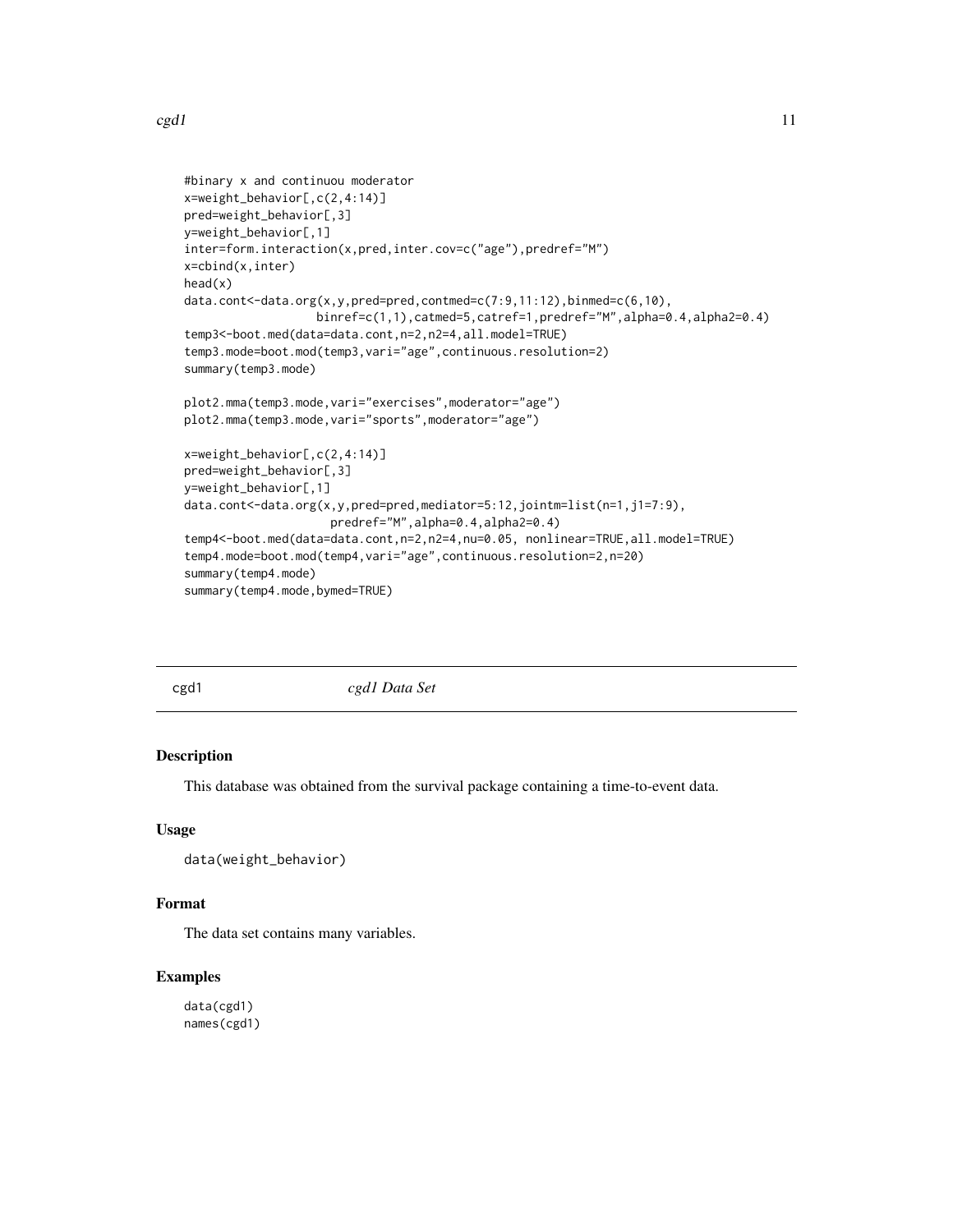<span id="page-11-1"></span><span id="page-11-0"></span>

# Description

Do a preliminary data analysis to identify potential mediators and covariates. Each variable listed in jointm is forced in the final estimation model as a mediator. Also organize the data into a format that can be directly used for the mediation analysis functions.

# Usage

```
data.org(x,y,pred,mediator=NULL,contmed=NULL,binmed=NULL,binref=NULL,catmed=NULL,
                   catref=NULL,jointm=NULL,refy=rep(NA,ncol(data.frame(y))),
                   family1=as.list(rep(NA,ncol(data.frame(y)))),
                   predref=rep(NA,ncol(data.frame(pred))),alpha=0.1,alpha2=0.1,
                   testtype=1, w=NULL,cova=NULL)
```
# Arguments

| X        | a data frame contains the predictor, all potential mediators and covariates. Note<br>that x has to be a data frame. All varaibles in x that are not identified as poten-<br>tial mediators (by mediator, contmed, binmed, catmed, or jointm) are forced in<br>mediation analysis as covariates.                                                                                                                                                                                                                                                                                                                                             |
|----------|---------------------------------------------------------------------------------------------------------------------------------------------------------------------------------------------------------------------------------------------------------------------------------------------------------------------------------------------------------------------------------------------------------------------------------------------------------------------------------------------------------------------------------------------------------------------------------------------------------------------------------------------|
| у        | the vector of outcome variable. The outcome can be binary, continuous, or of<br>"Surv" class (see survival package for help).                                                                                                                                                                                                                                                                                                                                                                                                                                                                                                               |
| pred     | the column or matrix of predictor(s): the predictor is the exposure variable, it<br>can be a binary or multi-categorical factor or one/a few contiuous variable(s).                                                                                                                                                                                                                                                                                                                                                                                                                                                                         |
| mediator | the list of mediators (column numbers in x or by variable names). The mediators<br>to be checked can be identified by "contmed", "binmed" and "catmed", or by this<br>argument, "mediator", where binary and categorical mediators in x are identified<br>as factors or characters, the reference group is the first level of the factor or<br>factorized character. if a mediator has only two unique values, the mediator is<br>identified as binary. If the reference groups need to be changed, the binary or<br>categorical mediators can be listed in binmed or catmed, and the corresponding<br>reference group in binref or catref. |
| contmed  | a vector of variable names or column numbers that locate the potential continu-<br>ous mediators in x.                                                                                                                                                                                                                                                                                                                                                                                                                                                                                                                                      |
| binmed   | a vector of column numbers that locate the potential binary mediators in x.                                                                                                                                                                                                                                                                                                                                                                                                                                                                                                                                                                 |
| binref   | the defined reference groups of the binary potential mediators in binmed. The<br>first levels of the mediators if is null.                                                                                                                                                                                                                                                                                                                                                                                                                                                                                                                  |
| catmed   | a vector of variable names or column numbers that locate the potential categor-<br>ical mediators in x. The first levels of the mediators if is null.                                                                                                                                                                                                                                                                                                                                                                                                                                                                                       |
| catref   | the defined reference groups of the categorical potential mediators in catmed.                                                                                                                                                                                                                                                                                                                                                                                                                                                                                                                                                              |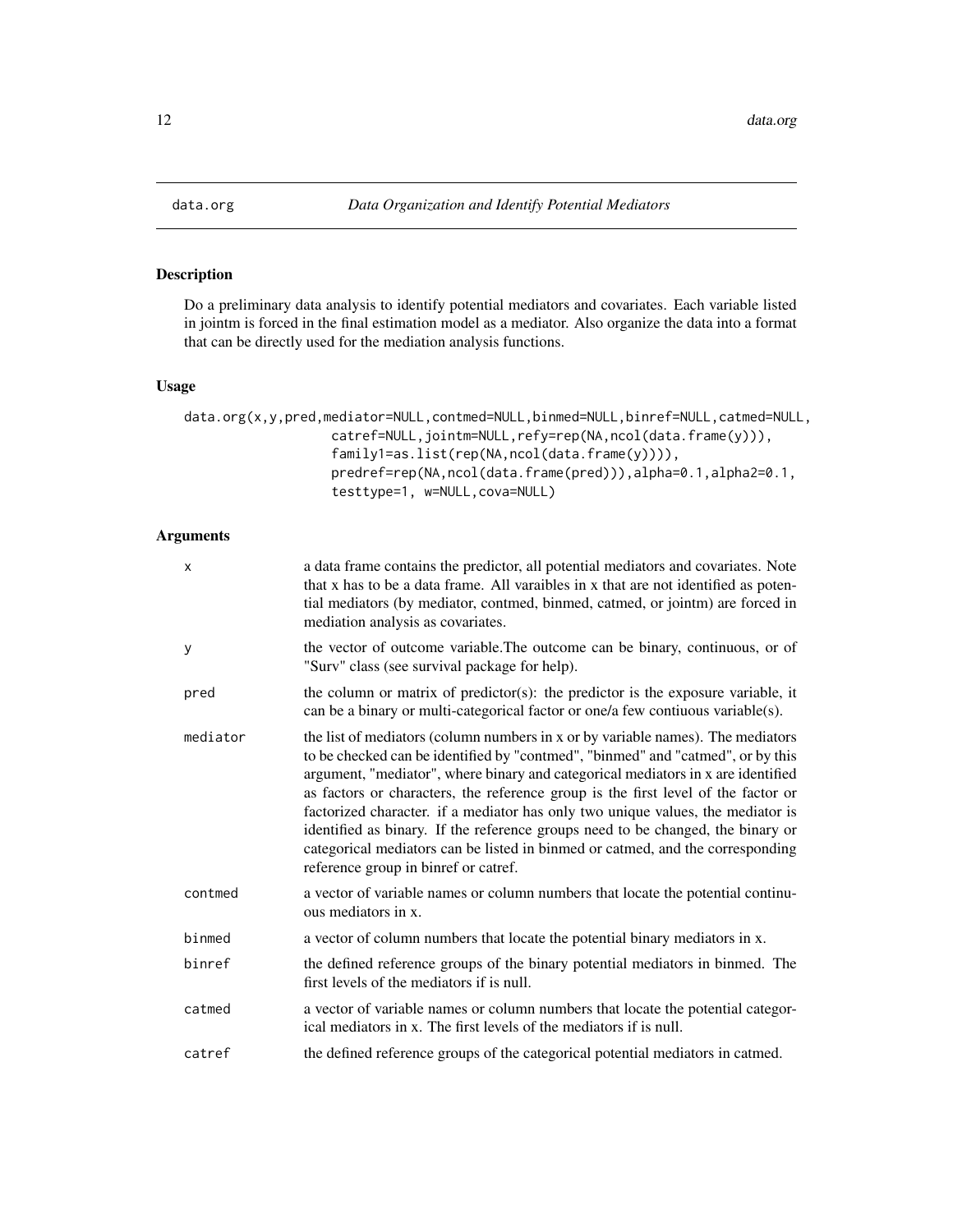#### data.org 13

| jointm   | a list that identifies the mediators that need to be considered jointly, where the<br>first item indicates the number of groups of mediators to be considered jointly,<br>and each of the following items identifies the variable names or column numbers<br>of the mediators in x for each group of joint mediators.                                                                                                                      |
|----------|--------------------------------------------------------------------------------------------------------------------------------------------------------------------------------------------------------------------------------------------------------------------------------------------------------------------------------------------------------------------------------------------------------------------------------------------|
| refy     | if y is binary, the reference group of y. The default is the first level of as $factor(y)$ .<br>y for the reference group is assigned as 0.                                                                                                                                                                                                                                                                                                |
| family1  | define the conditional distribution of y given x, and the linkage function that<br>links the mean of y with the system component in generalized linear model.<br>The default value of family1 is binomial(link = "logit") for binary y, and gaus-<br>sian(link="identity") for continuous y.                                                                                                                                               |
| predref  | if the predictor is categorical, identify the reference group of the predictor. The<br>default is the first level of the predictor. The value of the predictor is 0 for the<br>reference group.                                                                                                                                                                                                                                            |
| alpha    | the significance level at which to test if the potential mediators (identified by<br>contmed, binmed, and catmed) can be used as a covariate or mediator in esti-<br>mating y when all variables in x are included in the model. The default value is<br>alpha $=0.1$                                                                                                                                                                      |
| alpha2   | the significant level at which to test if a potential mediator is related with the<br>predictor. The default value is alpha2=0.1.                                                                                                                                                                                                                                                                                                          |
| testtype | if the testtype is 1 (by default), covariates/mediators are identified using full<br>model; if the testtype is 2, covariates/mediators are tested one by one in models<br>with the predictor only.                                                                                                                                                                                                                                         |
| W        | the weight for data analysis, by default is $rep(1, length(y))$ .                                                                                                                                                                                                                                                                                                                                                                          |
| cova     | The data frame of covariates to be used to predict the mediator $(s)$ . The covariates<br>in cova cannot be potential mediators. If the covariates are for some specific<br>potential mediators, cova\$for.m is the vector of names of potential mediators<br>that use the covariates. Works for continuous predictors (pred) only, also the<br>specified covariates should have no missing if only some mediators uses the<br>covariates. |

# Value

data.org returns a list with the organized data and identifiers of the potential mediators in the organized data set. The list has two components, bin.results if there is binary or categorical exposure(s), cont.results if there is continuous exposures.

| x     | the organized data frame that include all potential mediators and covariates that<br>should be used to estimate the outcome.                                                                                                                                                                                                                                    |
|-------|-----------------------------------------------------------------------------------------------------------------------------------------------------------------------------------------------------------------------------------------------------------------------------------------------------------------------------------------------------------------|
| dirx  | the vector/matrix of predictor(s)/exposure variable(s).                                                                                                                                                                                                                                                                                                         |
| contm | the column numbers of x that locate the potential continuous mediators.                                                                                                                                                                                                                                                                                         |
| binm  | when the predictor is continuous, binm gives the column numbers of x that lo-<br>cate the potential binary mediators.                                                                                                                                                                                                                                           |
| catm  | when the predictor is binary, catm gives the column numbers of x that locate the<br>potential binary or categorical mediators; when the predictor is continuous, catm<br>gives a list where the first item is the number of potential categorical mediators,<br>and the following items give the column numbers of each binarized categorical<br>mediator in x. |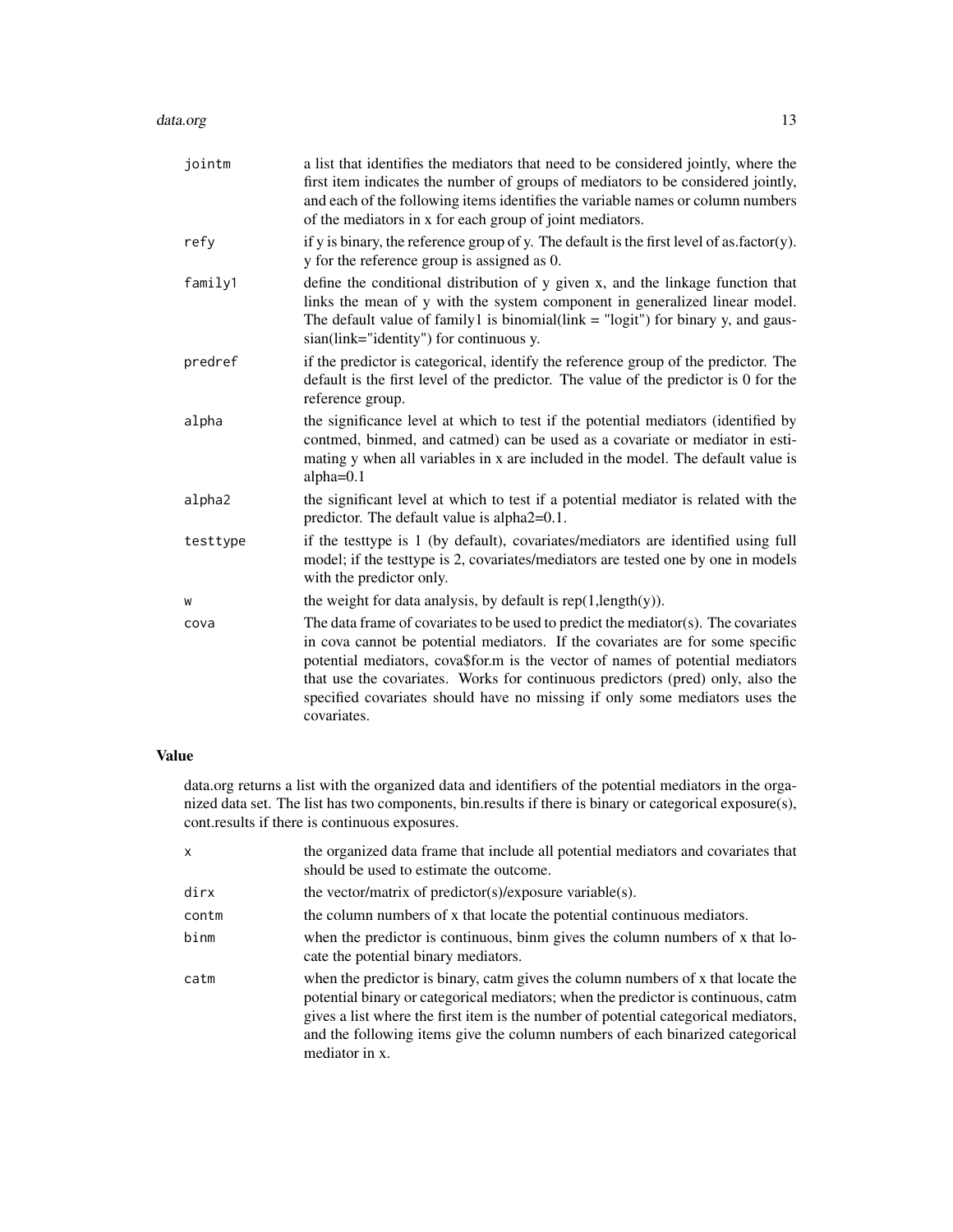| jointm    | a list where the first item is the number of groups of joint mediators, and each of<br>the following items identifies the column numbers of the mediators in the newly<br>organized x for each group of joint mediators. |
|-----------|--------------------------------------------------------------------------------------------------------------------------------------------------------------------------------------------------------------------------|
| у         | the vector/matrix of outcome(s).                                                                                                                                                                                         |
| y_type    | the variable type of outcome(s): 1 is continuous, 2 is binary, 3 is reserved for<br>multi-categorical (no 3 would show in y_type, since all categorical responses<br>are binarized), and 4 is survival.                  |
| fullmodel | a list with each item the full linear model fitted with all potential mediators and<br>covariates for each response.                                                                                                     |
| rela      | $p$ -values of tests on the realtionship between the predictor(s) and each potiential<br>mediator.                                                                                                                       |
| P1        | If testtype=2, P1 gives the p-value of the corresponding variables in predicting<br>the outcome(s) when only the variable and predictor are covariates in the model.                                                     |
| binpred   | The columne numbers of binary predictors in pred.                                                                                                                                                                        |
| contpred  | The columne numbers of continuous predictors in pred.                                                                                                                                                                    |
| catpred   | A list with each item includes the columne numbers of a categorical predictor in<br>pred.                                                                                                                                |

#### Note

All other variables in x but not identified by mediator, contmed, binmed, or catmed are forced in the final model as covariates. Compared with data.org, joint mediators are considered in this function. Every variable in the jointm should be listed in contmed, binmed, or catmed, and these variables are forced to be included as mediators for further mediation analysis. A variables can be included in more than one groups of joint mediators in jointm.

#### Author(s)

Qingzhao Yu <qyu@lsuhsc.edu>

#### References

Baron, R.M., and Kenny, D.A. (1986) <doi:10.1037/0022-3514.51.6.1173>. The moderator-mediator variable distinction in social psychological research: conceptual, strategic, and statistical considerations. J. Pers Soc Psychol, 51(6), 1173-1182.

Yu, Q., Fan, Y., and Wu, X. (2014) <doi:10.4172/2155-6180.1000189>. "General Multiple Mediation Analysis With an Application to Explore Racial Disparity in Breast Cancer Survival," Journal of Biometrics & Biostatistics,5(2): 189.

Yu, Q., Scribner, R.A., Leonardi, C., Zhang, L., Park, C., Chen, L., and Simonsen, N.R. (2017) <doi:10.1016/j.sste.2017.02.001>. "Exploring racial disparity in obesity: a mediation analysis considering geo-coded environmental factors," Spatial and Spatio-temporal Epidemiology, 21, 13-23.

Yu, Q., and Li, B. (2017) <doi:10.5334/hors.160>. "mma: An r package for multiple mediation analysis," Journal of Open Research Software, 5(1), 11.

Yu, Q., Wu, X., Li, B., and Scribner, R. (2018). <doi:10.1002/sim.7977>. "Multiple Mediation Analysis with Survival Outcomes – With an Application to Explore Racial Disparity in Breast Cancer Survival," Statistics in Medicine.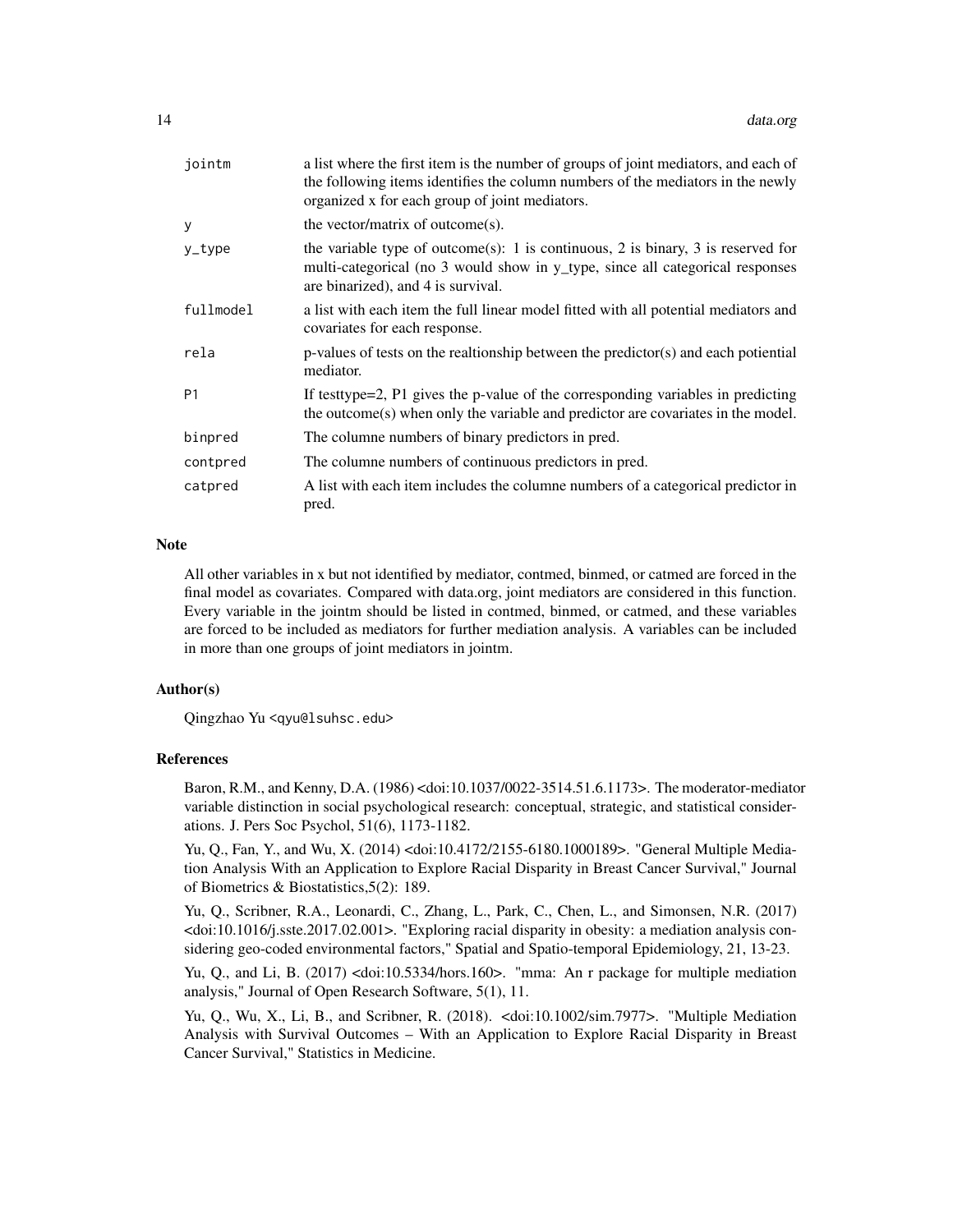#### <span id="page-14-0"></span>data.org 15

Yu, Q., Medeiros, KL, Wu, X., and Jensen, R. (2018). <doi:10.1007/s11336-018-9612-2>. "Explore Ethnic Disparities in Anxiety and Depression Among Cancer Survivors Using Nonlinear Mediation Analysis," Psychometrika, 83(4), 991-1006.

# See Also

["data.org"](#page-11-1) that does not consider joint mediators, which can be added freely in the mediation analysis functions later.

#### Examples

```
data("weight_behavior")
#binary predictor
#binary y
x=weight_behavior[,c(2,4:14)]
pred=weight_behavior[,3]
 y=weight_behavior[,15]
 data.b.b.2.1<-data.org(x,y,mediator=5:12,jointm=list(n=1,j1=c(5,7,9)),
                        pred=pred,predref="M", alpha=0.4,alpha2=0.4)
 summary(data.b.b.2.1)
 #Or you can specify the potential mediators and change the reference
 #group for binary or categorical mediators. In the following code,
 #potential continuous mediators are columns 8,9,10,12, and 13 of x,
 #binary mediators are columns 7 and 11, and categorical mediator is
 #column 6 of x with 1 to be the reference group for all categorical
 #and binary mediators.
 data.b.b.2<-data.org(x,y,pred=pred,contmed=c(7:9,11:12),binmed=c(6,10),
  binref=c(1,1),catmed=5,catref=1,jointm=list(n=1,j1=c(5,7,9)),
  predref="M",alpha=0.4,alpha2=0.4)
 summary(data.b.b.2)
 #use the mediator argument instead of contmet, binmed and catmed
 #multivariate predictor
 x=weight_behavior[,c(2:3,5:14)]
 pred=weight_behavior[,4]
 y=weight_behavior[,15]
 data.b.b.2.3<-data.org(x,y,mediator=5:12,jointm=list(n=1,j1=c(5,7,9)),
                        pred=pred,predref="OTHER", alpha=0.4,alpha2=0.4)
 summary(data.b.b.2.3)
 #multivariate responses
 x=weight_behavior[,c(2:3,5:14)]
 pred=weight_behavior[,4]
 y=weight_behavior[,c(1,15)]
 data.b.b.2.4<-data.org(x,y,mediator=5:12,jointm=list(n=1,j1=c(5,7,9)),
                        pred=pred,predref="OTHER", alpha=0.4,alpha2=0.4)
 summary(data.b.b.2.4)
 #continuous y
 x=weight_behavior[,c(2,4:14)]
 pred=weight_behavior[,3]
```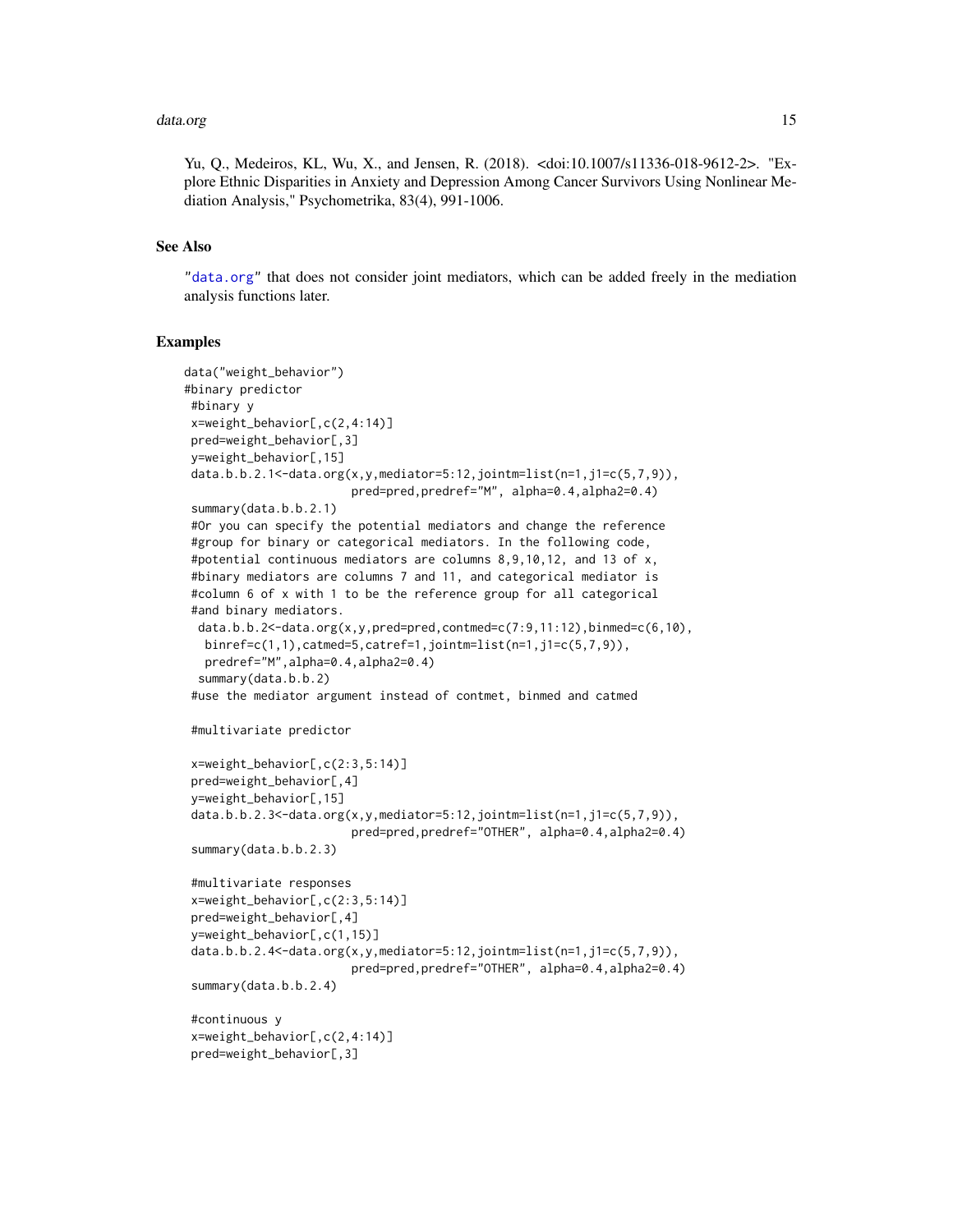```
y=weight_behavior[,1]
 data.b.c.2<-data.org(x,y,pred=pred,mediator=5:12,jointm=list(n=1,j1=7:9),
  predref="M",alpha=0.4,alpha2=0.4)
 summary(data.b.c.2)
#continuous predictor
#binary y
 x=weight_behavior[,3:14]
pred=weight_behavior[,2]
y=weight_behavior[,15]
 data.c.b.2<-data.org(x,y,pred=pred,mediator=5:12,catref=1,
          jointm=list(n=2,j1=7:9,j2=c(5,7)),alpha=0.4,alpha2=0.4)
 summary(data.c.b.2)
#multivariate predictors
x=weight_behavior[,c(3:12,14)]
pred=weight_behavior[,c(2,13)]
y=weight_behavior[,15]
 data.c.b.2.2<-data.org(x,y,pred=pred,mediator=5:11,catref=1,
          jointm=list(n=2,j1=7:9,j2=c(5,7)),alpha=0.4,alpha2=0.4)
 summary(data.c.b.2.2)
 #continuous y
 x=weight_behavior[,3:14]
 pred=weight_behavior[,2]
 y=weight_behavior[,1]
 data.c.c.2<-data.org(x,y,pred=pred,contmed=c(7:9,11:12),binmed=c(6,10),
  binref=c(1,1),catmed=5,catref=1,jointm=list(n=2,j1=7:9,j2=c(5,7)),
   alpha=0.4,alpha2=0.4)
 summary(data.c.c.2)
 #multivariate responses
 x=weight_behavior[,c(2:3,5:14)]
 pred=weight_behavior[,4]
 y=weight_behavior[,c(1,15)]
 data.b.c.2.4<-data.org(x,y,mediator=5:12,jointm=list(n=1,j1=c(5,7,9)),
                        pred=pred,predref="OTHER", alpha=0.4,alpha2=0.4)
 summary(data.b.c.2.4)
#
x=weight_behavior[,c(3:12,14)]
 pred=weight_behavior[,c(2,13)]
y=weight_behavior[,c(1,15)]
 data.c.c.2.2<-data.org(x,y,pred=pred,mediator=5:11,catref=1,
          jointm=list(n=2,j1=7:9,j2=c(5,7)),alpha=0.4,alpha2=0.4)
 summary(data.c.c.2.2)
#Surv class outcome (survival analysis)
data(cgd1) #a dataset in the survival package
x=cgd1[,c(4:5,7:12)]
pred=cgd1[,6]
status<-ifelse(is.na(cgd1$etime1),0,1)
y=Surv(cgd1$futime,status)
```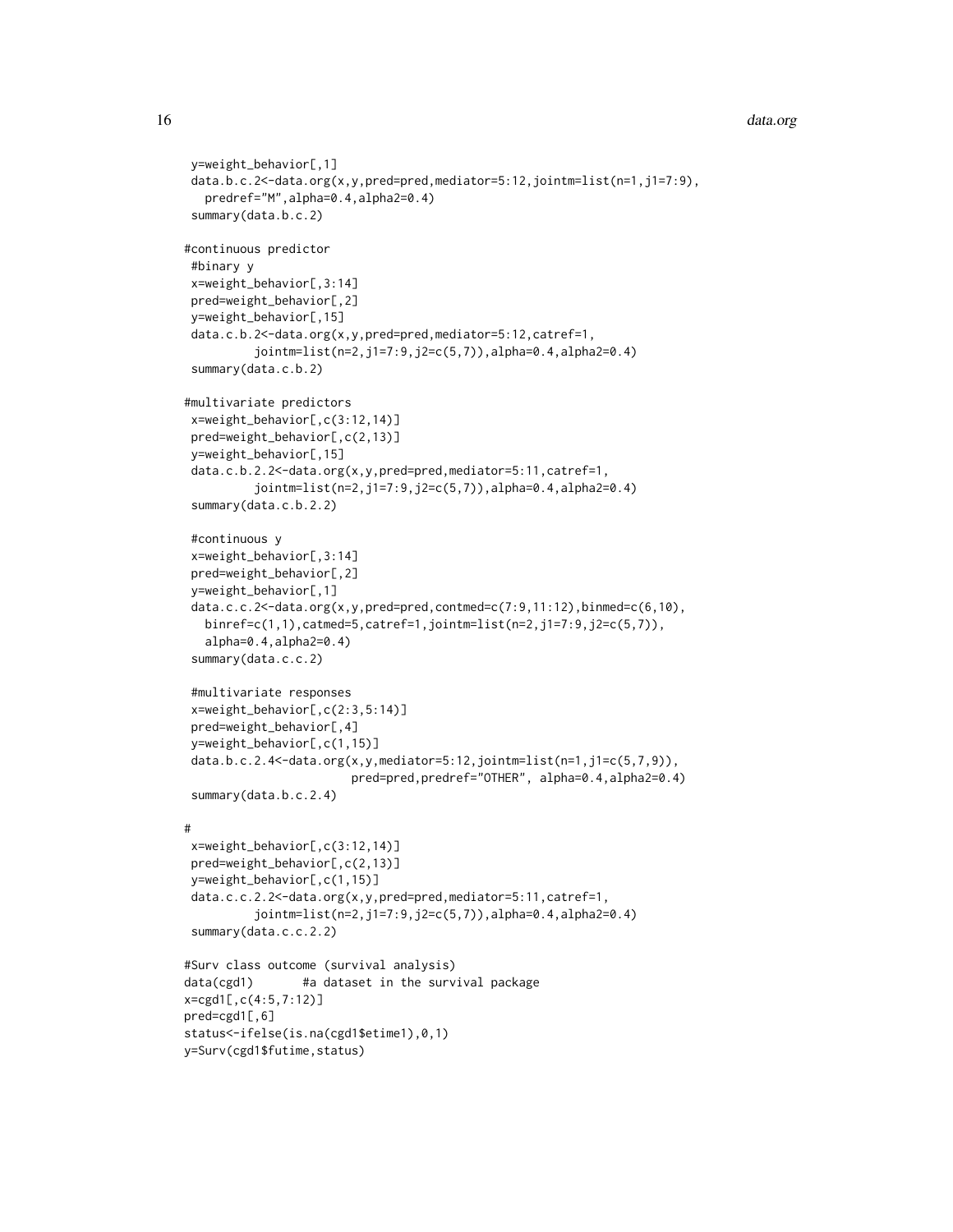# <span id="page-16-0"></span>form.interaction 17

```
#for continuous predictor
 #all other variables are considered as potential mediator
data.surv.contx<-data.org(x,y,pred=pred,mediator=(1:ncol(x)),
                    alpha=0.5,alpha2=0.5)
summary(data.surv.contx)
#for binary predictor
x=cgd1[,c(5:12)]
pred=cgd1[,4]
data.surv.binx<-data.org(x,y,pred=pred,mediator=(1:ncol(x)),
                    alpha=0.4,alpha2=0.4)
 summary(data.surv.binx)
```
<span id="page-16-1"></span>form.interaction *Create interaction terms of predictor(s) and potential moderator(s).*

# Description

Create interaction terms of predictor(S) and potential moderator(s). Mainly for linear models.

# Usage

form.interaction(x,pred,inter.cov,predref=NULL,kx=NULL)

# Arguments

| $\mathsf{X}$ | As the x in data.org.                                                                                                         |
|--------------|-------------------------------------------------------------------------------------------------------------------------------|
| pred         | The predictor(s) that might have interaction effect with the potential moderators.                                            |
| inter.cov    | The vector of names of potential moderators, which are included in x as covari-<br>ates.                                      |
| predref      | The reference group of the predictor if the predictor is categorical.                                                         |
| kx           | The interaction is with the kx-th predictor(s). kx can be a vector. If kx is null,<br>the interaction is with each predictor. |

#### Details

form.interaction is used to create interaction terms between predictor(s) and potential moderator(s). The created interaction terms should be used as covariates in linear mediation analysis. The function is not needed for nonlinear mediation method.

# Value

Return a matrix with the interaction terms pred\*inter.cov.

# Author(s)

Qingzhao Yu <qyu@lsuhsc.edu>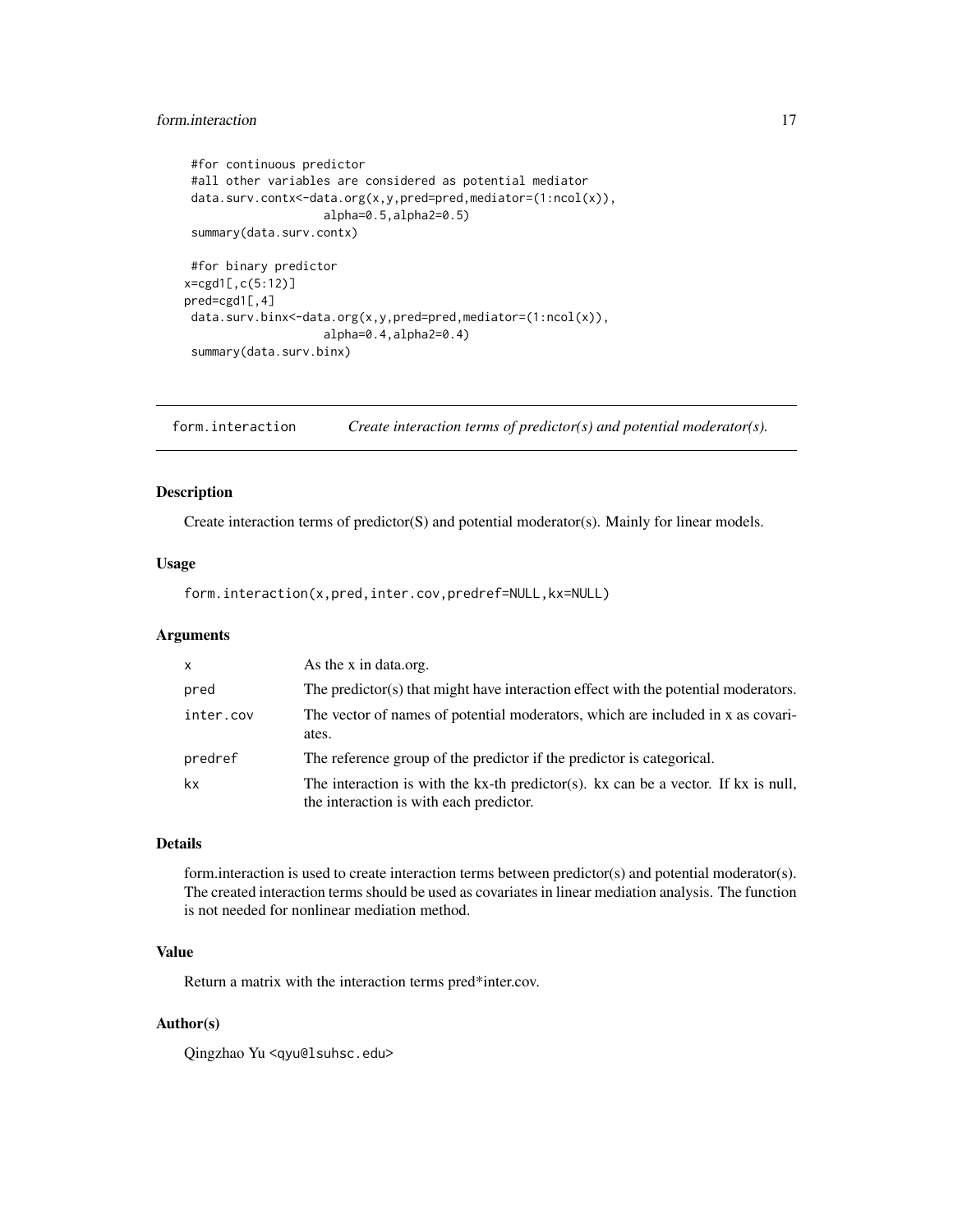# See Also

["test.moderation"](#page-39-1), ["moderate"](#page-27-1)

#### Examples

```
data("weight_behavior")
pred=data.frame(weight_behavior[,3])
names(pred)="pred"
x=weight_behavior[,c(2,4:14)]
inter=form.interaction(x,pred,inter.cov=c("sports","sweat"),predref=NULL)
x=cbind(x,inter)
head(x)
```
<span id="page-17-1"></span>

med *Mediation Analysis with Binary or Continuous Predictor*

# Description

To estimate the mediation effects when the predictor is binary or continuous.

#### Usage

```
med(data, x=data$bin.results$x, y=data$bin.results$y, dirx=data$bin.results$dirx,
                   binm=data$bin.results$binm,contm = data$bin.results$contm,
                   catm = data$bin.results$catm, jointm = data$bin.results$jointm,
                   cova=data$bin.results$cova, allm = c(contm, catm),
                   margin=1, n=20, nonlinear=FALSE, df1=1, nu=0.001,D=3,distn=NULL,
                   family1=data$bin.results$family1,refy=rep(0,ncol(y)),
                   binpred=data$bin.results$binpred,x.new=x,pred.new=dirx,
                   cova.new=cova,type=NULL, w=NULL, w.new=NULL,xmod=NULL,
                   custom.function=NULL,para=FALSE)
Arguments
   data the list of result from data.org that organize the covariates, mediators, predictor
                    and outcome. If data is FALSE, then need to set x1, y1, dirx, contm, catm, and
                    jointm.
    x a data frame contains all mediators and covariates. Need to set up only when
                    data is FALSE. All varaibles in x that are not identified as potential mediators (by
                    mediator, contmed, binmed, catmed, or jointm) are forced in mediation analysis
                    as covariates.
   y the vector of outcome variable. Need to set up only when data is FALSE.
   dirx the vector or matrix of predictor(s). The reference group is set to be 0. Need to
                    set up only when data is FALSE.
    binm the variable names or the column number of x that locates the binary mediators.
                    Need to set up only when data is FALSE.
```
<span id="page-17-0"></span>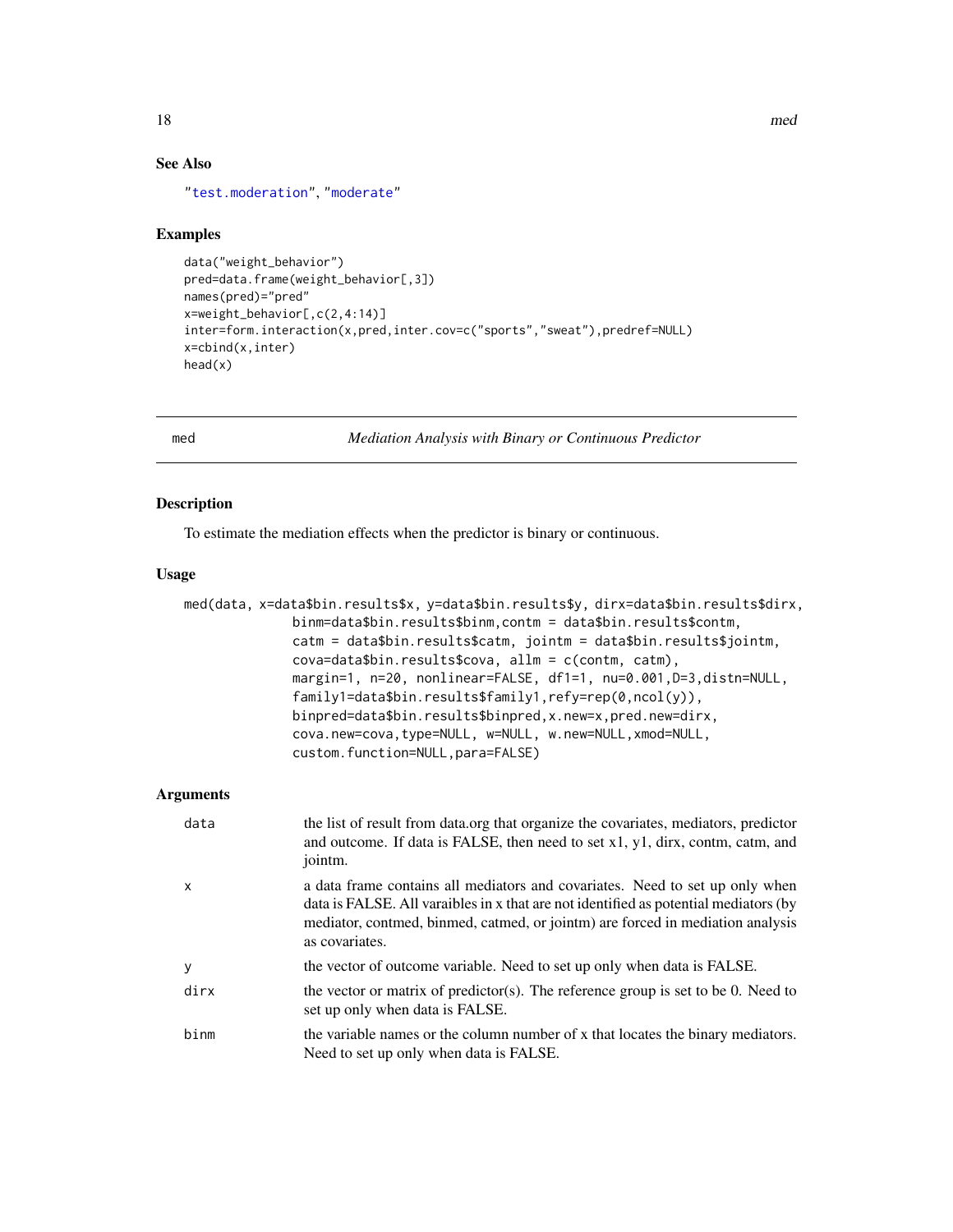| contm     | the variable names or the column numbers of x that locate the potential contin-<br>uous mediators. Need to set up only when data is FALSE.                                                                                                                                                                                                                                                                                                                                     |
|-----------|--------------------------------------------------------------------------------------------------------------------------------------------------------------------------------------------------------------------------------------------------------------------------------------------------------------------------------------------------------------------------------------------------------------------------------------------------------------------------------|
| catm      | categorical mediators should be binarized and be presented as a list, where the<br>first item is the number of categorical variables and the following items are<br>the names or the column numbers of each binarized categorical variable in x.<br>data.org organizes the categorical mediators in this format after they pass the<br>mediator tests. Need to set up only when data is FALSE.                                                                                 |
| jointm    | a list where the first item is the number of groups of joint mediators to be con-<br>sidered, and each of the following items identifies the names or the column<br>numbers of the mediators in x for each group of joint mediators. Need to set up<br>only when data is FALSE.                                                                                                                                                                                                |
| cova      | The data frame of covariates to be used to predict the mediator(s). The covariates<br>in cova cannot be potential mediators. If the covariates are for some specific<br>potential mediators, cova\$for.m is the vector of names of potential mediators<br>that use the covariates. Works for continuous predictors (pred) only, also the<br>specified covariates should have no missing if only some mediators uses the<br>covariates. Need to set up only when data is FALSE. |
| allm      | the column numbers of all mediators. Need to set up only when data is FALSE.<br>The default value of allm is c(contm,catm).                                                                                                                                                                                                                                                                                                                                                    |
| margin    | the change in predictor when calculating the mediation effects, see Yu et al.<br>(2014).                                                                                                                                                                                                                                                                                                                                                                                       |
| n         | the time of resampling in calculating the indirect effects, default is n=20, see Yu<br>et al. (2014).                                                                                                                                                                                                                                                                                                                                                                          |
| nonlinear | if TURE, Multiple Additive Regression Trees (MART) will be used to fit the<br>final full model in estimating the outcome. The default value of nonlinear is<br>FALSE, in which case, a generalized linear model will be used to fit the final<br>full model.                                                                                                                                                                                                                   |
| df1       | if nonlinear is TURE, natural cubic spline will be used to fit the relationship<br>between the predictor and each mediator. The df is the degree of freedom in the<br>ns() function, the default is 1.                                                                                                                                                                                                                                                                         |
| nu        | set the parameter "shrinkage" in gbm function if MART is to be used, by default,<br>$nu=0.001$ . See also help(gbm.fit).                                                                                                                                                                                                                                                                                                                                                       |
| D         | set the parameter "interaction.depth" in gbm function if MART is to be used, by<br>default, D=3. See also help(gbm.fit).                                                                                                                                                                                                                                                                                                                                                       |
| distn     | the assumed distribution(s) of the outcome(s) if MART is used for final full<br>model. The default value of distn is "gaussian" for continuous y, "bernoulli" for<br>binary y and coxph for "Surv" class outcome.                                                                                                                                                                                                                                                              |
| family1   | a list with the ith item define the conditional distribution of $y$ [,i] given x, and the<br>linkage function that links the mean of y with the system component if gener-<br>alized linear model is used as the final full model. The default value of family1<br>is gaussian(link="identity") for contiuous $y$ [,i], and binomial(link = "logit") for<br>binary $y[i]$ .                                                                                                    |
| refy      | if y is binary, the reference group of y.                                                                                                                                                                                                                                                                                                                                                                                                                                      |
| binpred   | if TRUE, the predict variable is binary.                                                                                                                                                                                                                                                                                                                                                                                                                                       |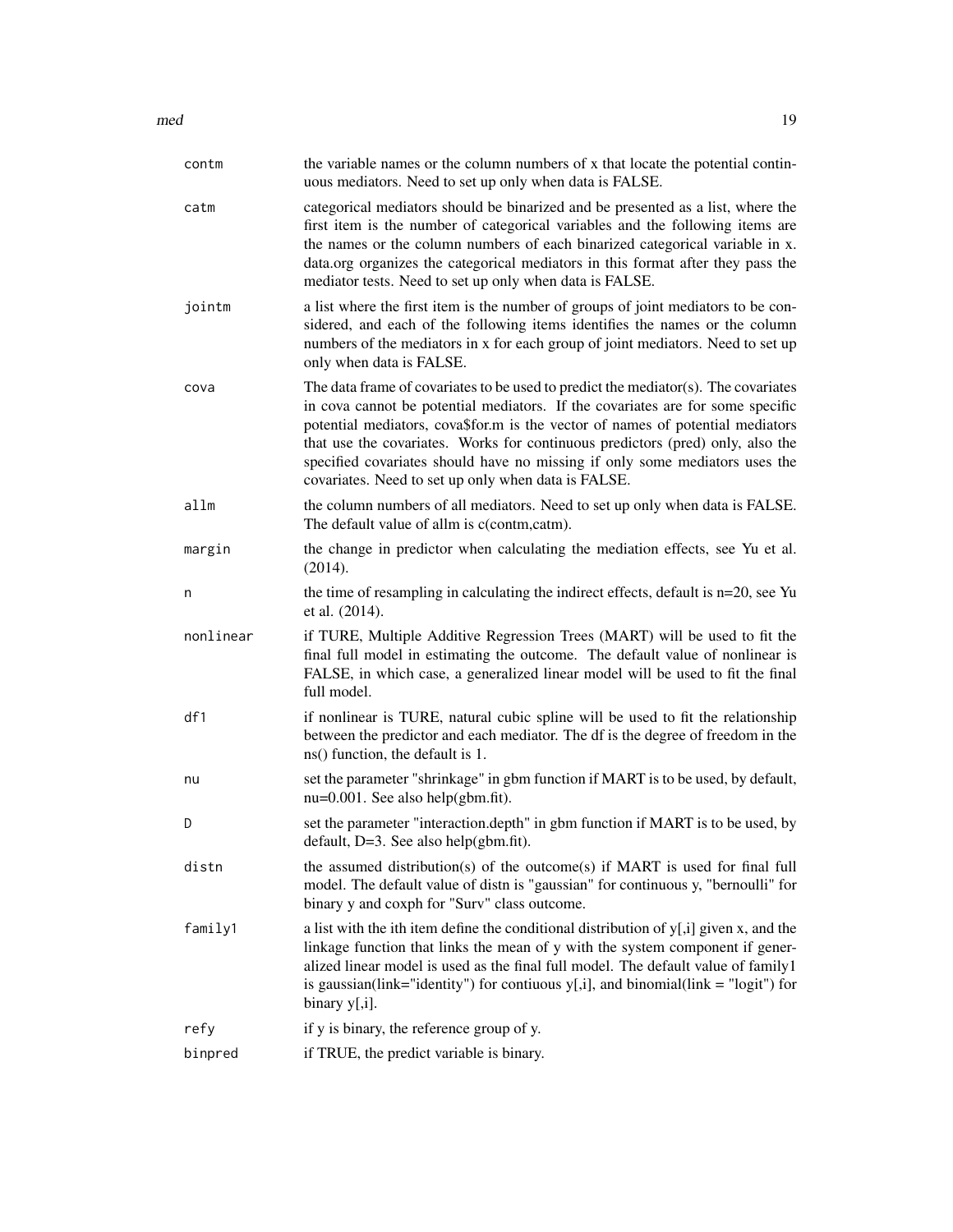| x.new           | A new set of covariates, of the same format as x (after data.org), on which to<br>calculate the mediation effects. For continuous predictor only. If is NULL, the<br>mediation effects will be calculated based on the original data set.                                                                                                                                                                                                                                                                                                                                                                                                                                                                                                                                                                                                                                                                                                                                                                                        |  |
|-----------------|----------------------------------------------------------------------------------------------------------------------------------------------------------------------------------------------------------------------------------------------------------------------------------------------------------------------------------------------------------------------------------------------------------------------------------------------------------------------------------------------------------------------------------------------------------------------------------------------------------------------------------------------------------------------------------------------------------------------------------------------------------------------------------------------------------------------------------------------------------------------------------------------------------------------------------------------------------------------------------------------------------------------------------|--|
| pred.new        | A new set of predictor(s), of the same format as pred (after data.org), on which<br>to calculate the mediation effects. For continuous predictor only.                                                                                                                                                                                                                                                                                                                                                                                                                                                                                                                                                                                                                                                                                                                                                                                                                                                                           |  |
| cova.new        | A new set of covariate(s) to estimate mediators, of the same format as cova.                                                                                                                                                                                                                                                                                                                                                                                                                                                                                                                                                                                                                                                                                                                                                                                                                                                                                                                                                     |  |
| type            | the type of prediction when y is class Surv. By default, type is "risk".                                                                                                                                                                                                                                                                                                                                                                                                                                                                                                                                                                                                                                                                                                                                                                                                                                                                                                                                                         |  |
| W               | the weight for each case in x.                                                                                                                                                                                                                                                                                                                                                                                                                                                                                                                                                                                                                                                                                                                                                                                                                                                                                                                                                                                                   |  |
| w.new           | the weight for each case in x.new.                                                                                                                                                                                                                                                                                                                                                                                                                                                                                                                                                                                                                                                                                                                                                                                                                                                                                                                                                                                               |  |
| xmod            | If there is a moderator, xmod gives the moderator's name in cova and/or x.                                                                                                                                                                                                                                                                                                                                                                                                                                                                                                                                                                                                                                                                                                                                                                                                                                                                                                                                                       |  |
| custom.function |                                                                                                                                                                                                                                                                                                                                                                                                                                                                                                                                                                                                                                                                                                                                                                                                                                                                                                                                                                                                                                  |  |
|                 | a string of customer defined final model for predicting the outcome(s). The re-<br>sponse variable should be noted as "responseY", the dataset should be noted as<br>"dataset123". The weights for observations should be noted as "weights123".<br>The covariates should be in x or pred. Use " $\sim$ ." for all varaibles in x and pred<br>is allowed. The customer defined model should be able to make prediction by<br>using "predict(object, newdata=)", where the object is the results of the fitted<br>model. If a specific package needs to be called to fit the model, the user should<br>call the package first. For example, if the gamlss package is used to fit a piece-<br>wise polynomial with "age" to be the mediator and "race" be the predictor, we<br>can set custom.function="gamlss(responseV~b(age,df=3)+race,data=dataset123,tace=FALSE)".<br>The length of custom.function should be the same as the dimension of y. If cus-<br>tom.function[j] is NA, the usual method will be used to fit $y[i]$ . |  |
| para            | It is for binary predictors. If it is true, we would like the x-m relationship be<br>fitted parametrically.                                                                                                                                                                                                                                                                                                                                                                                                                                                                                                                                                                                                                                                                                                                                                                                                                                                                                                                      |  |

# Details

The mediators are not tested in this function. data.org should be used first for the tests and data organizing, and then the resulting list from data.org can be used directly to define the arguments in this function. med considers all variables in x as mediators or covariates in the final model and all variables identified by contm, binm, catm, or jointm as mediators.

# Value

The result is an med object with the item a.binx for results of binary or categorical exposure(s) and the item a.contx for continuous exposure(s):

| denm | a matrix where each column gives the estimated direct effect not from the cor-<br>responding mediator (identified by the column name), see Yu et al. (2014) for<br>the definition, and each row corresponding to the results from one resampling<br>for binary predictor or the results on a row of x, new for continuous predictor. |
|------|--------------------------------------------------------------------------------------------------------------------------------------------------------------------------------------------------------------------------------------------------------------------------------------------------------------------------------------|
| ie   | a matrix where each column gives the estimated indirect effect from the corre-<br>sponding mediator (identified by the column name) and each row corresponding<br>to the results from one resampling for binary predictor or the results on a row of<br>x.new for continuous predictor.                                              |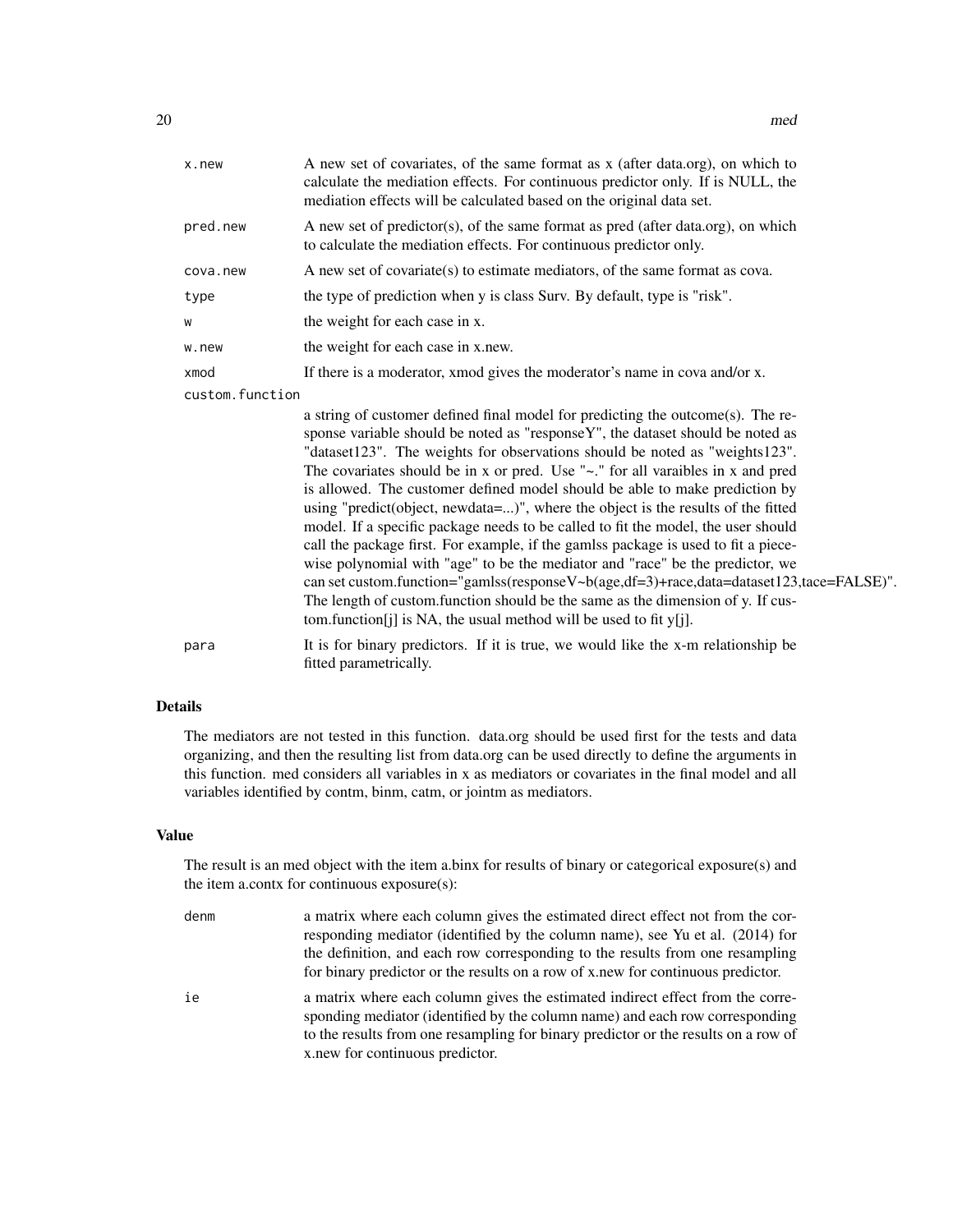<span id="page-20-0"></span> $\mathbf{mod}$  21

| te    | a vector of the estimated total effect on x.new.                                                                                                                                                                                                                                                                                                          |
|-------|-----------------------------------------------------------------------------------------------------------------------------------------------------------------------------------------------------------------------------------------------------------------------------------------------------------------------------------------------------------|
| model | a list, where the first item, MART, is TRUE if a mart is fitted as the final model;<br>the second item, Survial is T if a survival model is fit; the third item, type, is the<br>type of prediction when a survival model is fitted; the fourth item, full model, is<br>the fitted final full model where y is the outcome and all predictor, covariates, |
|       | and mediators are the explanatory variables; and the fifth item, best.iter, is the<br>number of best iterations if MART is used to fit the final model, is NULL if the<br>final model is a generalized linear model.                                                                                                                                      |

# Author(s)

Qingzhao Yu <qyu@lsuhsc.edu>

# References

J.H. Friedman, T. Hastie, R. Tibshirani (2000) <doi:10.1214/aos/1016120463>. "Additive Logistic Regression: a Statistical View of Boosting," Annals of Statistics 28(2):337-374.

J.H. Friedman (2001) <doi:10.1214/aos/1013203451>. "Greedy Function Approximation: A Gradient Boosting Machine," Annals of Statistics 29(5):1189-1232.

Yu, Q., Fan, Y., and Wu, X. (2014) <doi:10.4172/2155-6180.1000189>. "General Multiple Mediation Analysis With an Application to Explore Racial Disparity in Breast Cancer Survival," Journal of Biometrics & Biostatistics,5(2): 189.

Yu, Q., Scribner, R.A., Leonardi, C., Zhang, L., Park, C., Chen, L., and Simonsen, N.R. (2017) <doi:10.1016/j.sste.2017.02.001>. "Exploring racial disparity in obesity: a mediation analysis considering geo-coded environmental factors," Spatial and Spatio-temporal Epidemiology, 21, 13-23.

Yu, Q., and Li, B. (2017) <doi:10.5334/hors.160>. "mma: An r package for multiple mediation analysis," Journal of Open Research Software, 5(1), 11.

Yu, Q., Wu, X., Li, B., and Scribner, R. (2018). <doi:10.1002/sim.7977>. "Multiple Mediation Analysis with Survival Outcomes – With an Application to Explore Racial Disparity in Breast Cancer Survival," Statistics in Medicine.

Yu, Q., Medeiros, KL, Wu, X., and Jensen, R. (2018). <doi:10.1007/s11336-018-9612-2>. "Explore Ethnic Disparities in Anxiety and Depression Among Cancer Survivors Using Nonlinear Mediation Analysis," Psychometrika, 83(4), 991-1006.

#### See Also

["boot.med"](#page-3-1) to make inferences on the estimated mediation effects using bootstrap method.

# Examples

```
data("weight_behavior")
##binary x
#binary y
x=weight_behavior[,c(2,4:14)]
 pred=weight_behavior[,3]
 y=weight_behavior[,15]
 data.bin<-data.org(x,y,pred=pred,contmed=c(7:9,11:12),binmed=c(6,10),
 binref=c(1,1),catmed=5,catref=1,predref="M",alpha=0.4,alpha2=0.4)
```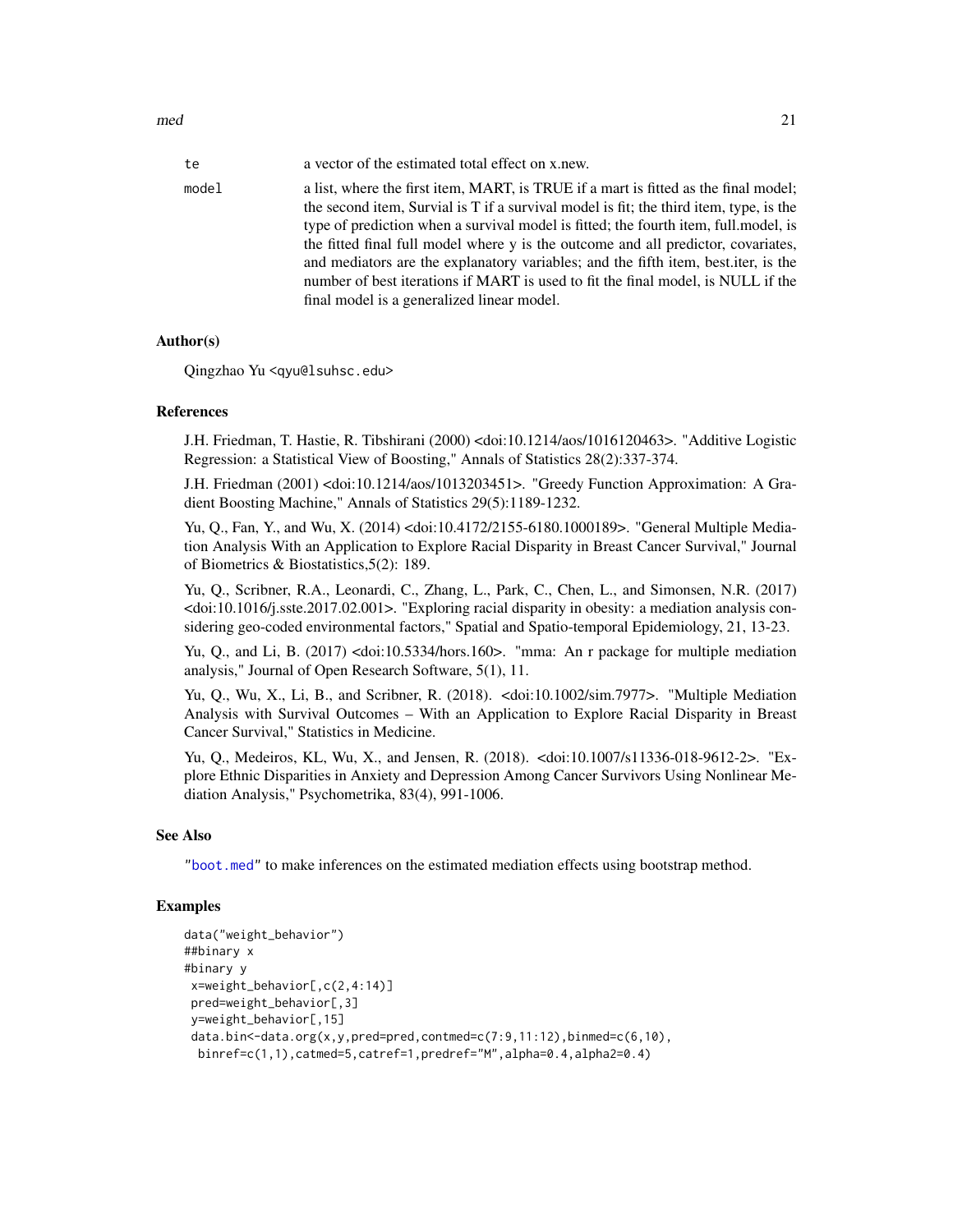```
temp1<-med(data=data.bin,n=2)
#or use self-defined final function
temp1<-med(data=data.bin,n=2,custom.function =
           'glm(responseY~.,data=dataset123,family="quasibinomial",
           weights=weights123)')
temp2<-med(data=data.bin,n=2,nonlinear=TRUE)
#multiple predictors (categorical and continuous predictors)
x=weight_behavior[,c(3,5:14)]
pred=weight_behavior[,c(2,4)]
y=weight_behavior[,15]
data.b.b.2.3<-data.org(x,y,mediator=4:11,jointm=list(n=1,j1=c(5,7,9)),
                        pred=pred,predref="OTHER", alpha=0.4,alpha2=0.4)
temp1.2<-med(data.b.b.2.3,n=2)
temp2.2<-med(data.b.b.2.3,n=2,nonlinear=TRUE)
#multivariate responses
x=weight_behavior[,c(2:3,5:14)]
pred=weight_behavior[,4]
y=weight_behavior[,c(1,15)]
data.b.b.2.4 <- data.org(x, y, \text{mediator}=5:12, \text{jointm}=\text{list(n=1,j1=c(5,7,9))},
                        pred=pred,predref="OTHER", alpha=0.4,alpha2=0.4)
temp1.3<-med(data.b.b.2.4,n=2)
#or use the self defined function
temp1.3<-med(data.b.b.2.4,n=2,custom.function =c('glm(responseY~.,
              data=dataset123,family="gaussian",weights=weights123)'
              'glm(responseY~.,data=dataset123,family="quasibinomial",
              weights=weights123)'))
temp2.3<-med(data.b.b.2.4,n=2,nonlinear=TRUE)
#continuous y
x=weight_behavior[,c(2,4:14)]
pred=weight_behavior[,3]
y=weight_behavior[,1]
data.cont<-data.org(x,y,pred=pred,mediator=5:12,jointm=list(n=1,j1=7:9),
                     predref="M",alpha=0.4,alpha2=0.4)
temp3<-med(data=data.cont,n=2)
temp4<-med(data=data.cont,n=2,nonlinear=TRUE)
##continuous x
#binary y
x=weight_behavior[,3:14]
pred=weight_behavior[,2]
y=weight_behavior[,15]
data.contx<-data.org(x,y,pred=pred,mediator=4:10,alpha=0.4,alpha2=0.4)
temp5<-med(data=data.contx,n=2)
#or use the self defined function
temp5<-med(data=data.contx,n=2,custom.function ='glm(responseY~.,
            data=dataset123,family="quasibinomial",weights=weights123)')
temp6<-med(data=data.contx,n=2,nonlinear=TRUE,nu=0.05)
```
#continuous y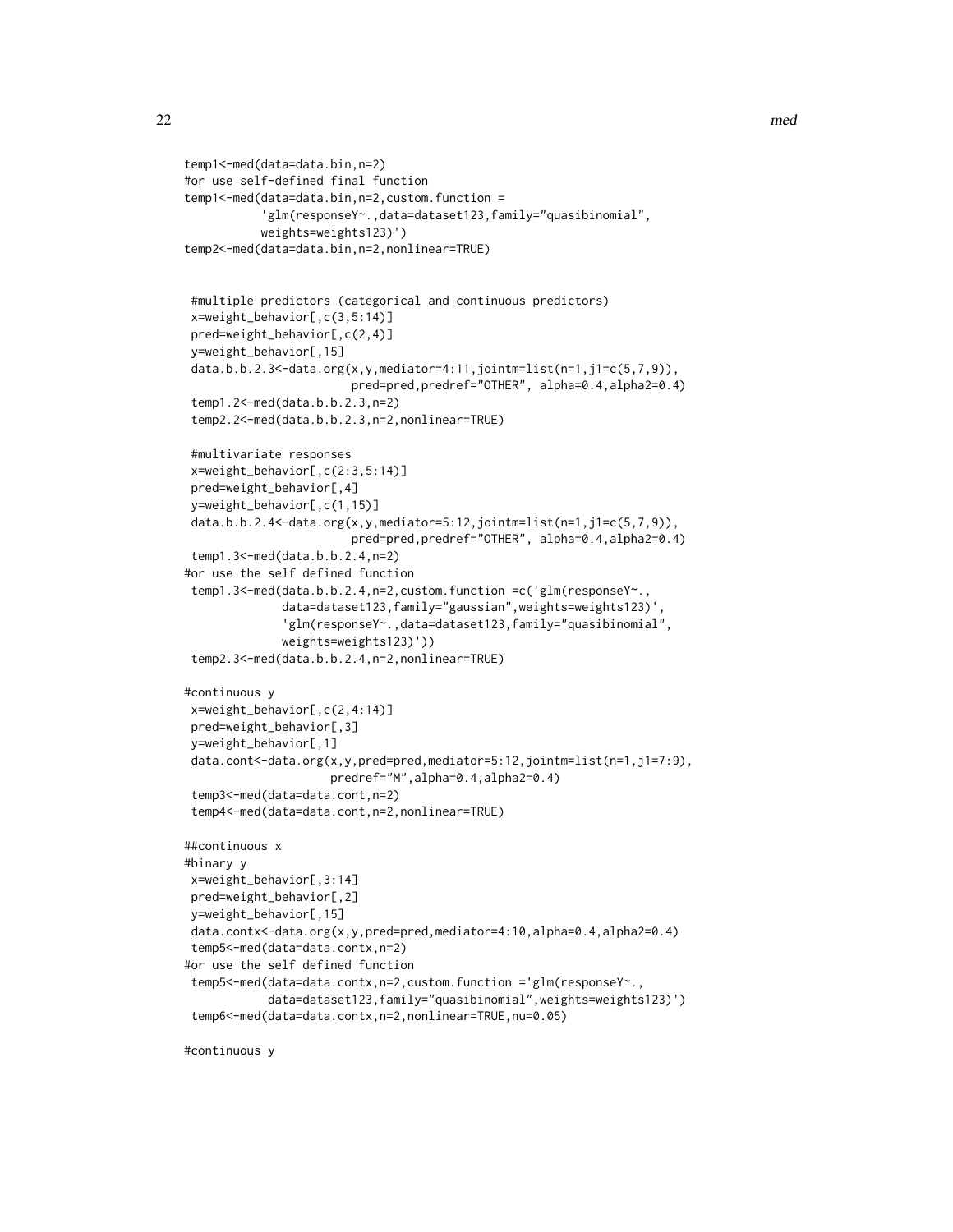#### <span id="page-22-0"></span> $mma$  23

```
x=weight_behavior[,3:14]
y=weight_behavior[,1]
pred=weight_behavior[,2]
data.contx<-data.org(x,y,pred=pred,contmed=c(11:12),binmed=c(6,10),
                     binref=c(1,1),catmed=5,catref=1,
                     alpha=0.4,alpha2=0.4)
temp7<-med(data=data.contx,n=2)
temp8<-med(data=data.contx,n=2,nonlinear=TRUE,nu=0.05)
##Surv class outcome (survival analysis)
data(cgd1) #a dataset in the survival package
x=cgd1[,c(4:5,7:12)]
pred=cgd1[,6]
status<-ifelse(is.na(cgd1$etime1),0,1)
y=Surv(cgd1$futime,status)
#for continuous predictor
data.surv.contx<-data.org(x,y,pred=pred,mediator=1:ncol(x),
                          alpha=0.5,alpha2=0.5)
temp9.contx<-med(data=data.surv.contx,n=2,type="lp")
#close to mart results when use type="lp"
temp9.contx
temp10.contx<-med(data=data.surv.contx,n=2,nonlinear=TRUE)
#results in the linear part unit
temp10.contx
#for binary predictor
x=cgd1[,c(5:12)]
pred=cgd1[,4]
data.surv.binx<-data.org(x,y,pred=pred,mediator=1:ncol(x),
                    alpha=0.4,alpha2=0.4)
temp9.binx<-med(data=data.surv.binx,n=2,type="lp")
temp9.binx
temp10.binx<-med(data=data.surv.binx,n=2,nonlinear=TRUE)
temp10.binx
```
<span id="page-22-1"></span>

mma *Multiple Mediation Analysis*

# Description

Test for mediators and do statistical inferences on the identified mediation effects.

# Usage

```
mma(x,y,pred,mediator=NULL, contmed=NULL,binmed=NULL,binref=NULL,catmed=NULL,
   catref=NULL,jointm=NULL,cova=NULL, refy=rep(NA,ncol(data.frame(y))),
   predref=rep(NA,ncol(data.frame(pred))),alpha=0.1,alpha2=0.1, margin=1, n=20,
   nonlinear=FALSE,df1=1,nu=0.001,D=3,distn=NULL,
```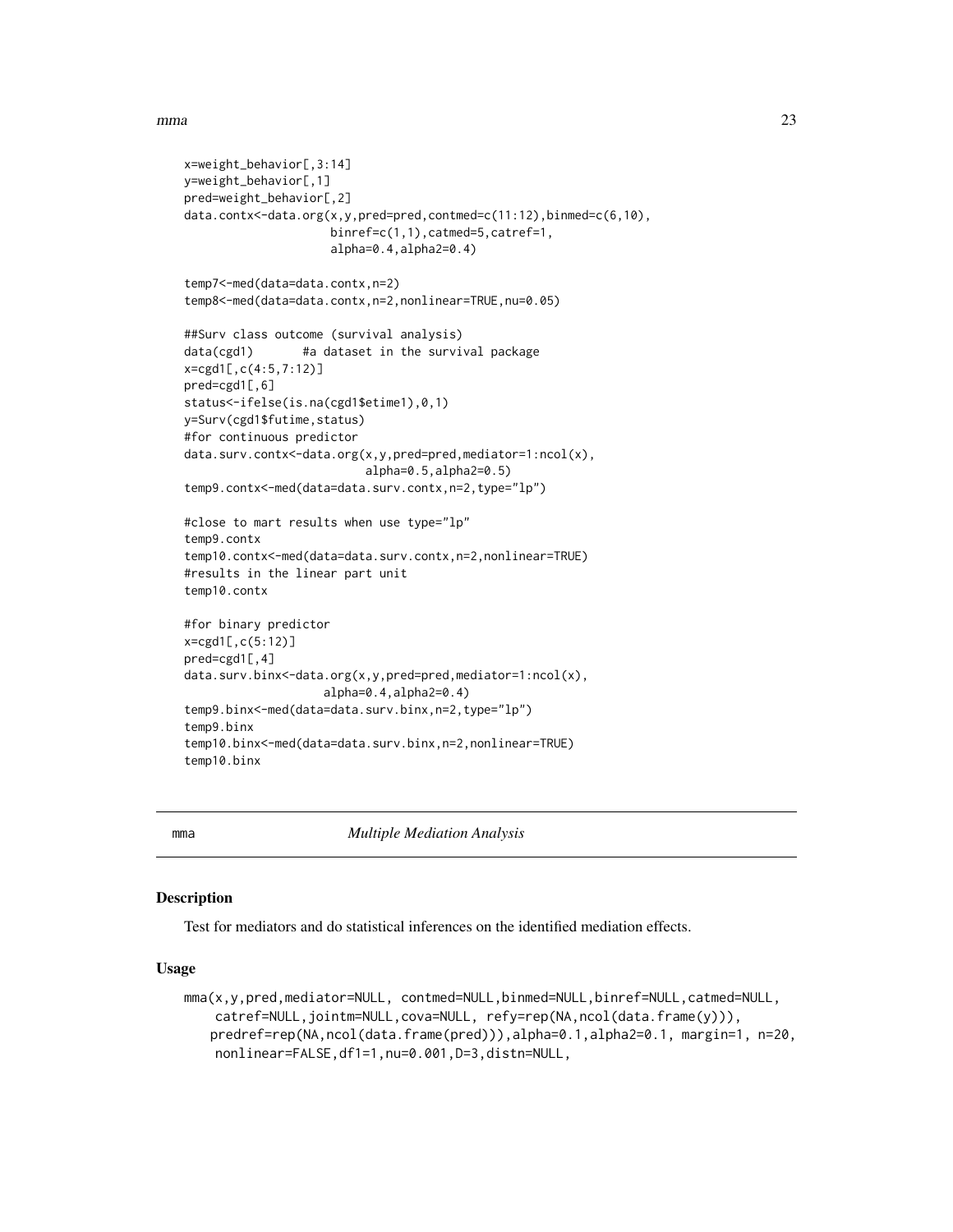```
family1=as.list(rep(NA,ncol(data.frame(y)))),n2=50,w=rep(1,nrow(x)),
testtype=1, x.new=NULL, pred.new=NULL, cova.new=NULL, type=NULL,w.new=NULL,
all.model=FALSE,xmod=NULL,custom.function = NULL,para=FALSE)
```
# Arguments

| X        | a data frame contains the predictor, all potential mediators and covariates. All<br>varaibles in x that are not identified as potential mediators (by mediator, con-<br>tmed, binmed, catmed, or jointm) are forced in mediation analysis as covariates.                                                                                                                                                                                                                                                                                                                                  |
|----------|-------------------------------------------------------------------------------------------------------------------------------------------------------------------------------------------------------------------------------------------------------------------------------------------------------------------------------------------------------------------------------------------------------------------------------------------------------------------------------------------------------------------------------------------------------------------------------------------|
| у        | the vector of outcome variable.                                                                                                                                                                                                                                                                                                                                                                                                                                                                                                                                                           |
| pred     | the vector/matrix of the predictor(s).                                                                                                                                                                                                                                                                                                                                                                                                                                                                                                                                                    |
| mediator | the list of mediators (column numbers in x or by variable names). The mediators<br>to be checked can be identified by "contmed", "binmed" and "catmed", or by this<br>argument, "mediator", where binary and categorical mediators in x are identified<br>by factors, the reference group is the first level of the factor.                                                                                                                                                                                                                                                               |
| contmed  | a vector of column numbers that locate the potential continuous mediators in x.                                                                                                                                                                                                                                                                                                                                                                                                                                                                                                           |
| binmed   | a vector of column numbers that locate the potential binary mediators in x.                                                                                                                                                                                                                                                                                                                                                                                                                                                                                                               |
| binref   | the defined reference groups of the binary potential mediators in binmed.                                                                                                                                                                                                                                                                                                                                                                                                                                                                                                                 |
| catmed   | a vector of column numbers that locate the potential categorical mediators in x.                                                                                                                                                                                                                                                                                                                                                                                                                                                                                                          |
| catref   | the defined reference groups of the categorical potential mediators in catmed.                                                                                                                                                                                                                                                                                                                                                                                                                                                                                                            |
| jointm   | a list that identifies the mediators that need to be considered jointly, where the<br>first item indicates the number of groups of mediators to be considered jointly,<br>and each of the following items identifies the column numbers of the mediators<br>in x for each group of joint mediators.                                                                                                                                                                                                                                                                                       |
| cova     | The data frame of covariates to be used to predict the mediator(s). The covariates<br>in cova cannot be potential mediators. If the covariates are for some specific<br>potential mediators, cova\$for.m is the vector of names of potential mediators<br>that use the covariates. Works for continuous predictors (pred) only, also the<br>specified covariates should have no missing if only some mediators uses the<br>covariates. Works mainly for continuous predictors (pred), also the specified<br>covariates should have no missing if only some mediators uses the covariates. |
| refy     | if y is binary, the reference group of y.By default, the reference group will be<br>the first level of as.factor(y).                                                                                                                                                                                                                                                                                                                                                                                                                                                                      |
| predref  | if predictor is binary, identify the reference group of the binary predictor. By<br>default, the reference group will be the first level of the predictor.                                                                                                                                                                                                                                                                                                                                                                                                                                |
| alpha    | the significance level at which to test if the potential mediators (identified by<br>contmed, binmed, and catmed) can be used as a covariate or mediator in esti-<br>mating y when all variables in x are included in the model. The default value is<br>$alpha=0.1$                                                                                                                                                                                                                                                                                                                      |
| alpha2   | the significant level at which to test if a potential mediator is related with the<br>predictor. The default value is alpha2=0.1.                                                                                                                                                                                                                                                                                                                                                                                                                                                         |
| margin   | if binpred is FALSE, define the change in predictor when calculating the medi-<br>ation effects, see Yu et al. (2014).                                                                                                                                                                                                                                                                                                                                                                                                                                                                    |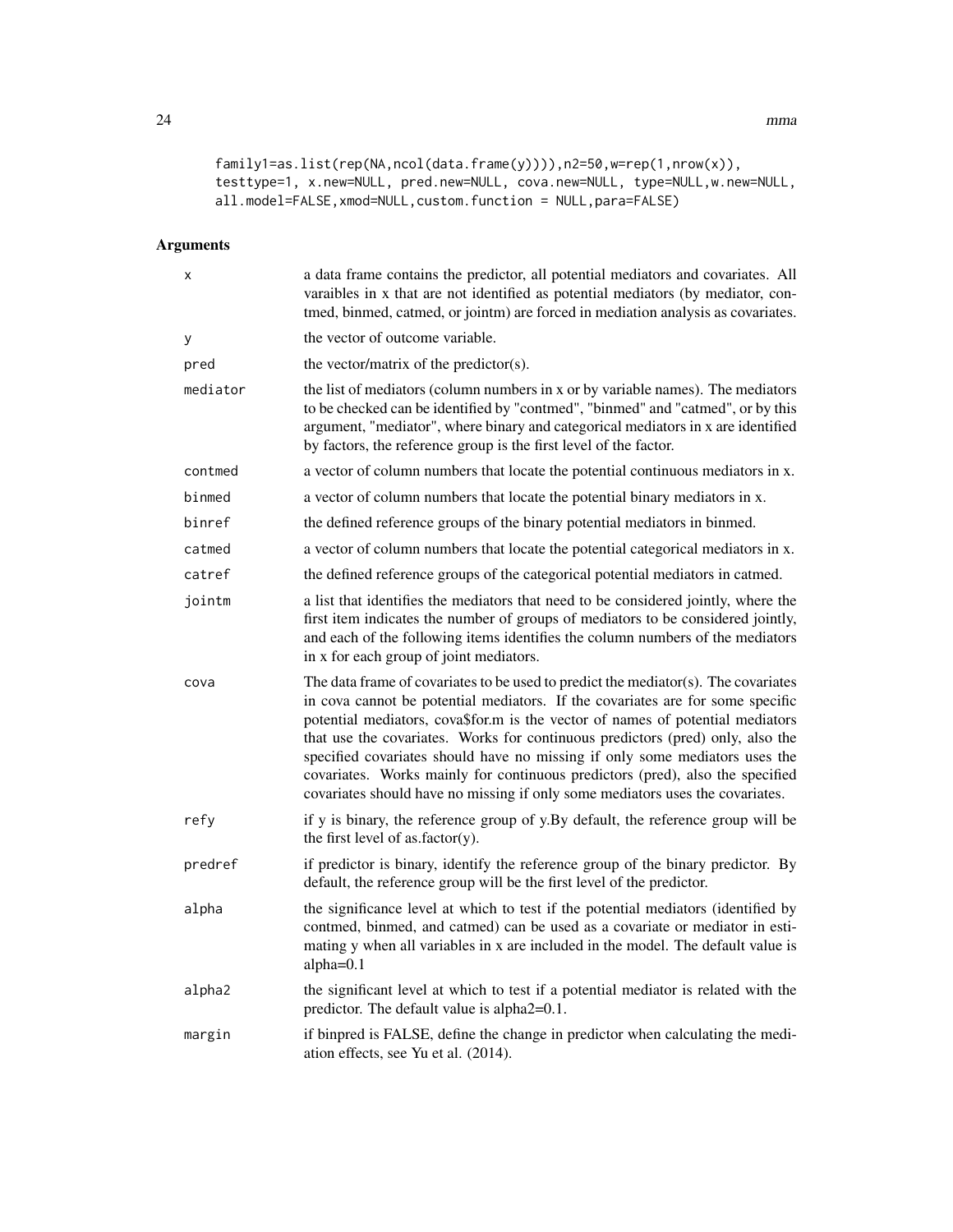$mma$  25

| n               | the time of resampling in calculating the indirect effects, default is n=20, see Yu<br>et al. (2014).                                                                                                                                                                                                                    |
|-----------------|--------------------------------------------------------------------------------------------------------------------------------------------------------------------------------------------------------------------------------------------------------------------------------------------------------------------------|
| nonlinear       | if TURE, Multiple Additive Regression Trees (MART) will be used to fit the<br>final full model in estimating the outcome. The default value of nonlinear is<br>FALSE, in which case, a generalized linear model will be used to fit the final<br>full model.                                                             |
| df1             | if nonlinear is TURE, natural cubic spline will be used to fit the relationship<br>between the countinuous predictor and each mediator. The df is the degree of<br>freedom in the ns() function, the default is 1.                                                                                                       |
| nu              | set the parameter "interaction.depth" in gbm function if MART is to be used, by<br>default, nu=0.001. See also help(gbm.fit).                                                                                                                                                                                            |
| D               | set the parameter "shrinkage" in gbm function if MART is to be used, by default,<br>$D=3$ . See also help(gbm.fit).                                                                                                                                                                                                      |
| distn           | the assumed distribution of the outcome if MART is used for final full model.<br>The default value of distn is "bernoulli" for binary y, and "gaussian" for contin-<br>uous y.                                                                                                                                           |
| family1         | define the conditional distribution of y given x, and the linkage function that<br>links the mean of y with the system component if generalized linear model is<br>used as the final full model. The default value of family1 is binomial(link $=$<br>"logit") for binary y, gaussian(link="identity") for continuous y. |
| n2              | the number of times of bootstrap resampling. The default value is $n2=50$ .                                                                                                                                                                                                                                              |
| W               | the weight for each observation.                                                                                                                                                                                                                                                                                         |
| testtype        | if the testtype is 1 (by default), covariates/mediators are identified using full<br>model; if the testtype is 2, covariates/mediators are tested one by one in models<br>with the predictor only.                                                                                                                       |
| x.new           | A new set of predictor and corresponding covariates, of the same format as x<br>(after data.org), on which to calculate the mediation effects. For continuous<br>predictor only. If is NULL, the mediation effects will be calculated based on the<br>original data set.                                                 |
| pred.new        | A new set of predictor(s), of the same format as $x$ (after data.org), on which to<br>calculate the mediation effects. For continuous predictor only.                                                                                                                                                                    |
| cova.new        | a new set of covaraite(s).                                                                                                                                                                                                                                                                                               |
| type            | the type of prediction when y is class Surv. Is "risk" if not specified.                                                                                                                                                                                                                                                 |
| w.new           | the weights for new.x.                                                                                                                                                                                                                                                                                                   |
| all.model       | save all the fitted model from bootstrap samples if TRUE. This needs to be true<br>to make inferences on moderation effects.                                                                                                                                                                                             |
| xmod            | If there is a moderator, xmod gives the moderator's name in cova and/or x.                                                                                                                                                                                                                                               |
| custom.function |                                                                                                                                                                                                                                                                                                                          |
|                 | a string of customer defined final model for predicting the outcome(s). The re-                                                                                                                                                                                                                                          |

sponse variable should be noted as "responseY", the dataset should be noted as "dataset123". The weights for observations should be noted as "weights123". The covariates should be in x or pred. Use "~." for all varaibles in x and pred is allowed. The customer defined model should be able to make prediction by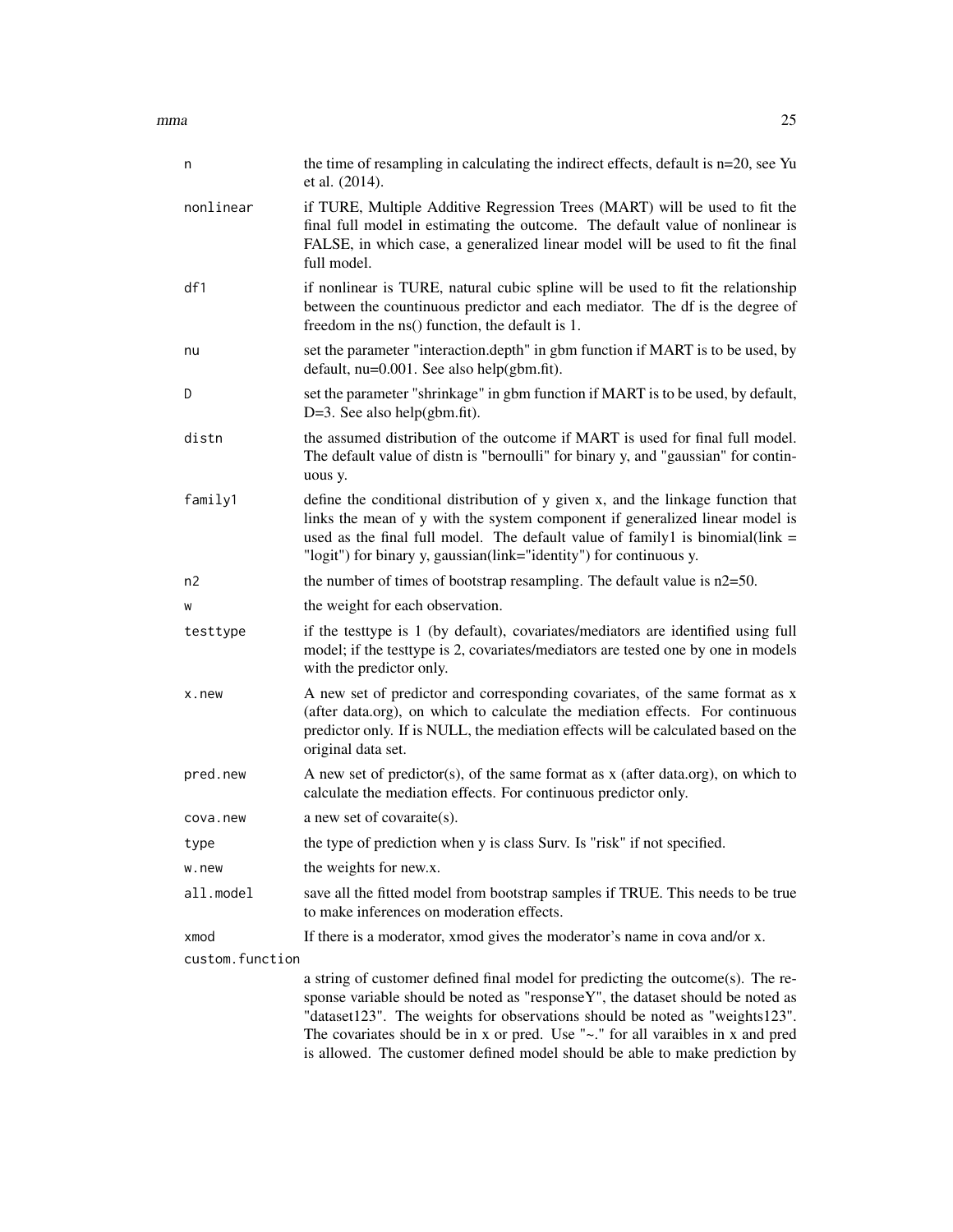|      | using "predict(object, newdata=)", where the object is the results of the fitted                            |
|------|-------------------------------------------------------------------------------------------------------------|
|      | model. If a specific package needs to be called to fit the model, the user should                           |
|      | call the package first. For example, if the gamlss package is used to fit a piece-                          |
|      | wise polynomial with "age" to be the mediator and "race" be the predictor, we                               |
|      | can set custom.function="gamlss(response $V \sim b(age, df=3) + race, data = dataset 123, face = FALSE)$ ". |
|      | The length of custom function should be the same as the dimension of y. If cus-                             |
|      | tom.function [j] is NA, the usual method will be used to fit $y[i]$ .                                       |
| para | It is for binary predictors. If it is true, we would like the x-m relationship be<br>fitted parametrically. |
|      |                                                                                                             |

# Details

mma first tests if the potential mediators defined by binm, contm, and catm should be treated as mediators or covariates (if none, the variable will be deleted from further analysis). All variables identified by jointm are treated as mediators. All other variables in x that are not tested are treated as covariates. Then mma does the mediation effects estimation and inference on the selected variables.

# Value

Returns an mma object.

| estimation   | list the estimation of ie (indirect effect), te (total effect), and de (direct effect<br>from the predictor) separately.                                                                                                                                                                                                                                                                                                                                                                                        |
|--------------|-----------------------------------------------------------------------------------------------------------------------------------------------------------------------------------------------------------------------------------------------------------------------------------------------------------------------------------------------------------------------------------------------------------------------------------------------------------------------------------------------------------------|
| bootsresults | a list where the first item, ie, is a matrix of n2 rows where each column gives<br>the estimated indirect effect from the corresponding mediator (identified by the<br>column name) from the n2 bootstrap samples; the second item, te, is a vector<br>of estimated total effects from the bootstrap sample; and the 3rd item, de, is a<br>vector of estimated direct effect of the predictor from the bootstrap sample.                                                                                        |
| model        | a list where the first item, MART, is T if mart is fitted for the final model; the<br>second item, Survival, is T if a survival model is fitted; the third item, type, is<br>the type of prediction when a survival model is fitted; the fourth item, model, is<br>the fitted final full model where y is the outcome and all predictor, covariates,<br>and mediators are the explanatory variables; and the fourth item, best.iter is the<br>number of best iterations if MART is used to fit the final model. |
| data         | a list that contains all the used data: $x=x$ , $y=y$ , dirx=dirx, binm=binm, contm=contm,<br>catm=catm, jointm=jointm, binpred=FALSE.                                                                                                                                                                                                                                                                                                                                                                          |
| boot.detail  | for continuous predictor only: a list that contains the mediation effects on each<br>row of new.pred: new.pred=new.pred, te1, de1, ie1.                                                                                                                                                                                                                                                                                                                                                                         |
| all_model    | a list with all fitted models from bootstrap samples if all model is TRUE.                                                                                                                                                                                                                                                                                                                                                                                                                                      |
| all_iter     | if all model is TRUE, a matrix with all fitted best iterations if MART is used.<br>Each row is from one bootstrap sample.                                                                                                                                                                                                                                                                                                                                                                                       |
| all_boot     | if all model is TRUE, a matrix with all bootstrap samples. Each row is one<br>bootstrap sample.                                                                                                                                                                                                                                                                                                                                                                                                                 |

# Author(s)

Qingzhao Yu <qyu@lsuhsc.edu>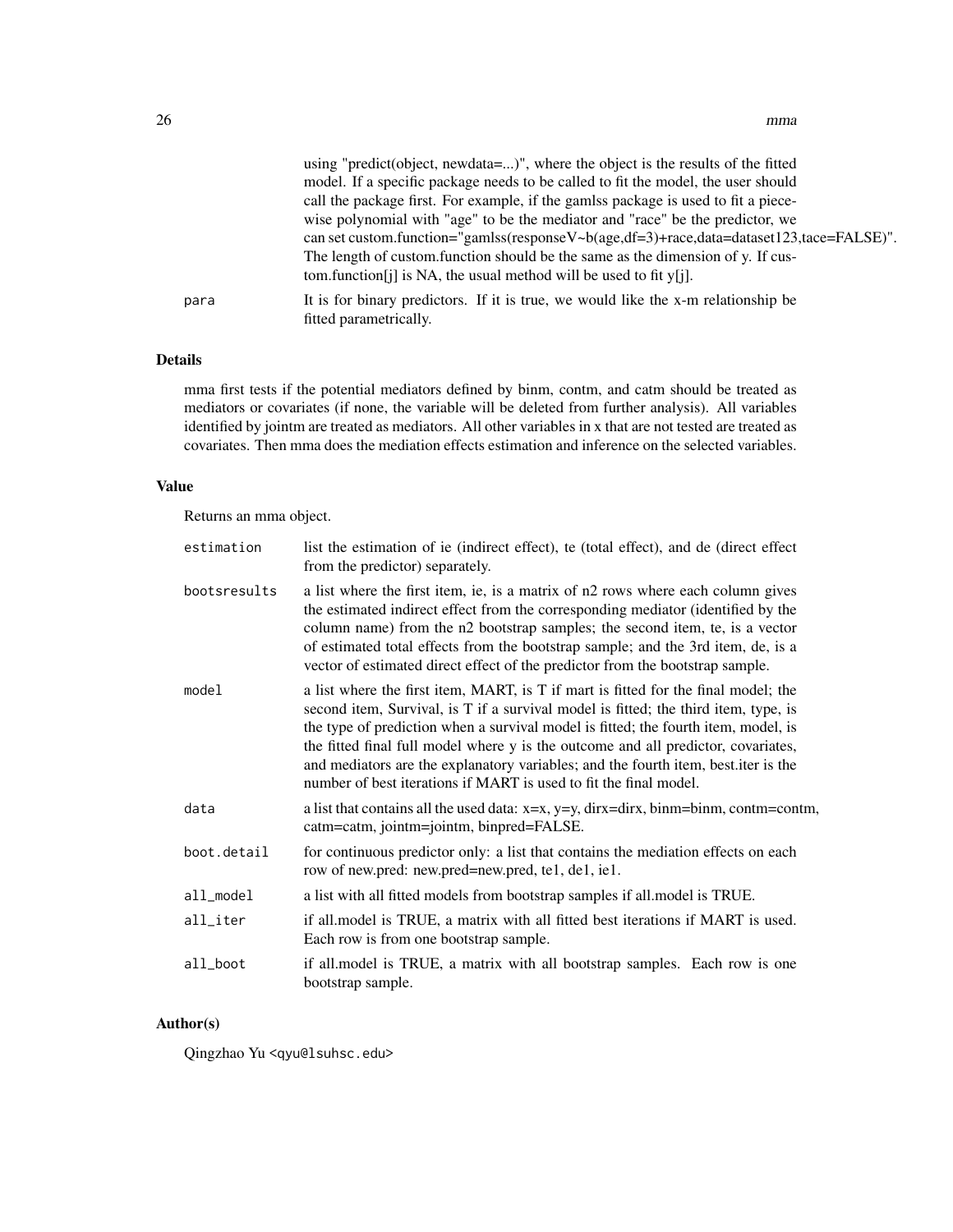#### References

Baron, R.M., and Kenny, D.A. (1986) <doi:10.1037/0022-3514.51.6.1173>. "The moderator-mediator variable distinction in social psychological research: conceptual, strategic, and statistical considerations," J. Pers Soc Psychol, 51(6), 1173-1182.

J.H. Friedman, T. Hastie, R. Tibshirani (2000) <doi:10.1214/aos/1016120463>. "Additive Logistic Regression: a Statistical View of Boosting," Annals of Statistics 28(2):337-374.

J.H. Friedman (2001) <doi:10.1214/aos/1013203451>. "Greedy Function Approximation: A Gradient Boosting Machine," Annals of Statistics 29(5):1189-1232.

Yu, Q., Fan, Y., and Wu, X. (2014) <doi:10.4172/2155-6180.1000189>. "General Multiple Mediation Analysis With an Application to Explore Racial Disparity in Breast Cancer Survival," Journal of Biometrics & Biostatistics,5(2): 189.

Yu, Q., Scribner, R.A., Leonardi, C., Zhang, L., Park, C., Chen, L., and Simonsen, N.R. (2017) <doi:10.1016/j.sste.2017.02.001>. "Exploring racial disparity in obesity: a mediation analysis considering geo-coded environmental factors," Spatial and Spatio-temporal Epidemiology, 21, 13-23.

Yu, Q., and Li, B. (2017) <doi:10.5334/hors.160>. "mma: An r package for multiple mediation analysis," Journal of Open Research Software, 5(1), 11.

Yu, Q., Wu, X., Li, B., and Scribner, R. (2018). <doi:10.1002/sim.7977>. "Multiple Mediation Analysis with Survival Outcomes – With an Application to Explore Racial Disparity in Breast Cancer Survival," Statistics in Medicine.

Yu, Q., Medeiros, KL, Wu, X., and Jensen, R. (2018). <doi:10.1007/s11336-018-9612-2>. "Explore Ethnic Disparities in Anxiety and Depression Among Cancer Survivors Using Nonlinear Mediation Analysis," Psychometrika, 83(4), 991-1006.

#### See Also

["data.org"](#page-11-1) is for mediator tests, and ["med"](#page-17-1) , and ["boot.med"](#page-3-1) for mediation analysis and inferences.

# Examples

```
data("weight_behavior")
#binary predictor
#binary y
x=weight_behavior[,c(2,4:14)]
pred=weight_behavior[,3]
y=weight_behavior[,15]
temp.b.b.glm <- mma(x,y,pred=pred,contmed=c(7:9,11:12),binmed=c(6,10),binref=c(1,1),
                    catmed=5,catref=1,predref="M",alpha=0.4,alpha2=0.4,n=2,n2=2)
temp.b.b.mart<-mma(x,y,pred=pred,contmed=c(7:9,11:12),binmed=c(6,10),binref=c(1,1),
             catmed=5,catref=1,predref="M",alpha=0.4,alpha2=0.4,nonlinear=TRUE,n=2,n2=5)
#continuous y
x=weight_behavior[,c(2,4:14)]
pred=weight_behavior[,3]
y=data.frame(weight_behavior[,1])
colnames(y)="bmi"
temp.b.c.glm<-mma(x,y,pred=pred,mediator=5:12,jointm=list(n=1,j1=7:9),
                     predref="M",alpha=0.4,alpha2=0.4,n2=20)
```
<span id="page-26-0"></span> $mma$  27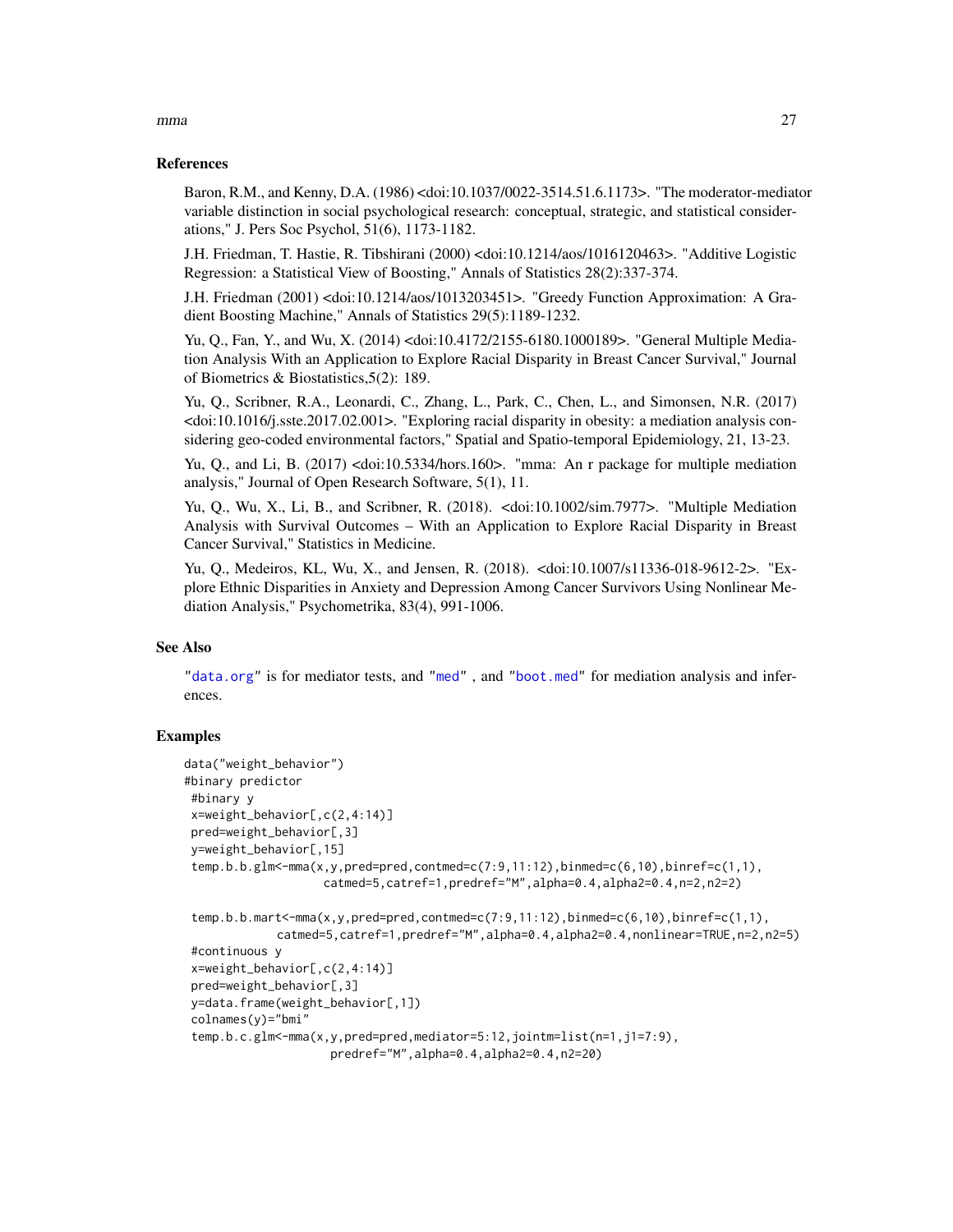```
temp.b.c.mart<-mma(x,y,pred=pred,mediator=5:12,jointm=list(n=1,j1=7:9),
                    predref="M",alpha=0.4,alpha2=0.4,
                    n=2,nonlinear=TRUE,n2=20)
##Surv class outcome (survival analysis)
data(cgd1) #a dataset in the survival package
x=cgd1[,c(4:5,7:12)]
pred=cgd1[,6]
status<-ifelse(is.na(cgd1$etime1),0,1)
y=Surv(cgd1$futime,status)
#for continuous predictor
temp.cox.contx<-mma(x,y,pred=pred,mediator=1:ncol(x),
                    alpha=0.5,alpha2=0.5,n=1,n2=2,type="lp")
summary(temp.cox.contx)
temp.surv.mart.contx<-mma(x,y,pred=pred,mediator=1:ncol(x),
                    alpha=0.5,alpha2=0.5,nonlinear=TRUE,n2=2)
#for binary predictor
x=cgd1[,c(5:12)]
pred=cgd1[,4]
temp.cox.binx<-mma(x,y,pred=pred,mediator=1:ncol(x),
                    alpha=0.4,alpha2=0.4,n=1,n2=2,type="lp")
summary(temp.cox.binx)
```
<span id="page-27-1"></span>

| moderate | Calculate and plot the direct effect of the selected exposure variable |
|----------|------------------------------------------------------------------------|
|          | at each level of the moderator.                                        |

# Description

Calculate and plot the direct effect of the selected exposure variable at each level of the moderator.

## Usage

```
moderate(med1,vari,j=1,kx=1,continuous.resolution=100,plot=TRUE)
```
# Arguments

| med1                  | The med object from the med function.                                          |
|-----------------------|--------------------------------------------------------------------------------|
| vari                  | The name of the moderator.                                                     |
| j                     | The jth response if the response is multiple.                                  |
| kx                    | The moderate effect is with the $kx$ -th predictor(s).                         |
| continuous.resolution |                                                                                |
|                       | The number of equally space points at which to evaluate continuous predictors. |
| plot                  | Plot the direct effect at each level of the moderator if ture.                 |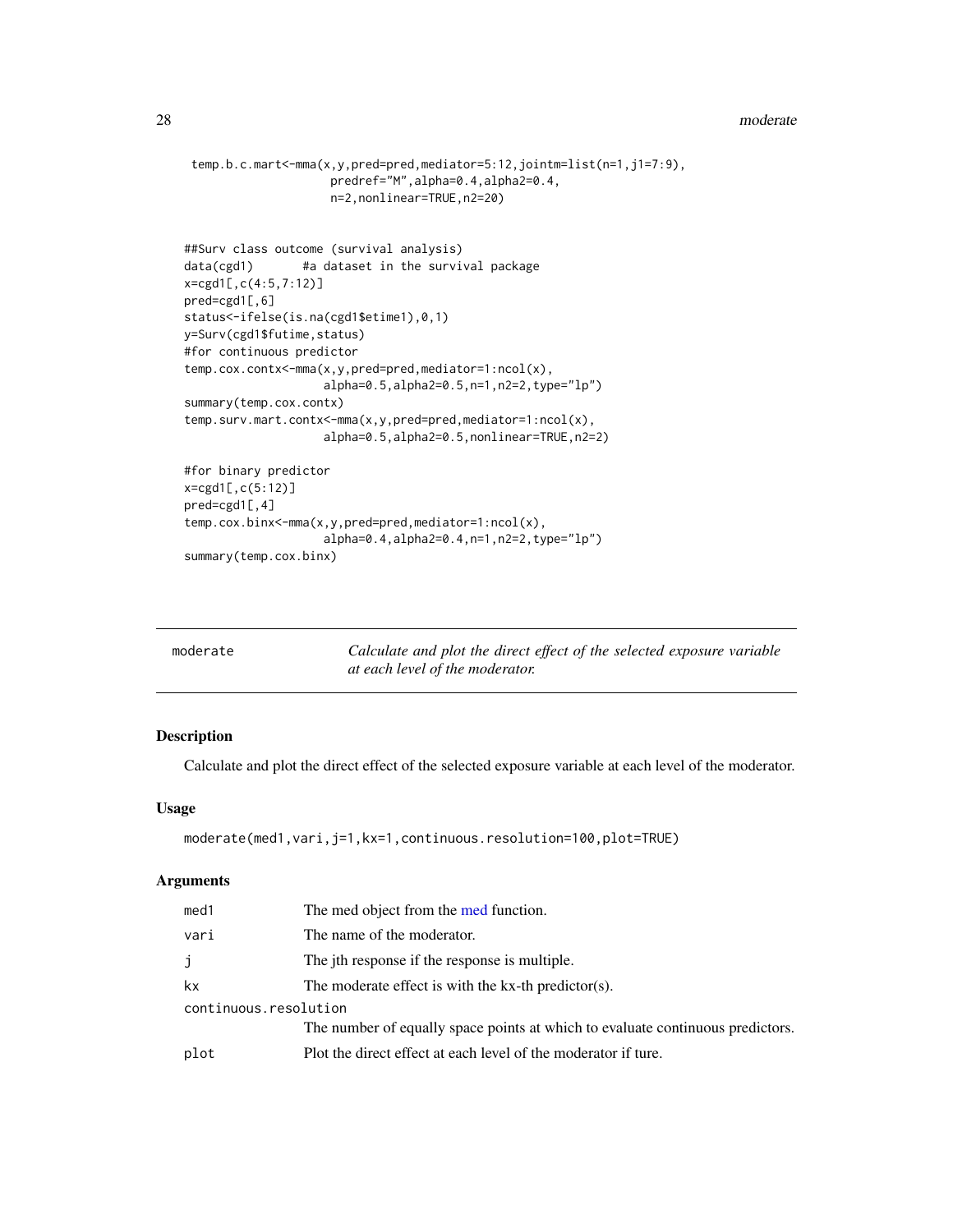#### <span id="page-28-0"></span>plot.med 29

# Details

Calculate and plot the direct effect of the selected exposure variable at each level of the moderator base on the result from the [med](#page-17-1) function.

# Value

The [moderate](#page-27-1) returns a list where the item result is a data frame with two or three elements

| moderator | the moderator levels.                                                                                                |
|-----------|----------------------------------------------------------------------------------------------------------------------|
| x         | the level of the exposure variable $-$ available only for continuous exposure and<br>moderate with nonlinear method. |
| de        | the direct effect at the corresonding moderator (and exposure) level(s).                                             |

# Author(s)

Qingzhao Yu <qyu@lsuhsc.edu>

# See Also

["form.interaction"](#page-16-1), ["test.moderation"](#page-39-1)

# Examples

```
#nonlinear model
data("weight_behavior")
x=weight_behavior[,c(2,4:14)]
pred=weight_behavior[,3]
y=weight_behavior[,15]
 data.bin<-data.org(x,y,pred=pred,contmed=c(7:9,11:12),binmed=c(6,10),
    binref=c(1,1),catmed=5,catref=1,predref="M",alpha=0.4,alpha2=0.4)
 temp2<-med(data=data.bin,n=2,nonlinear=TRUE)
result1=moderate(temp2,vari="race")
result2=moderate(temp2,vari="age")
```
plot.med *Plot the mediation effect on the fitted med object*

# Description

Plot the marginal effect of the selected variable on the outcome, and the marginal effect of the predictor on the selected variable.

#### Usage

```
## S3 method for class 'med'
plot(x,...,vari,xlim=NULL)
```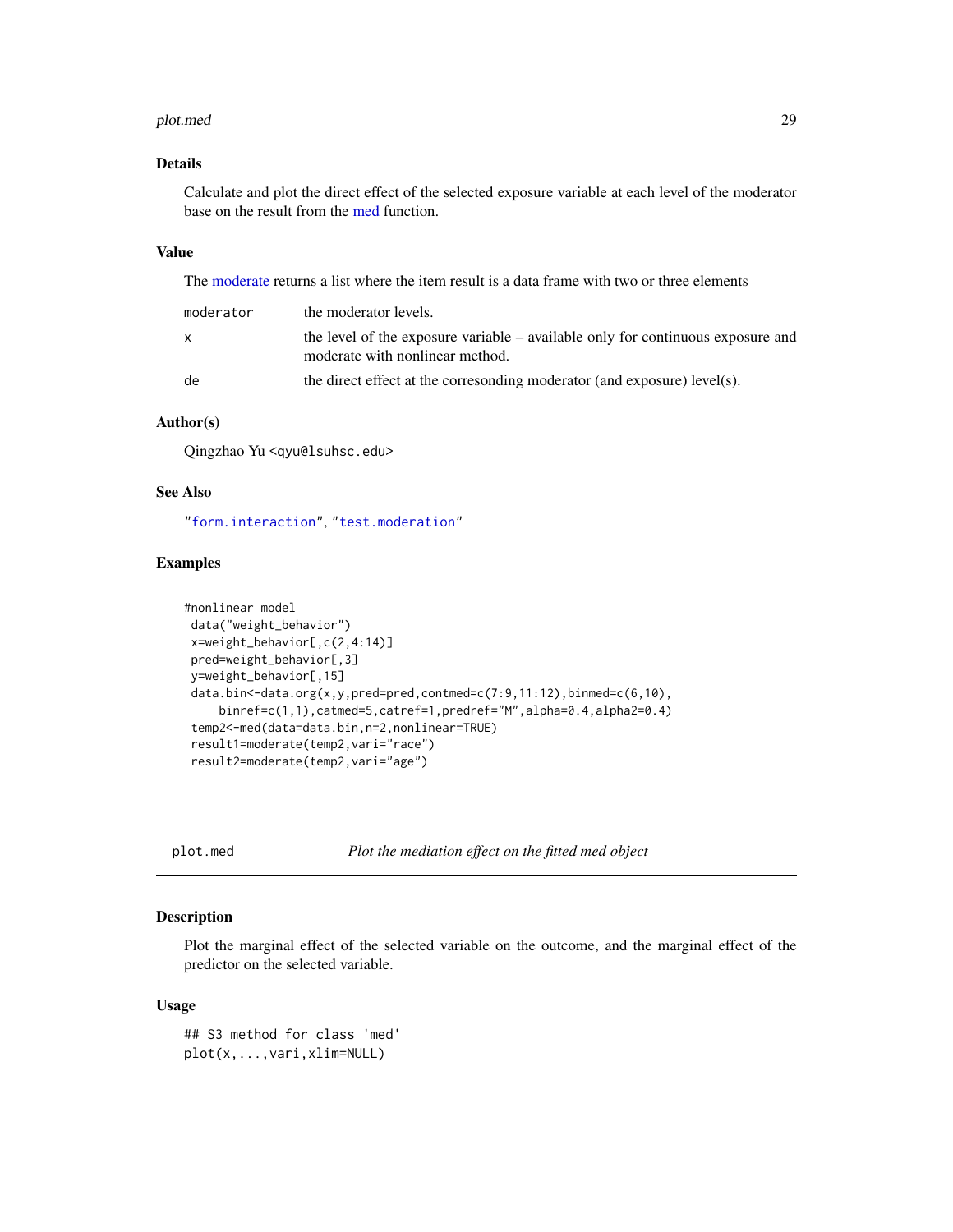# <span id="page-29-0"></span>**Arguments**

| X    | a med object created initially call to med, med.binx, or med.contx. |
|------|---------------------------------------------------------------------|
| vari | an indices or the name of the variable to plot.                     |
| xlim | the range of the variable to be plotted.                            |
|      | other arguments passed to the plot function.                        |

# Details

plot.med plots the marginal effect of the selected variable on the outcome, and the marginal effect of the predictor on the selected variable. If the predictor is binary, draw a histogram or boxplot of the marginal density of the variable at each different value of the predictor.

# Value

No return value, called for graphs

# Author(s)

Qingzhao Yu <qyu@lsuhsc.edu>

# References

Yu, Q., Fan, Y., and Wu, X. (2014) <doi:10.4172/2155-6180.1000189>. "General Multiple Mediation Analysis With an Application to Explore Racial Disparity in Breast Cancer Survival," Journal of Biometrics & Biostatistics,5(2): 189.

# See Also

["med"](#page-17-1)

# Examples

```
data("weight_behavior")
x=weight_behavior[,c(2,4:14)]
pred=weight_behavior[,3]
y=weight_behavior[,15]
data.bin<-data.org(x,y,pred=pred,contmed=c(7:9,11:12),binmed=c(6,10),
 binref=c(1,1),catmed=5,catref=1,predref="M",alpha=0.4,alpha2=0.4)
temp1<-med(data=data.bin,n=2)
temp2<-med(data=data.bin,n=2,nonlinear=TRUE)
plot(temp1,data.bin,vari="exercises",xlim=c(0,50))
plot(temp2,data.bin,vari="sports")
```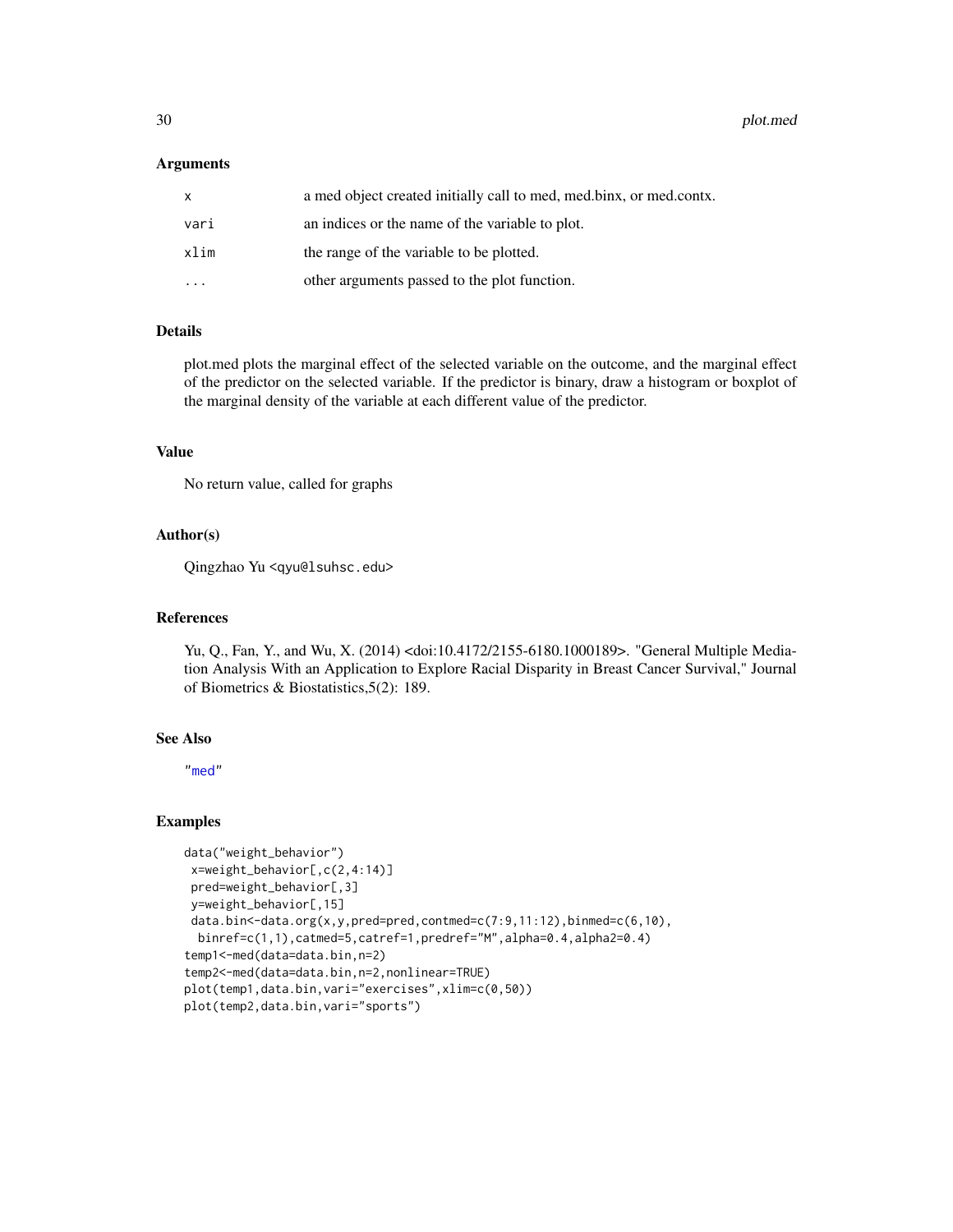# <span id="page-30-0"></span>Description

Plot the marginal effect of the selected variable on the outcome, and the marginal effect of the predictor on the selected variable.

#### Usage

```
## S3 method for class 'mma'
plot(x,...,vari,xlim=NULL,alpha=0.95,
quantile=FALSE)
```
# Arguments

| x        | a mma object created initially call to mma, boot.met.binx, or boot.met.contx.                                                                                           |
|----------|-------------------------------------------------------------------------------------------------------------------------------------------------------------------------|
| vari     | an indices or the name of the variable to plot.                                                                                                                         |
| xlim     | the range of the variable to be plotted.                                                                                                                                |
| alpha    | for continuous predictor only, to draw the alpha confidence interval of the indi-<br>rect effect.                                                                       |
| quantile | for continuous predictor only, if true to draw the alpha confidence interval of the<br>indirect effect based on quantile, otherwise, based on the normal approximation. |
| $\ddots$ | other arguments passed to the plot function.                                                                                                                            |

# Details

plot.mma plots the marginal effect of the selected variable on the outcome, and the marginal effect of the predictor on the selected variable. If the predictor is binary, draw a histogram or boxplot of the marginal density of the variable at each different value of the predictor.

#### Value

No return value, called for drawing graphs

# Author(s)

Qingzhao Yu <qyu@lsuhsc.edu>

#### References

Yu, Q., Fan, Y., and Wu, X. (2014) <doi:10.4172/2155-6180.1000189>. "General Multiple Mediation Analysis With an Application to Explore Racial Disparity in Breast Cancer Survival," Journal of Biometrics & Biostatistics,5(2): 189.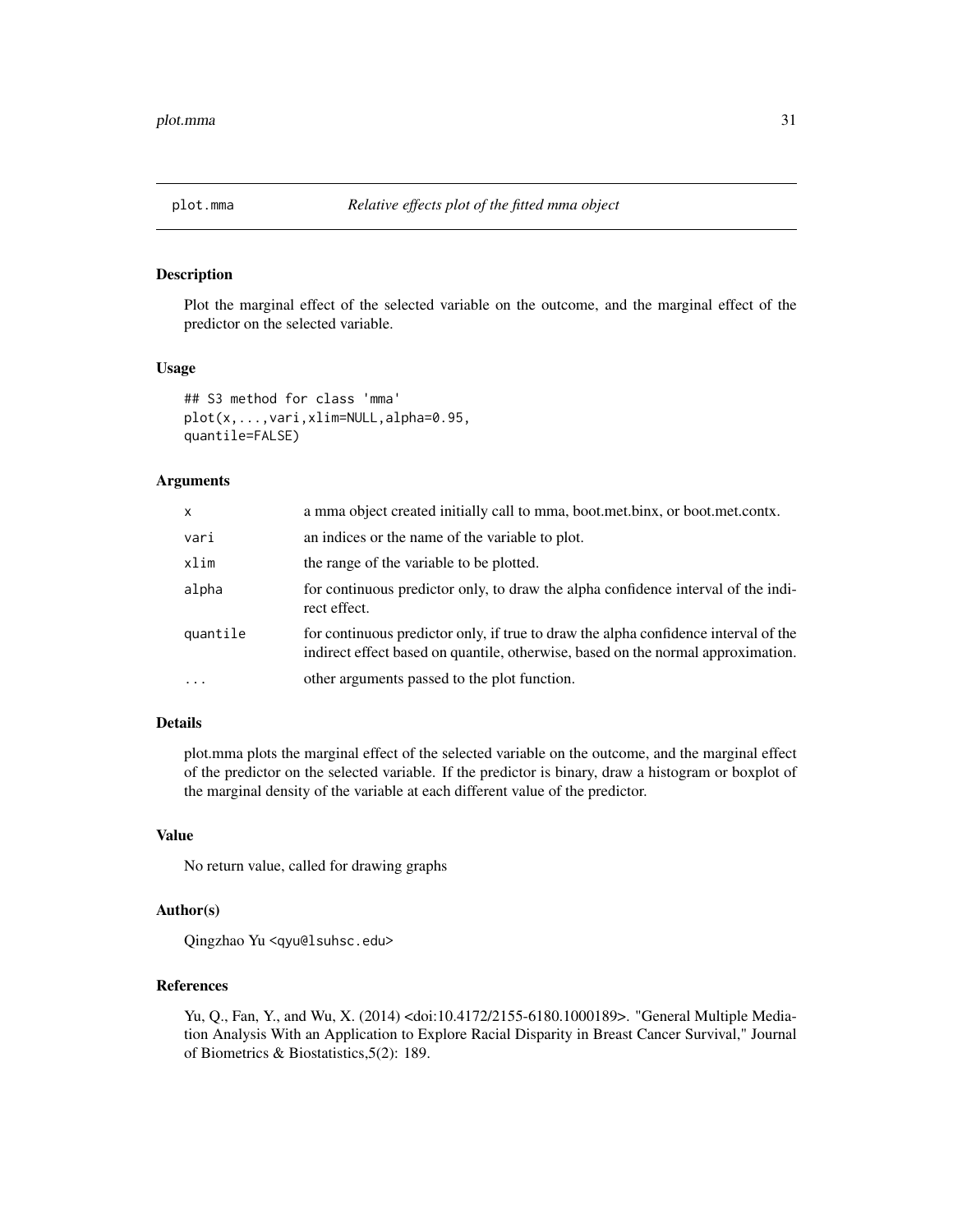<span id="page-31-0"></span>Yu, Q., Scribner, R.A., Leonardi, C., Zhang, L., Park, C., Chen, L., and Simonsen, N.R. (2017) <doi:10.1016/j.sste.2017.02.001>. "Exploring racial disparity in obesity: a mediation analysis considering geo-coded environmental factors," Spatial and Spatio-temporal Epidemiology, 21, 13-23.

Yu, Q., and Li, B. (2017) <doi:10.5334/hors.160>. "mma: An r package for multiple mediation analysis," Journal of Open Research Software, 5(1), 11.

Yu, Q., Wu, X., Li, B., and Scribner, R. (2018). <doi:10.1002/sim.7977>. "Multiple Mediation Analysis with Survival Outcomes – With an Application to Explore Racial Disparity in Breast Cancer Survival," Statistics in Medicine.

Yu, Q., Medeiros, KL, Wu, X., and Jensen, R. (2018). <doi:10.1007/s11336-018-9612-2>. "Explore Ethnic Disparities in Anxiety and Depression Among Cancer Survivors Using Nonlinear Mediation Analysis," Psychometrika, 83(4), 991-1006.

#### See Also

["mma"](#page-22-1),["boot.med"](#page-3-1)

# Examples

```
data("weight_behavior")
x=weight_behavior[,c(2,4:14)]
pred=weight_behavior[,3]
y=weight_behavior[,15]
 temp.b.b.glm <- mma(x,y,pred=pred,contmed=c(7:9,11:12),binmed=c(6,10),binref=c(1,1),
                    catmed=5,catref=1,predref="M",alpha=0.4,alpha2=0.4,n=2,n2=2)
plot(temp.b.b.glm,vari="exercises",xlim=c(0,50))
plot(temp.b.b.glm,vari="sports")
```
plot2.mma *Relative effects plot of the fitted mma object with moderator*

# **Description**

Plot the marginal effect of the selected variable on the outcome, and the marginal effect of the predictor on the selected variable, at each level of the moderator.

#### Usage

```
plot2.mma(x,...,vari,xlim=NULL,alpha=0.95,quantile=FALSE,moderator,xj=1)
```
#### Arguments

|       | a mma object created initially call to boot.mod.                                                  |
|-------|---------------------------------------------------------------------------------------------------|
| vari  | an indices or the name of the variable to plot.                                                   |
| xlim  | the range of the variable to be plotted.                                                          |
| alpha | for continuous predictor only, to draw the alpha confidence interval of the indi-<br>rect effect. |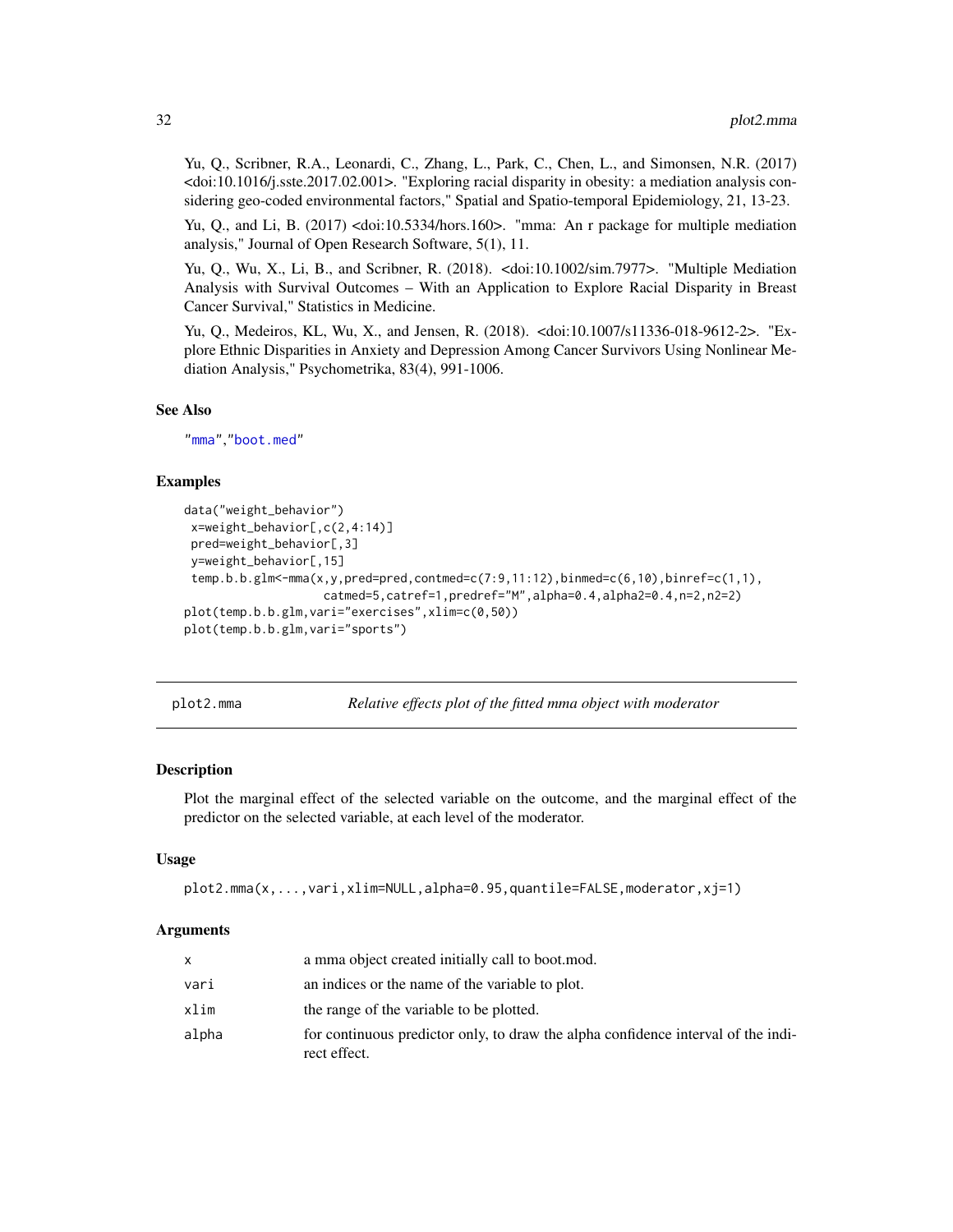#### <span id="page-32-0"></span>plot2.mma 33

| quantile  | for continuous predictor only, if true to draw the alpha confidence interval of the<br>indirect effect based on quantile, otherwise, based on the normal approximation. |
|-----------|-------------------------------------------------------------------------------------------------------------------------------------------------------------------------|
| $\cdot$   | other arguments passed to the plot function.                                                                                                                            |
| moderator | the name of the moderator.                                                                                                                                              |
| хj        | the moderation effect on the xith predictor.                                                                                                                            |

# Details

plot2.mma plots the marginal effect of the selected variable on the outcome, and the marginal effect of the predictor on the selected variable, at each level of the moderator. If the predictor is binary, draw a histogram or boxplot of the marginal density of the variable at each different value of the predictor.

## Value

No return value, called for graphs

# Author(s)

Qingzhao Yu <qyu@lsuhsc.edu>

#### References

Yu, Q., Fan, Y., and Wu, X. (2014) <doi:10.4172/2155-6180.1000189>. "General Multiple Mediation Analysis With an Application to Explore Racial Disparity in Breast Cancer Survival," Journal of Biometrics & Biostatistics,5(2): 189.

Yu, Q., Scribner, R.A., Leonardi, C., Zhang, L., Park, C., Chen, L., and Simonsen, N.R. (2017) <doi:10.1016/j.sste.2017.02.001>. "Exploring racial disparity in obesity: a mediation analysis considering geo-coded environmental factors," Spatial and Spatio-temporal Epidemiology, 21, 13-23.

Yu, Q., and Li, B. (2017) <doi:10.5334/hors.160>. "mma: An r package for multiple mediation analysis," Journal of Open Research Software, 5(1), 11.

Yu, Q., Wu, X., Li, B., and Scribner, R. (2018). <doi:10.1002/sim.7977>. "Multiple Mediation Analysis with Survival Outcomes – With an Application to Explore Racial Disparity in Breast Cancer Survival," Statistics in Medicine.

Yu, Q., Medeiros, KL, Wu, X., and Jensen, R. (2018). <doi:10.1007/s11336-018-9612-2>. "Explore Ethnic Disparities in Anxiety and Depression Among Cancer Survivors Using Nonlinear Mediation Analysis," Psychometrika, 83(4), 991-1006.

# See Also

["boot.mod"](#page-7-1)

#### Examples

#see boot.mod menu.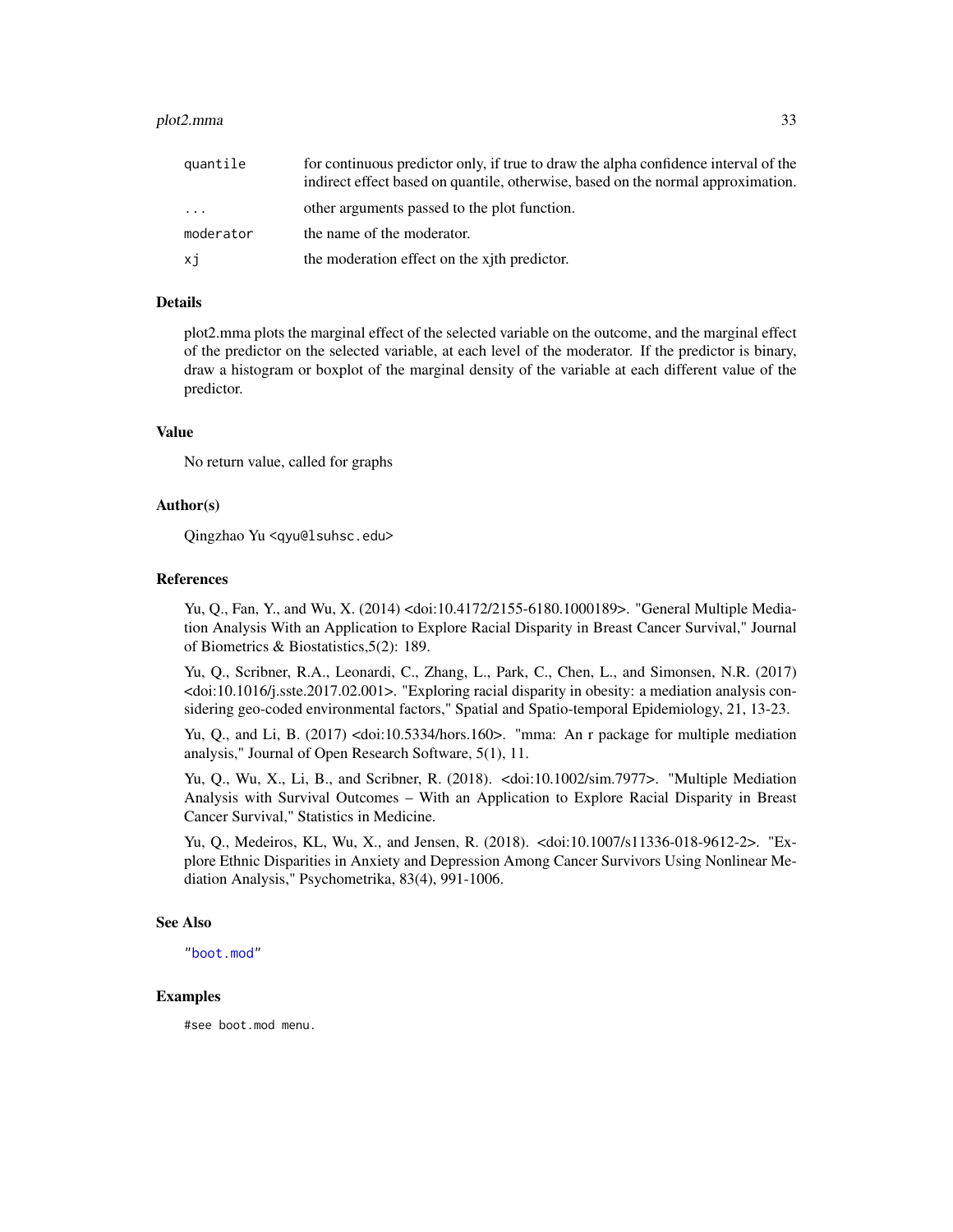<span id="page-33-0"></span>

#### Description

Print the estimation of mediation effects from an med object: from functions med.

# Usage

## S3 method for class 'med' print(x,...,digit=4)

#### Arguments

| $\mathsf{x}$ | a med object created initially call to med.   |
|--------------|-----------------------------------------------|
| .            | other arguments passed to the print function. |
| digit        | the number of digits to keep at printing.     |

# Value

No return value, called for graphs

#### Author(s)

Qingzhao Yu <qyu@lsuhsc.edu>

#### References

Yu, Q., Fan, Y., and Wu, X. (2014) <doi:10.4172/2155-6180.1000189>. "General Multiple Mediation Analysis With an Application to Explore Racial Disparity in Breast Cancer Survival," Journal of Biometrics & Biostatistics,5(2): 189.

Yu, Q., Scribner, R.A., Leonardi, C., Zhang, L., Park, C., Chen, L., and Simonsen, N.R. (2017) <doi:10.1016/j.sste.2017.02.001>. "Exploring racial disparity in obesity: a mediation analysis considering geo-coded environmental factors," Spatial and Spatio-temporal Epidemiology, 21, 13-23.

Yu, Q., and Li, B. (2017) <doi:10.5334/hors.160>. "mma: An r package for multiple mediation analysis," Journal of Open Research Software, 5(1), 11.

Yu, Q., Wu, X., Li, B., and Scribner, R. (2018). <doi:10.1002/sim.7977>. "Multiple Mediation Analysis with Survival Outcomes – With an Application to Explore Racial Disparity in Breast Cancer Survival," Statistics in Medicine.

Yu, Q., Medeiros, KL, Wu, X., and Jensen, R. (2018). <doi:10.1007/s11336-018-9612-2>. "Explore Ethnic Disparities in Anxiety and Depression Among Cancer Survivors Using Nonlinear Mediation Analysis," Psychometrika, 83(4), 991-1006.

# See Also

["med"](#page-17-1)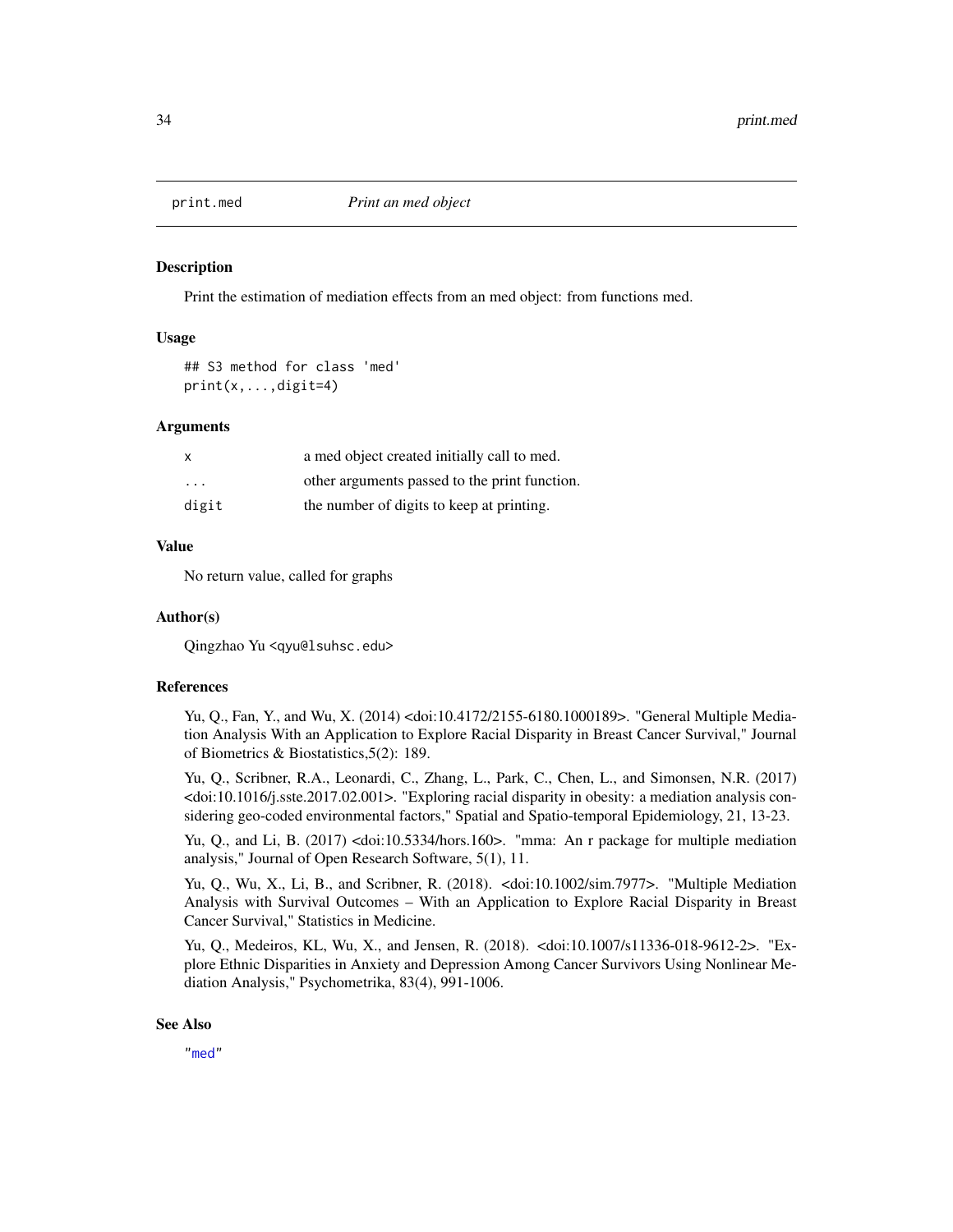# <span id="page-34-0"></span>print.mma 35

# Examples

```
data("weight_behavior")
##binary x
#binary y
 x=weight_behavior[,c(2,4:14)]
 pred=weight_behavior[,3]
 y=weight_behavior[,15]
 data.bin<-data.org(x,y,pred=pred,contmed=c(7:9,11:12),binmed=c(6,10),
                    binref=c(1,1),catmed=5,catref=1,predref="M",alpha=0.4,alpha2=0.4)
 temp1<-med(data=data.bin,n=2)
 temp2<-med(data=data.bin,n=2,nonlinear=TRUE)
 temp1
 print(temp2,digit=5)
```
# print.mma *Print a mma object*

# Description

Print the estimation of mediation effects from an mma object.

# Usage

## S3 method for class 'mma' print(x,...,digit=3)

# Arguments

| $\mathsf{x}$ | a mma object created initially call to mma, boot, med, binx, or boot, med, contx. |
|--------------|-----------------------------------------------------------------------------------|
| $\cdots$     | other arguments passed to the print function.                                     |
| digit        | the number of decimal digits to keep.                                             |

# Value

Return a LIST

| ie | estimation of the indirect effects from the mma object. |
|----|---------------------------------------------------------|
| te | estimation of the total effect from the mma object.     |
| de | estimation of the direct effect from the mma object.    |

# Author(s)

Qingzhao Yu <qyu@lsuhsc.edu>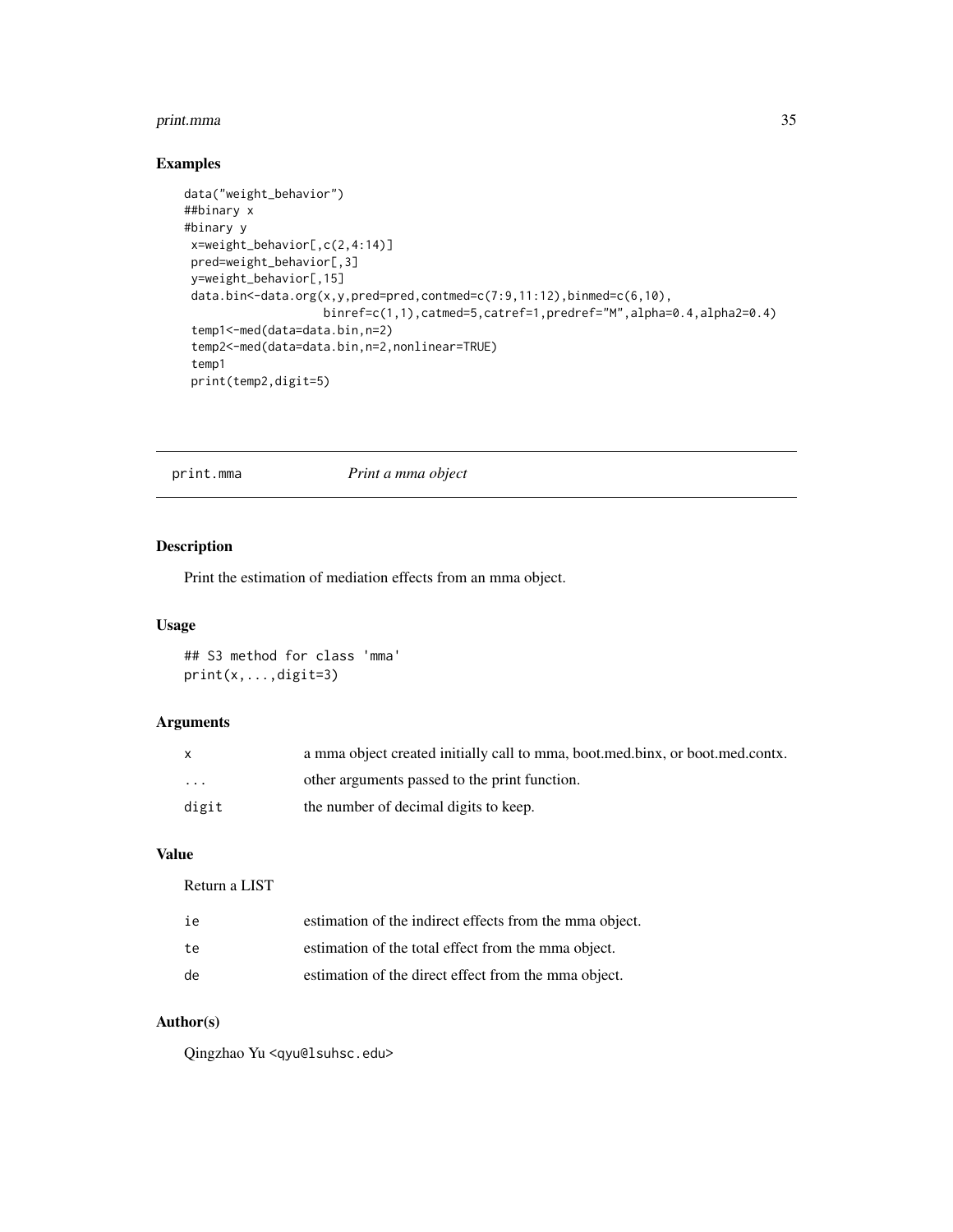#### <span id="page-35-0"></span>References

Yu, Q., Fan, Y., and Wu, X. (2014) <doi:10.4172/2155-6180.1000189>. "General Multiple Mediation Analysis With an Application to Explore Racial Disparity in Breast Cancer Survival," Journal of Biometrics & Biostatistics,5(2): 189.

Yu, Q., Scribner, R.A., Leonardi, C., Zhang, L., Park, C., Chen, L., and Simonsen, N.R. (2017) <doi:10.1016/j.sste.2017.02.001>. "Exploring racial disparity in obesity: a mediation analysis considering geo-coded environmental factors," Spatial and Spatio-temporal Epidemiology, 21, 13-23.

Yu, Q., and Li, B. (2017) <doi:10.5334/hors.160>. "mma: An r package for multiple mediation analysis," Journal of Open Research Software, 5(1), 11.

Yu, Q., Wu, X., Li, B., and Scribner, R. (2018). <doi:10.1002/sim.7977>. "Multiple Mediation Analysis with Survival Outcomes – With an Application to Explore Racial Disparity in Breast Cancer Survival," Statistics in Medicine.

Yu, Q., Medeiros, KL, Wu, X., and Jensen, R. (2018). <doi:10.1007/s11336-018-9612-2>. "Explore Ethnic Disparities in Anxiety and Depression Among Cancer Survivors Using Nonlinear Mediation Analysis," Psychometrika, 83(4), 991-1006.

# See Also

["mma"](#page-22-1),["boot.med"](#page-3-1)

#### Examples

```
data("weight_behavior")
x=weight_behavior[,c(2,4:14)]
pred=weight_behavior[,3]
y=weight_behavior[,15]
temp.b.b.glm<-mma(x,y,pred=pred,contmed=c(7:9,11:12),binmed=c(6,10),binref=c(1,1),
                   catmed=5,catref=1,predref="M",alpha=0.4,alpha2=0.4,n=2,n2=2)
print(temp.b.b.glm,digit=8)
```
summary.med\_iden *Summary method for class "med\_iden".*

# Description

Compute the estimations, standard deviations and confidence intervals of the mediation effects.

# Usage

```
## S3 method for class 'med_iden'
summary(object,...,only=FALSE)
## S3 method for class 'summary.med_iden'
print(x, \ldots)
```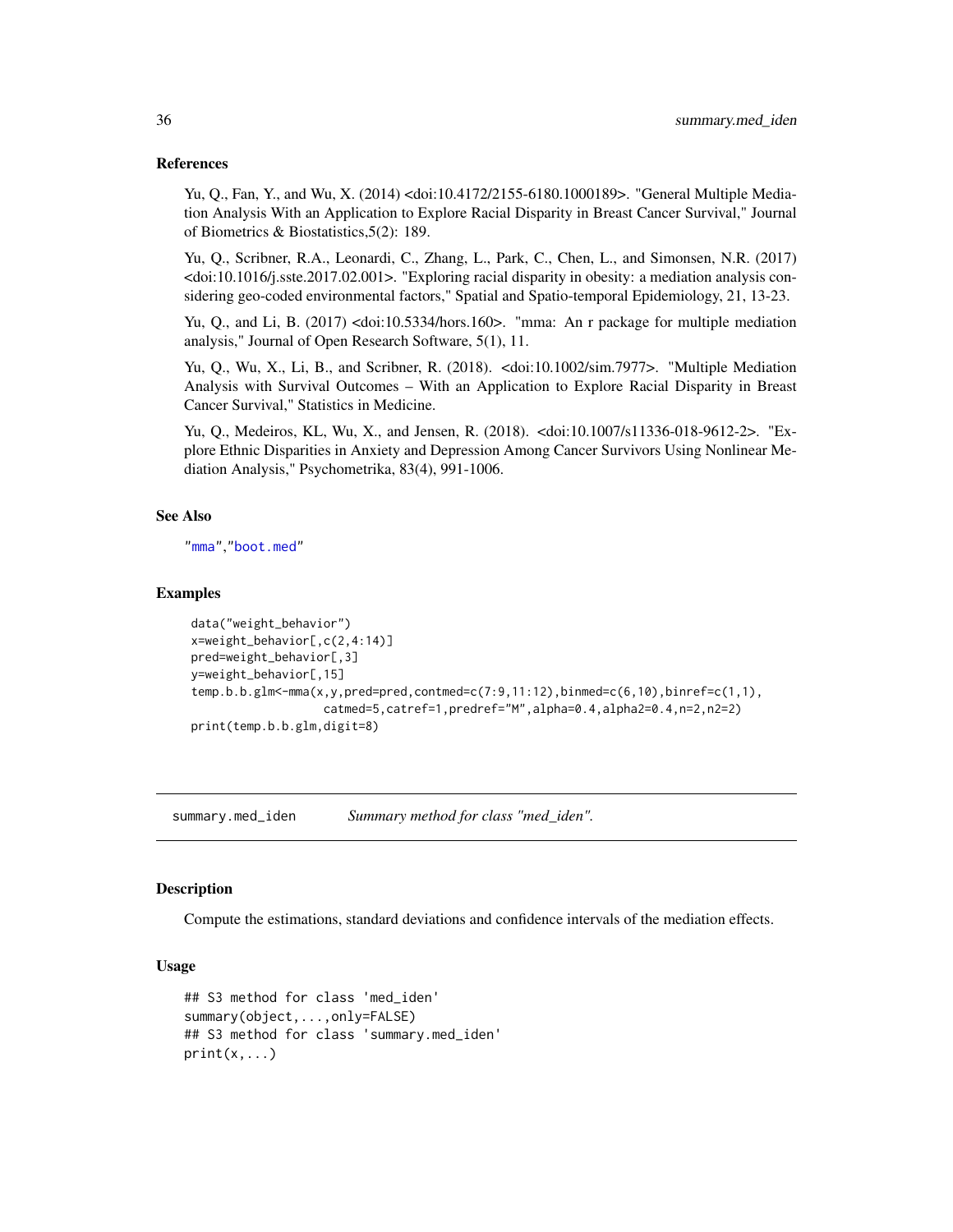#### <span id="page-36-0"></span>**Arguments**

| object | a med iden object created initially call to data.org.                    |
|--------|--------------------------------------------------------------------------|
| X      | a summary med_iden object created initially call to summary med_iden     |
| .      | other arguments passed to the print function.                            |
| only   | if only=T, show test results for selected covariates and mediators only. |

# Details

summary.med\_iden gives a list of identified mediators, covariates and the test results.

#### Value

The function summary.med\_iden return a list of covariates and mediators as identified by a series tests.

| mediator  | variable names of the identified mediators, either siginicant in both full model<br>and in relate to the predictor, or being a member of the pre-identified joint me-<br>diators. |
|-----------|-----------------------------------------------------------------------------------------------------------------------------------------------------------------------------------|
| covariate | variable names of covariates: being significant in the full model but not signifi-<br>cantly relate with the predictor.                                                           |
| tests     | statistical test results.                                                                                                                                                         |
| results   | the original object.                                                                                                                                                              |
|           |                                                                                                                                                                                   |

# Author(s)

Qingzhao Yu <qyu@lsuhsc.edu>

# References

Yu, Q., Fan, Y., and Wu, X. (2014) <doi:10.4172/2155-6180.1000189>. "General Multiple Mediation Analysis With an Application to Explore Racial Disparity in Breast Cancer Survival," Journal of Biometrics & Biostatistics,5(2): 189.

Yu, Q., Scribner, R.A., Leonardi, C., Zhang, L., Park, C., Chen, L., and Simonsen, N.R. (2017) <doi:10.1016/j.sste.2017.02.001>. "Exploring racial disparity in obesity: a mediation analysis considering geo-coded environmental factors," Spatial and Spatio-temporal Epidemiology, 21, 13-23.

Yu, Q., and Li, B. (2017) <doi:10.5334/hors.160>. "mma: An r package for multiple mediation analysis," Journal of Open Research Software, 5(1), 11.

Yu, Q., Wu, X., Li, B., and Scribner, R. (2018). <doi:10.1002/sim.7977>. "Multiple Mediation Analysis with Survival Outcomes – With an Application to Explore Racial Disparity in Breast Cancer Survival," Statistics in Medicine.

Yu, Q., Medeiros, KL, Wu, X., and Jensen, R. (2018). <doi:10.1007/s11336-018-9612-2>. "Explore Ethnic Disparities in Anxiety and Depression Among Cancer Survivors Using Nonlinear Mediation Analysis," Psychometrika, 83(4), 991-1006.

# See Also

["mma"](#page-22-1),["boot.med"](#page-3-1)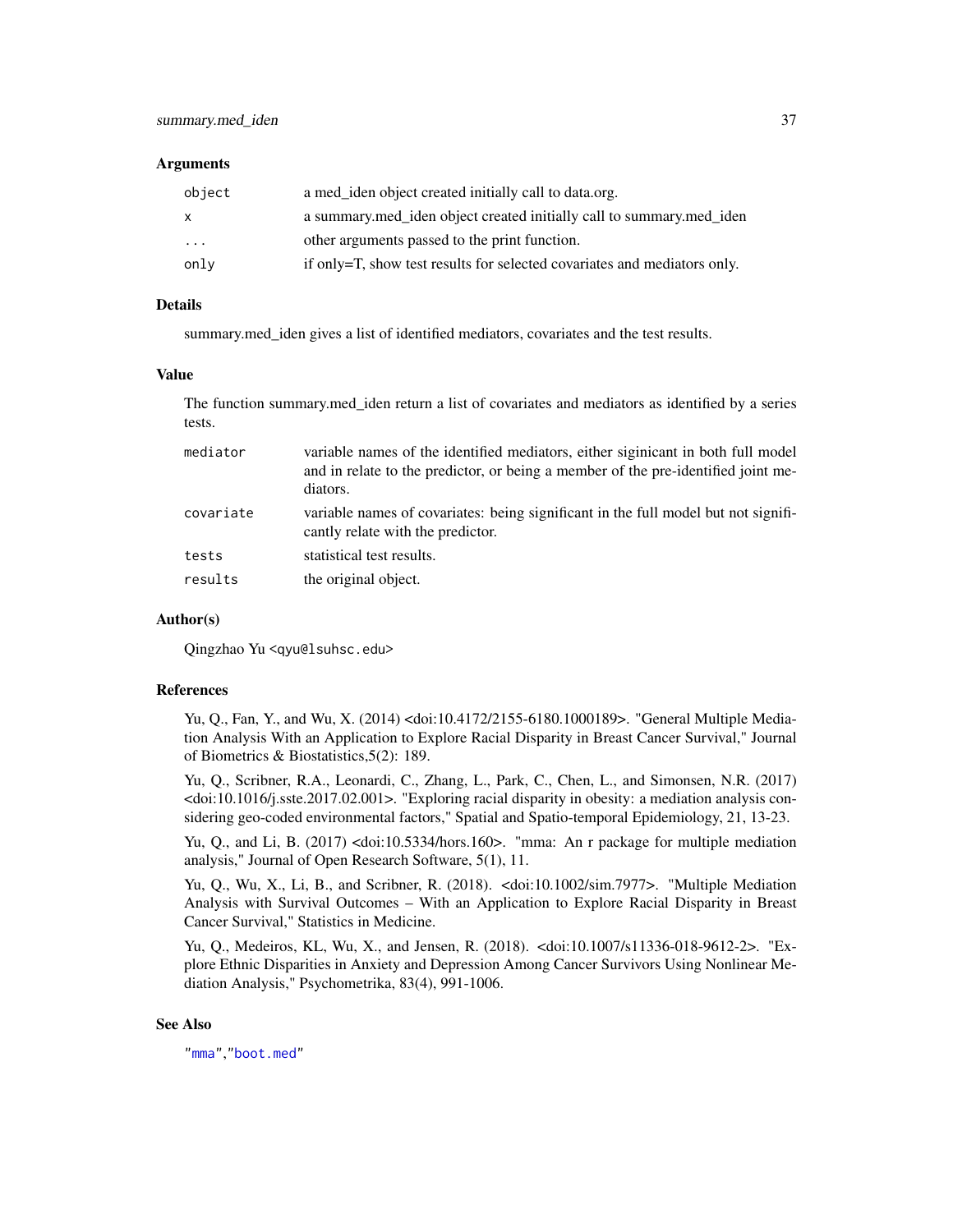# Examples

```
data("weight_behavior")
x=weight_behavior[,c(2,4:14)]
pred=weight_behavior[,3]
y=weight_behavior[,15]
data.b.b.2<-data.org(x,y,mediator=5:12,jointm=list(n=1,j1=c(5,7,9)),
                        pred=pred,predref="M", alpha=0.4,alpha2=0.4)
 summary(data.b.b.2)
```
summary.mma *Summary of an mma project*

# Description

Compute the estimations, standard deviations and confidence intervals of the mediation effects.

#### Usage

```
## S3 method for class 'mma'
summary(object,..., alpha=0.05, plot=TRUE, RE=FALSE,
quant=FALSE,ball.use=FALSE,bymed=FALSE)
## S3 method for class 'summary.mma'
print(x,...,digit=3)
```
# Arguments

| object       | a mma object created initially call to mma, boot.met.binx, or boot.met.contx.                                                                                                                                                               |
|--------------|---------------------------------------------------------------------------------------------------------------------------------------------------------------------------------------------------------------------------------------------|
| $\mathsf{x}$ | a summary mma object created initially call to summary mma.                                                                                                                                                                                 |
| $\cdots$     | other arguments passed to the print function.                                                                                                                                                                                               |
| alpha        | the alpha level for confidence interval.                                                                                                                                                                                                    |
| plot         | default is TRUE, if ture, draw a barplot of the mediation effects with confidence<br>intervals.                                                                                                                                             |
| <b>RE</b>    | default is FALSE, if ture, show the inferences on relative mediation effects.                                                                                                                                                               |
| quant        | default is TRUE, if ture and ball use is FALSE, draw the confidence intervals of<br>relative effects using quantile.                                                                                                                        |
| ball.use     | default is TRUE, if ture, draw the confidence intervals of relative effects using<br>the confidence ball. If both quant and ball use are false, draw the confidence<br>intervals based on the standard deviaitons from bootstrap estimates. |
| digit        | the number of decimal digits to keep.                                                                                                                                                                                                       |
| bymed        | if true, show results by each mediator.                                                                                                                                                                                                     |
|              |                                                                                                                                                                                                                                             |

# Details

summary.mma gives a list of the estimations and summary statistics based on the bootstrap results. If plot=T, draw a barplot of the relative effects of the direct effect of the predictor and indirect effects of the mediators. Relative effects is defined as the (in)direct effect divided by the total effect. The plot is arranged in order from the largest to the smallest relative effect.

<span id="page-37-0"></span>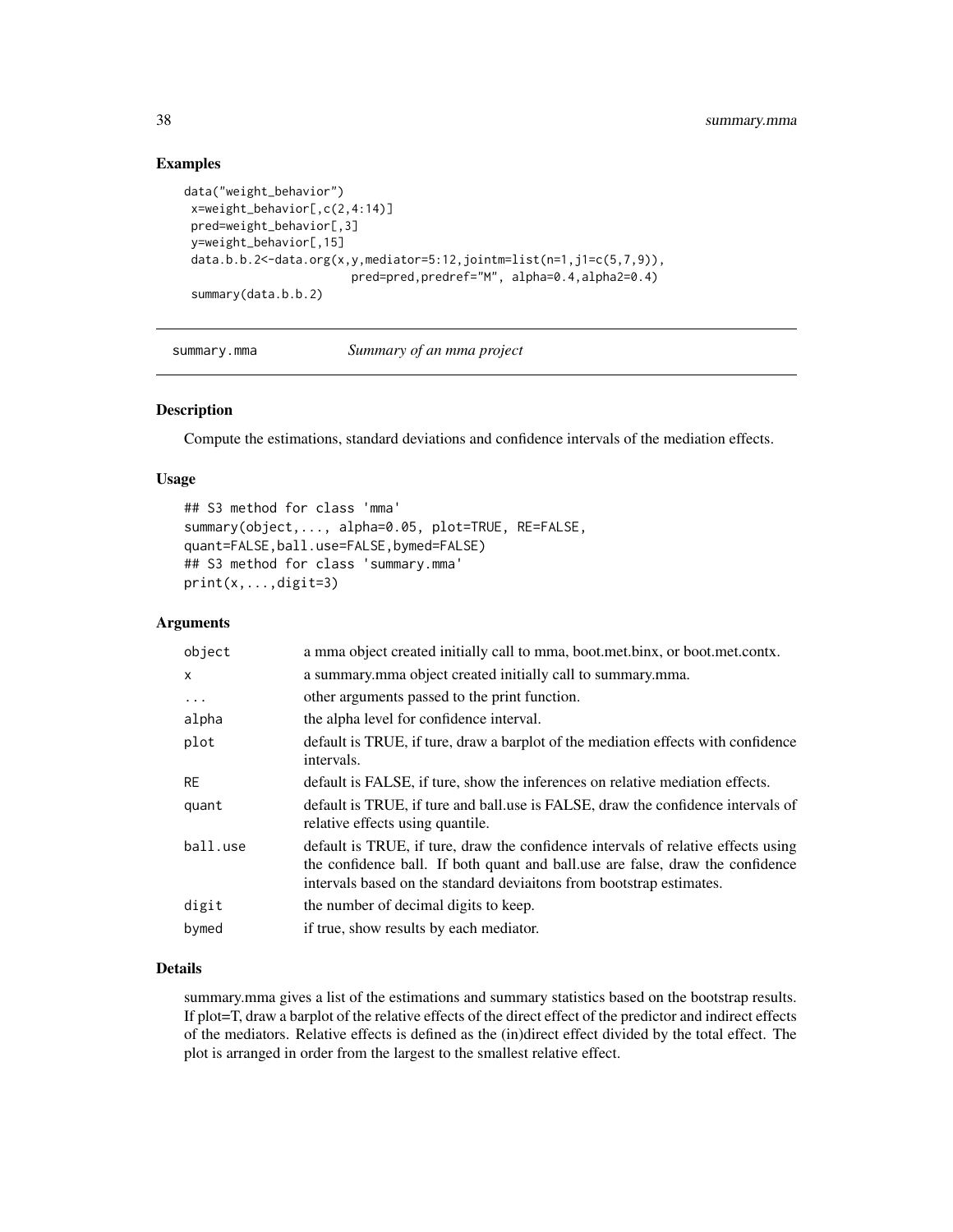#### <span id="page-38-0"></span>Value

The function summary.mma return a list. The first item, results, is the list for mediation effects, and the second item, re, is the list for relative effects. Under them, results have the items ie, te and de; re has the items ie and de. In each of the items, est is the estimation of the corresponding (relative) mediation effects based on the whole data, mean is the average estimated (relative) effects from the bootstrap samples, sd is the standard deviation of the estimates from the bootstrap sample. upbd and lwbd are the upper and lower bound of the confidence interval of the estimation using parametric method from the bootstrap sample, upbd\_q and lwbd\_q are the corresponding quantiles of the estimation from the bootstrap sample.

| ie | a matrix of statistics inference on the (relative) indirect effects from the mma<br>object. est is the estimate using the full sample. mean is the estimate that av-<br>erage over the bootstrap estimates. so is the standard deviation of the bootstrap |
|----|-----------------------------------------------------------------------------------------------------------------------------------------------------------------------------------------------------------------------------------------------------------|
|    | estimates. upbd and lwbd are the confidence bounds based on sd. upbd <sub>q</sub> and<br>lwbd_q are the confidence bounds based on quantiles of the bootstrap estimates.<br>upbd b and lwbd b are condidence ball bounds based on bootstap estimates.     |
| te | statistics inference on the total effects from the mma object.                                                                                                                                                                                            |
| de | statistics inference on the (relative) direct effects from the mma object.                                                                                                                                                                                |

If plot=T, draw a barplot of the relative mediation effects.

#### Author(s)

Qingzhao Yu <qyu@lsuhsc.edu>

#### References

Yu, Q., Fan, Y., and Wu, X. (2014) <doi:10.4172/2155-6180.1000189>. "General Multiple Mediation Analysis With an Application to Explore Racial Disparity in Breast Cancer Survival," Journal of Biometrics & Biostatistics,5(2): 189.

Yu, Q., Scribner, R.A., Leonardi, C., Zhang, L., Park, C., Chen, L., and Simonsen, N.R. (2017) <doi:10.1016/j.sste.2017.02.001>. "Exploring racial disparity in obesity: a mediation analysis considering geo-coded environmental factors," Spatial and Spatio-temporal Epidemiology, 21, 13-23.

Yu, Q., and Li, B. (2017) <doi:10.5334/hors.160>. "mma: An r package for multiple mediation analysis," Journal of Open Research Software, 5(1), 11.

Yu, Q., Wu, X., Li, B., and Scribner, R. (2018). <doi:10.1002/sim.7977>. "Multiple Mediation Analysis with Survival Outcomes – With an Application to Explore Racial Disparity in Breast Cancer Survival," Statistics in Medicine.

Yu, Q., Medeiros, KL, Wu, X., and Jensen, R. (2018). <doi:10.1007/s11336-018-9612-2>. "Explore Ethnic Disparities in Anxiety and Depression Among Cancer Survivors Using Nonlinear Mediation Analysis," Psychometrika, 83(4), 991-1006.

#### See Also

["mma"](#page-22-1),["boot.med"](#page-3-1)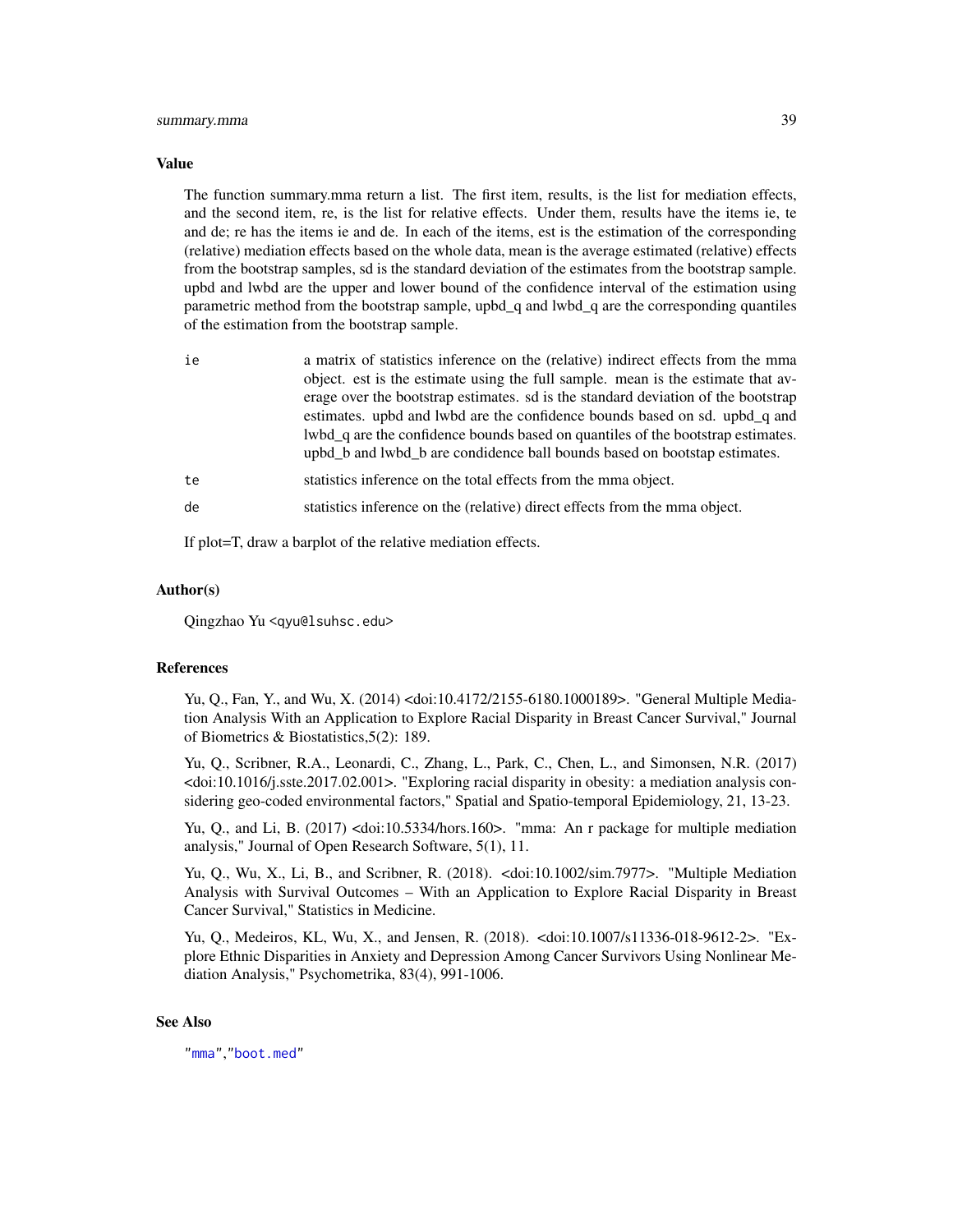# Examples

```
data("weight_behavior")
x=weight_behavior[,c(2,4:14)]
pred=weight_behavior[,3]
y=weight_behavior[,15]
 temp.b.b.glm<-mma(x,y,pred=pred,contmed=c(7:9,11:12),binmed=c(6,10),binref=c(1,1),
                    catmed=5,catref=1,predref="M",alpha=0.4,alpha2=0.4,n=2,n2=2)
 summary(temp.b.b.glm, RE=TRUE, ball.use=FALSE)
 summary(temp.b.b.glm, ball.use=FALSE)
```
<span id="page-39-1"></span>test.moderation *Test for moderation effects.*

# Description

Used on a med object, test if there are moderation effects.

# Usage

test.moderation(med1,vari,j=1,kx=NULL)

# Arguments

| med <sub>1</sub> | a med object created initially call to med.                                                                                                                                                                                                                                                |
|------------------|--------------------------------------------------------------------------------------------------------------------------------------------------------------------------------------------------------------------------------------------------------------------------------------------|
| vari             | If med1 was from generalized linear method, vari is the vector of names of po-<br>tential moderation effects – the interaction terms formed by the potential mod-<br>erator(s) times the predictor(s). Those interaction terms have to be included in<br>mediation analysis as covariates. |
|                  | If med1 was formed by nonlinear method, vari is the vector of names of potential<br>moderators, which have been included in mediation analysis as covariates.                                                                                                                              |
| j                | To check the moderation effect on the jth response.                                                                                                                                                                                                                                        |
| kx               | The moderation effect is with the kx-th predictor(s). kx can be a vector. If kx is<br>null, the moderation effect is with each predictor.                                                                                                                                                  |

#### Details

test.moderation is used to test whether direct moderation effect is significant based on the med object from med function (mediation analysis). If geralized linear models were used for mediation anlysis, the moderation effects (formed by the interactions of potential moderators and predictor) should be included in the mediation analysis as covariates. The function test.modeartion will give the significance levels of these interaction terms. If nonlinear models were used for mediation analysis, the potential moderators (but not the interaction terms) should have been included in mediation analysis as covarites. The function test.moderation will give not only significance levels of their interaction with the predictor(s) in generalized linear model, but also the H-statistics by Friedman and Popescue (2008).

<span id="page-39-0"></span>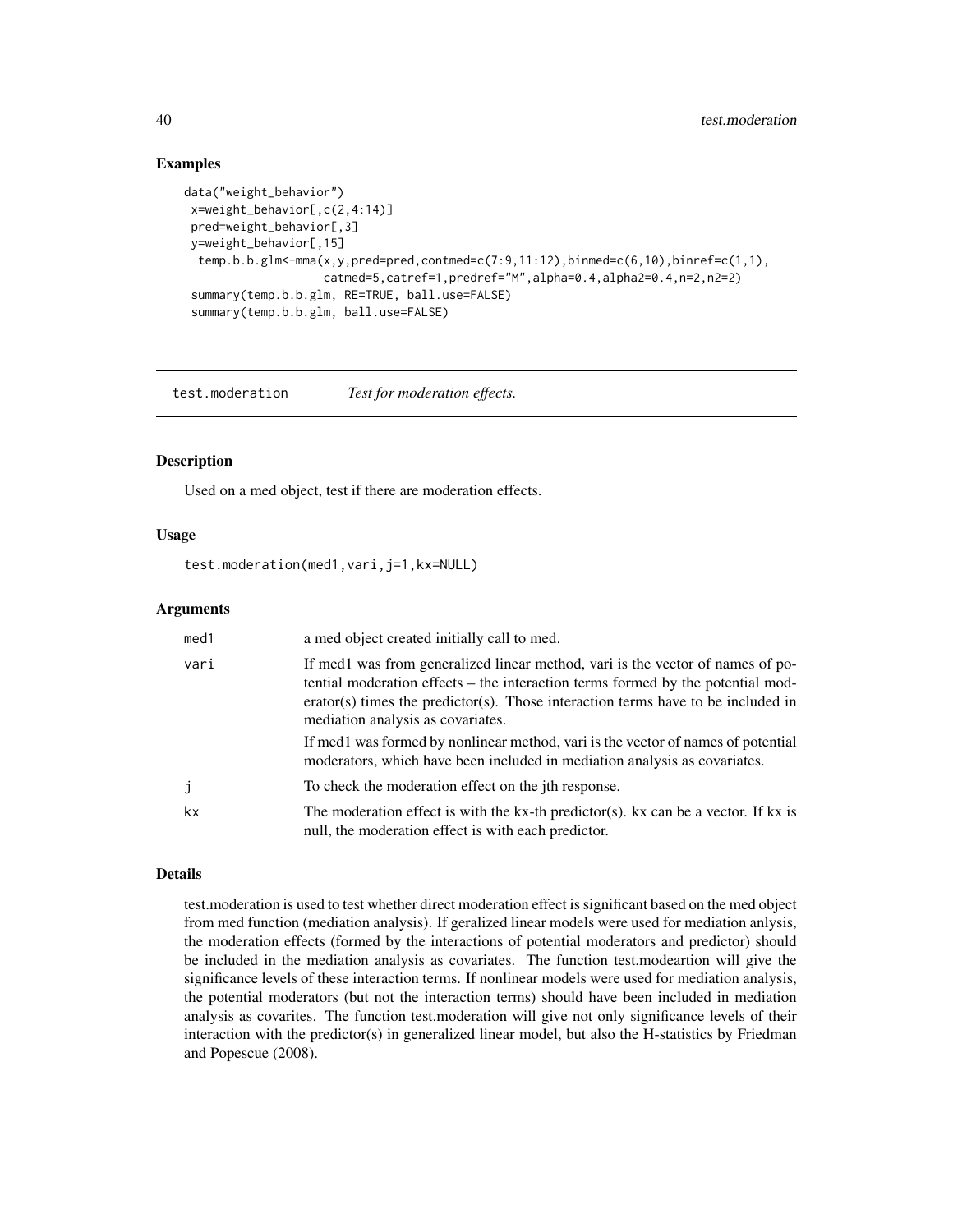#### <span id="page-40-0"></span>test.moderation 41

#### Value

No return value, called for test results.

# Author(s)

Qingzhao Yu <qyu@lsuhsc.edu>

# References

Yu, Q., Fan, Y., and Wu, X. (2014) <doi:10.4172/2155-6180.1000189>. "General Multiple Mediation Analysis With an Application to Explore Racial Disparity in Breast Cancer Survival," Journal of Biometrics & Biostatistics,5(2): 189.

Yu, Q., Scribner, R.A., Leonardi, C., Zhang, L., Park, C., Chen, L., and Simonsen, N.R. (2017) <doi:10.1016/j.sste.2017.02.001>. "Exploring racial disparity in obesity: a mediation analysis considering geo-coded environmental factors," Spatial and Spatio-temporal Epidemiology, 21, 13-23.

Yu, Q., and Li, B. (2017) <doi:10.5334/hors.160>. "mma: An r package for multiple mediation analysis," Journal of Open Research Software, 5(1), 11.

Yu, Q., Wu, X., Li, B., and Scribner, R. (2018). <doi:10.1002/sim.7977>. "Multiple Mediation Analysis with Survival Outcomes – With an Application to Explore Racial Disparity in Breast Cancer Survival," Statistics in Medicine.

Yu, Q., Medeiros, KL, Wu, X., and Jensen, R. (2018). <doi:10.1007/s11336-018-9612-2>. "Explore Ethnic Disparities in Anxiety and Depression Among Cancer Survivors Using Nonlinear Mediation Analysis," Psychometrika, 83(4), 991-1006.

Friedman, J.H. and Popescu B.E. (2008) "PREDICTIVE LEARNING VIA RULE ENSEMBLES," Annals of Applied Statistics, 2(3): 916-954.

# See Also

["med"](#page-17-1),, ["moderate"](#page-27-1)

# Examples

```
data("weight_behavior")
x=weight_behavior[,c(2,4:14)]
pred=weight_behavior[,3]
y=weight_behavior[,15]
data.bin<-data.org(x,y,pred=pred,contmed=c(7:9,11:12),binmed=c(6,10),
                   binref=c(1,1),catmed=5,catref=1,predref="M",alpha=0.4,alpha2=0.4)
temp2<-med(data=data.bin,n=2,nonlinear=TRUE)
a=test.moderation(temp2,c("sports","sweat"),j=1,kx=NULL)
```

```
x=cbind(x,form.interaction(x,pred,inter.cov=c("sports","sweat"),predref=NULL))
```

```
data.bin<-data.org(x,y,pred=pred,contmed=c(7:9,11),binmed=c(6,10),
                  binref=c(1,1),catmed=5,catref=1,predref="M",alpha=0.4,alpha2=0.4)
temp1<-med(data=data.bin,n=2)
a=test.moderation(temp1,c("sports","sweat"),j=1,kx=NULL)
```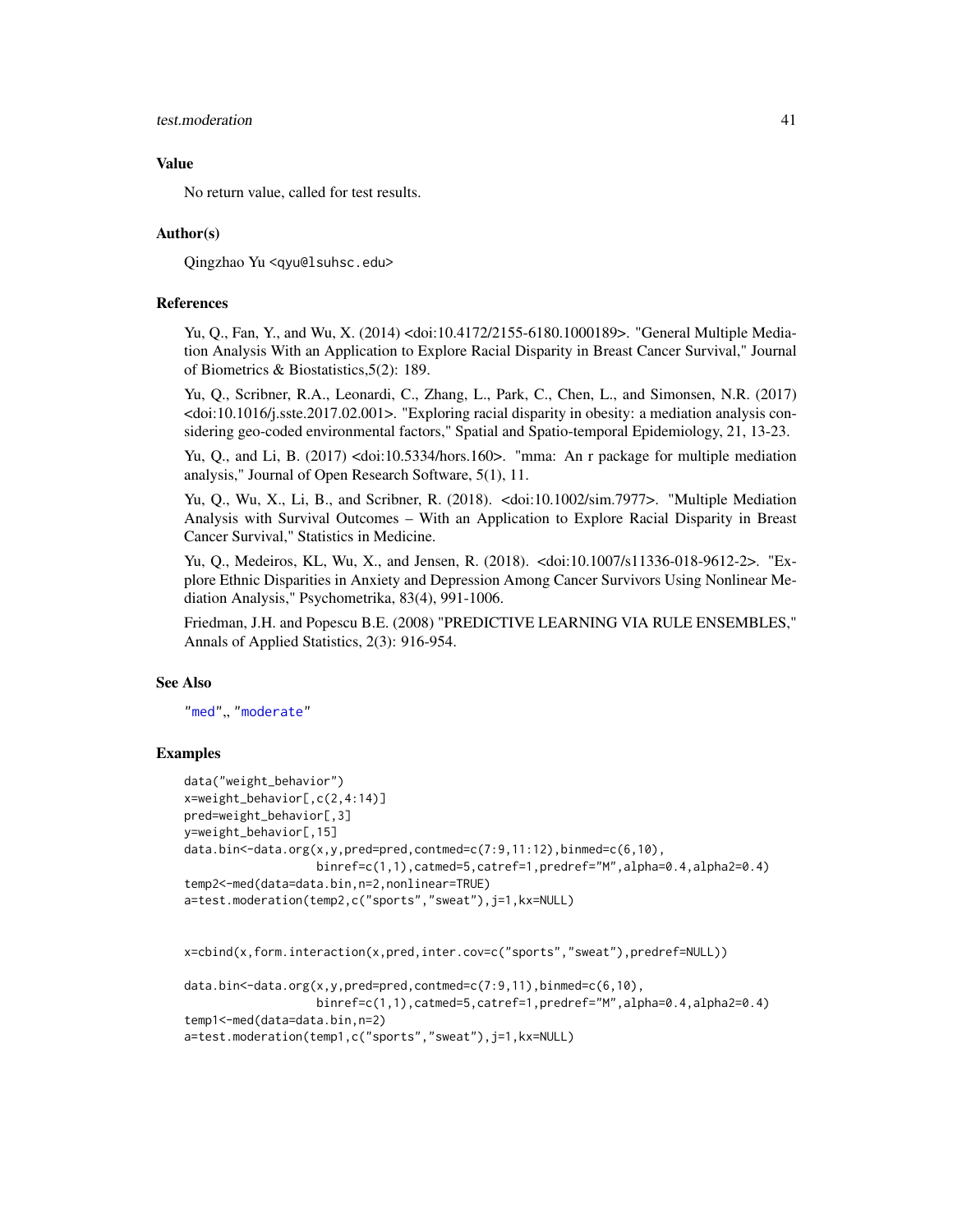<span id="page-41-0"></span>

#### Description

This database was obtained from the Louisiana State University Health Sciences Center, New Orleans, by Dr. Richard Scribner. He explored the relationship between BMI and kids behavior through a survey at children, teachers and parents in Grenada in 2014. This data set includes 691 observations and 15 variables.

## Usage

data(weight\_behavior)

#### Format

The data set contains the following variables: bmi - body mass index, calculated by weight(kg)/height(cm)^2, numeric age - children's age in years at the time of survey, numeric sex - sex of the children, factor race - race of the children, factor numpeople - number of people in family, numeric car - the number of cars in family, numeric gotosch - the method used to go to school, factor snack - eat snack or not in a day, binary tvhours - number of hours watching TV per week, numeric cmpthours - number of hours using computer per week, numeric cellhours - number of hours playing with cell phones per week, numeric sports - join in a sport team or not, 1: yes; and 2: no exercises - number of hours of exercises per week, numeric sweat - number of hours of sweating activities per week, numeric overweigh - the child is overweighed or not, binary

# Examples

data(weight\_behavior) names(weight\_behavior)